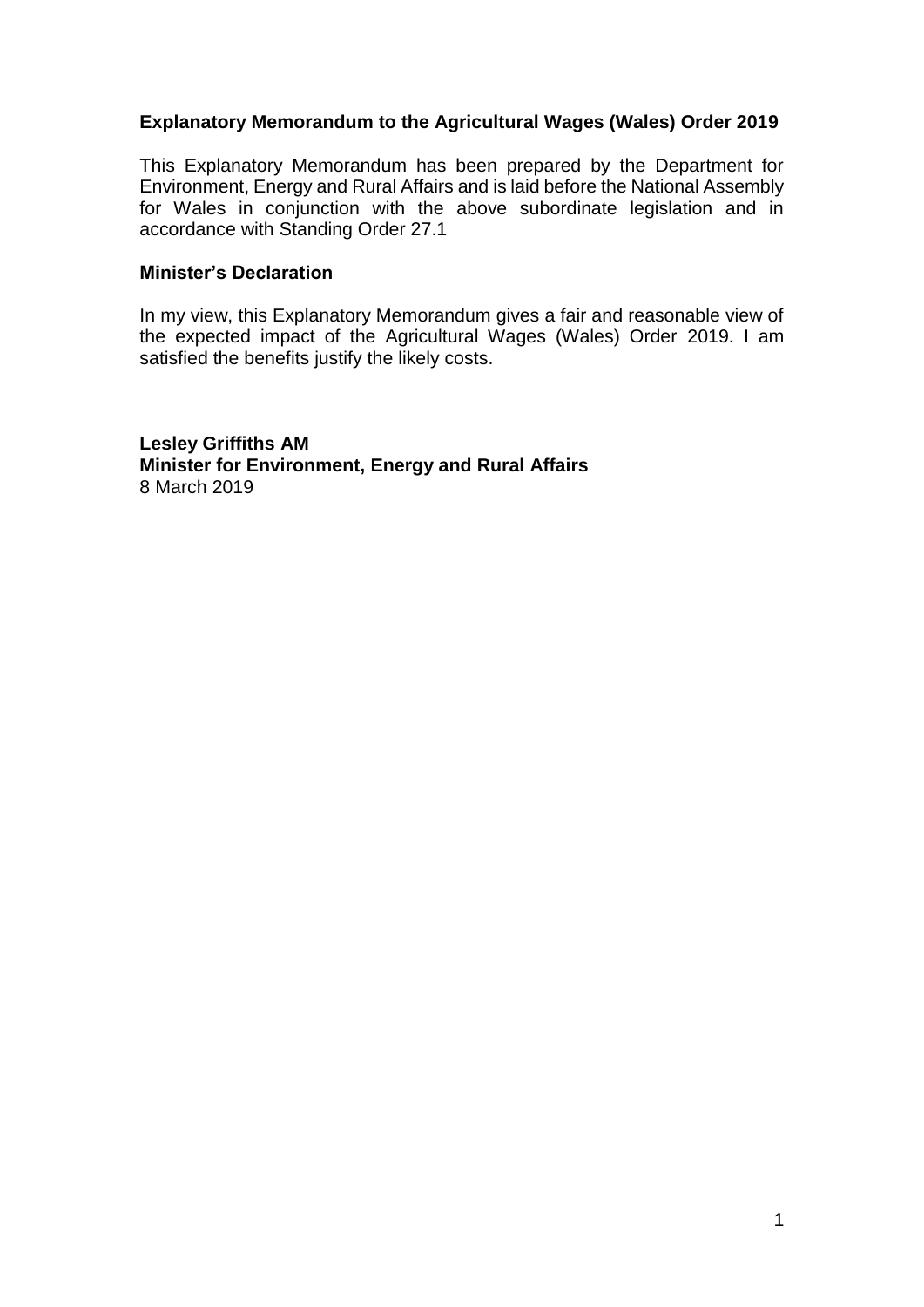# **1 Description**

The Agricultural Wages (Wales) Order 2019 ("the 2019 Order") makes provision about the minimum rates of remuneration and other terms and conditions of employment for agricultural workers. The 2019 Order revokes and replaces the Agricultural Wages (Wales) Order 2018 ("the 2018 Order") with changes which include increases to the 2018 pay levels for agricultural workers.

The Agricultural Advisory Panel for Wales (the Panel) is an independent advisory body which was established under Section 2 (1) of the Agricultural Sector (Wales) Act 2014 (the 2014 Act) by the Agricultural Advisory Panel for Wales (Establishment) Order 2016 (the Panel Order) on 1 April 2016.

The Panel Order sets the number of Panel members at seven; two representatives from UNITE the Union, one representative from the Farmers' Union of Wales, one representative from National Farmers Union Cymru and three independent members, including an independent Chair. The independent members and Chair are selected via the Public Appointment process.

Article 3(2) of the Order sets out the Panel's functions. One of the key functions of the Panel is to review agricultural wages and prepare agricultural wages orders in draft, to consult upon them and subsequently submit them to the Welsh Ministers for approval. In accordance with Section 4(1) of the 2014 Act, the Welsh Ministers have the power to a) approve and make the order by Statutory Instrument, or b) refer the order back to the Panel for further consideration.

The Panel reviewed the level of minimum hourly rates and other agriculture related allowances and benefits prescribed in the 2018 Order and, in accordance with their functions, prepared the 2019 Order which increases minimum hourly rates for all Grades and categories of agricultural worker, certain allowances and benefits and makes two further policy changes to the definitions of 'apprentice' and 'qualifying days'.

The panel conducted a targeted consultation on the new proposed rates for the 2019 Order in the autumn of 2018.

The intention of the Panel is to have the new Order in force on 1 April, the same date the NLW and NMW increases take effect. The Panel's aim is to align the agricultural minimum wage (AMW) increase with NLW and NMW changes, avoiding employers and employees having to cope with a transitional period during which the NLW/NMW would override the AMW levels in Wales.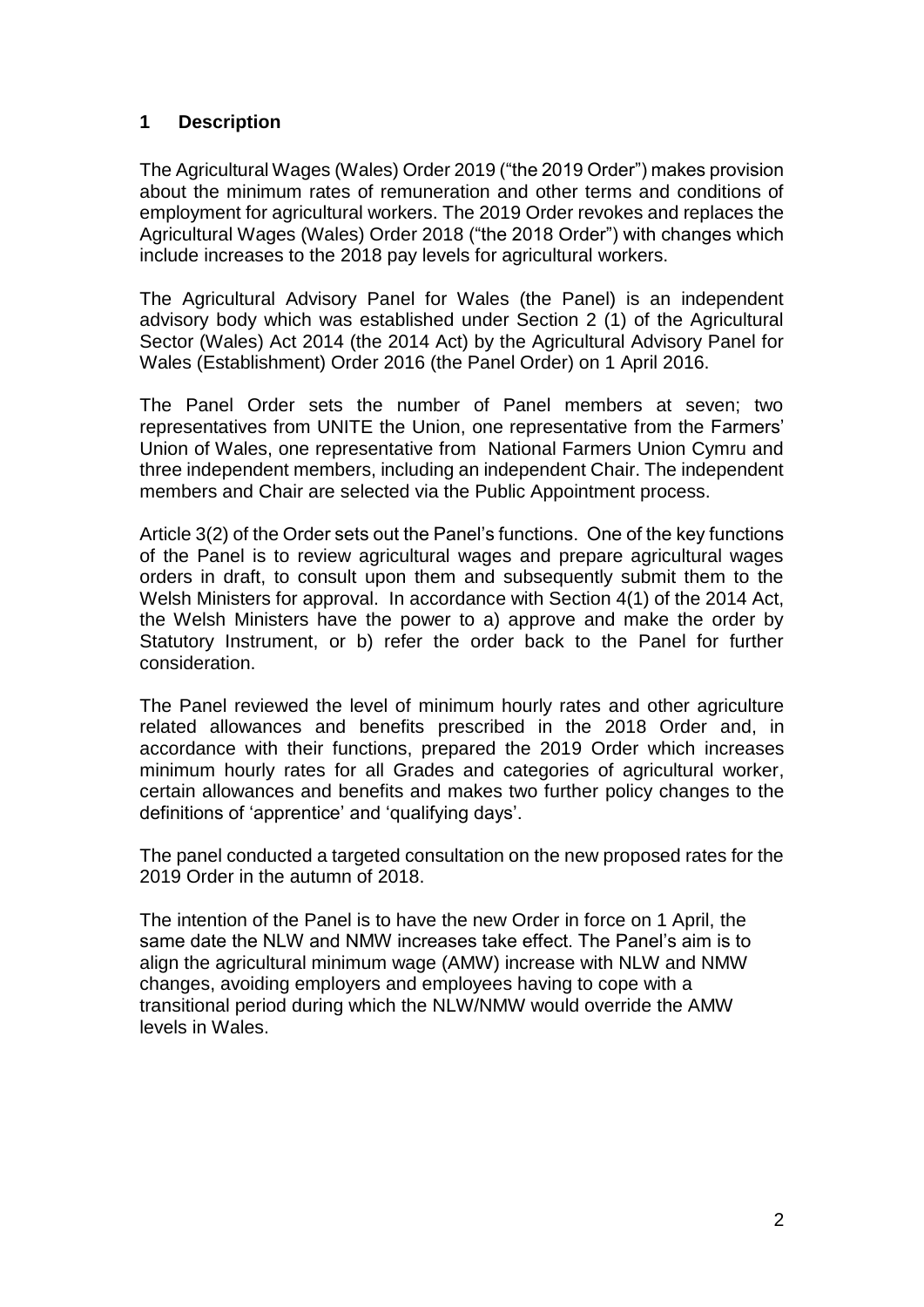#### **2 Matters of special interest to the Constitutional and Legislative Affairs Committee**

There are no matters of special interest.

# **3 Legislative background**

The 2019 Order is made pursuant to sections 3, 4(1) and 17 of the 2014 Act.

Section 3(1) provides an agricultural wages order is an order making provision about the minimum rates of remuneration and other terms and conditions of employment for agricultural workers. Pursuant to section 3(2), an agricultural wages order may include provision specifying (among other things) the minimum rates of remuneration for agricultural workers.

Section 3(3) provides an agricultural wages order may specify different rates and make different provision for different descriptions of agricultural worker.

Section 4(1) stipulates the Welsh Ministers may, after receiving a draft agricultural wages order from the Panel, either approve and make the order or refer the order back to the Panel for further consideration and resubmission.

Section 17(1) provides that any power of the Welsh Ministers to make an order is exercisable by statutory instrument and includes power to make such incidental, consequential, supplemental, transitional, transitory or saving provision as the Welsh Ministers consider necessary or expedient for the purposes of the 2014 Act.

Pursuant to section 17(3) of the 2014 Act agricultural wages orders are subject to the negative procedure.

# **4 Purpose & intended effect of the legislation**

The statutory AMW regime in Wales safeguards employment conditions and allowances unique to the agricultural sector. It recognises and rewards qualifications and experience through a six grade career structure and provides remuneration rates for each grade and category of worker.

Given the distinct nature of agricultural employment, including seasonality, dominance of casual employment and the use of on-farm accommodation, it is considered desirable to have a separate system of wage setting and employment provisions. This was previously managed by the Agricultural Wages Board (AWB) for England and Wales until its abolition (without reference to the Welsh Government) by the UK Government on 25 June 2013. The Panel carries out similar functions to the AWB by reviewing wages and other employment conditions of agricultural workers in Wales. In addition, the Panel's remit includes promoting skills and career development in the agricultural sector.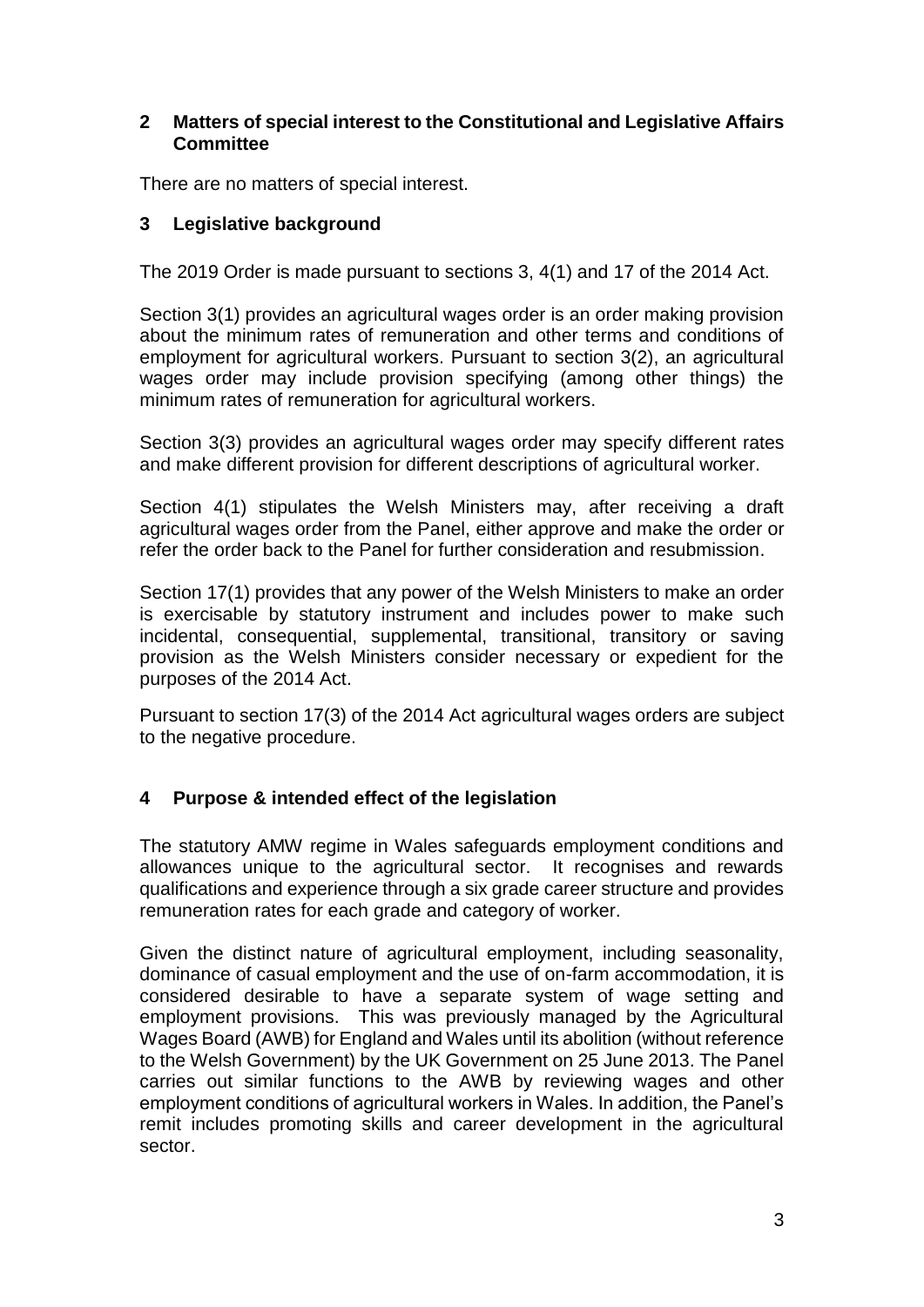The structure of agricultural wages orders rewards qualifications and experience in agriculture through a six grade structure and provides remuneration rates for each grade and category of worker.

Grade 1 is seen as a transitional Grade. The statutory provisions allow Grade 1 workers to gain the necessary qualifications to move to Grade 2 following 30 weeks of continuous employment, at the expense of their employer. The differential between Grade 1 and Grade 2, and the subsequent higher grades, provides an incentive for the further up-skilling of the agricultural workforce and helps set clear career paths for all those employed in agriculture.

Agricultural wages orders contain provisions for apprentices who undertake training under government approved apprenticeship schemes. These provisions support succession, skills development and skills retention within the industry, all of which are considered crucial for the future success of agriculture in Wales. Attractive rates offered to apprentices can help the sector to become a viable and appealing career choice.

The 2019 Order ensures the Welsh agricultural sector operates in accordance with provisions that are in step with current economic conditions, including increased cost of living and changes to the national minimum wage (NMW) and national living wage levels (NLW).

The 2019 Order will replace the 2018 Order and increase the 2018 minimum pay levels for all categories and grades of agricultural workers in Wales. The Panel agreed an increase of 5% for Grade 1 workers (aged 25+) and a 4% increase for Grade 1 workers (16-24 years of age), Year 2 Apprentice (aged 18-20) and Year 2 Apprentice (aged 21-24). The rates of Grade 1 and Grade 2 were agreed in the context of the NMW/NLW increases. The Panel agreed increases of 2% for workers employed at other grades and for the allowances. The minimum hourly wage rates set for Grade 1 workers (aged 21+) and Year 2 Apprentice (18+) in AWO 2019 match the 2019 NMW/NLW rates and the minimum hourly wage rates for all other grades are above the 2019 NMW/NLW rates.

| Grade                                           | 2019<br>rates | 2018<br>rates | $%$ of<br>increase |
|-------------------------------------------------|---------------|---------------|--------------------|
| Grade 1 Worker of compulsory school age (13-16) | £3.54         | £3.47         | 2%                 |
| Grade 1 Worker (16-24 years of age)             | £7.70         | £7.38         | 4%                 |
| Grade 1 Worker (aged 25+)                       | $f8.21*$      | £7.83         | 5%                 |
| Grade 2 – Standard Worker                       | £8.45         | £8.29         | 2%                 |
| Grade 3 - Lead Worker                           | £8.70         | £8.54         | 2%                 |

The Panel proposed the following increases for the Agricultural Wages (Wales) Order 2019.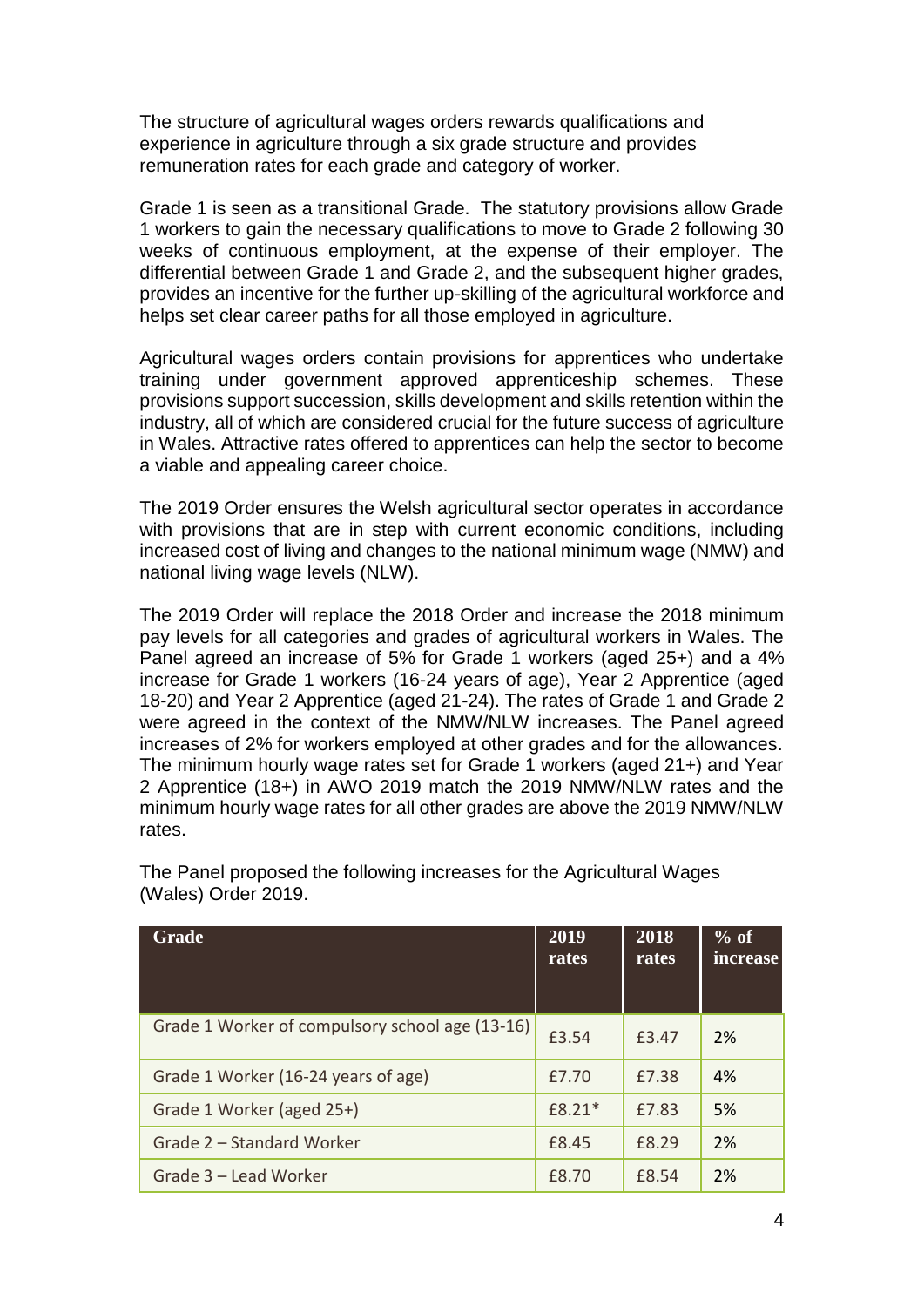| Grade 4 – Craft Grade                                                                                                                  | £9.36  | £9.16  | 2% |
|----------------------------------------------------------------------------------------------------------------------------------------|--------|--------|----|
| Grade 5 - Supervisory Grade                                                                                                            | £9.88  | £9.70  | 2% |
| Grade 6 - Farm Management Grade                                                                                                        | £10.64 | £10.48 | 2% |
| Year 1 Apprentice                                                                                                                      | £4.00  | £3.93  | 2% |
| Year 2 Apprentice (aged 16-17)                                                                                                         | £4.29  | £4.21  | 2% |
| Year 2 Apprentice (aged 18-20)                                                                                                         | £6.15* | £5.90  | 4% |
| Year 2 Apprentice (aged 21-24)                                                                                                         | £7.70* | £7.38  | 4% |
| Year 2 Apprentice (aged 25+)                                                                                                           | £8.21* | £8.05  | 2% |
| <b>Changes proposed for allowances -</b>                                                                                               |        |        |    |
| The dog allowance- per dog to be paid weekly<br>where an agricultural worker is required by their<br>employer to keep one or more dogs | £8.17  | £8.02  | 2% |
| The night work allowance for each hour of night<br>work                                                                                | £1.55  | £1.52  | 2% |
| The birth and adoption grant                                                                                                           | £64.29 | £63.09 | 2% |

Agricultural wages orders provide a range of additional agriculture related allowances. Some of these are linked to the appropriate basic pay rates, such as overtime rates and on-call allowance. These provisions acknowledge the very seasonal nature of agricultural work in many agricultural sectors, for example many workers are required to work above their contracted hours during lambing or at harvest time. The 2019 Order will maintain overtime rates at 1.5 times above the applicable basic rates – this will apply to all workers and apprentices.

There are rate rises proposed for the Dog allowance: proposed rate £8.17 (2018 Order £8.02), the Night work allowance: proposed rate £1.55 per hour of night work (2018 Order £1.52) and the Birth and Adoption grant: proposed rate £64.29 for each child (2018 Order £63.09)

The Dog and Night Work Allowances recognise that workers often require a dog to assist them in carrying out their duties and that agricultural workers can be required to work at times outside the normal working day for example to assist in maintaining animal welfare standards.

The Dog allowance is paid weekly where an agricultural worker is required by their employer to keep one or more dogs. The Night work supplement is paid for each hour of night work and is applicable to work undertaken between 7pm in the evening of a given day and 6am the next morning and is payable on top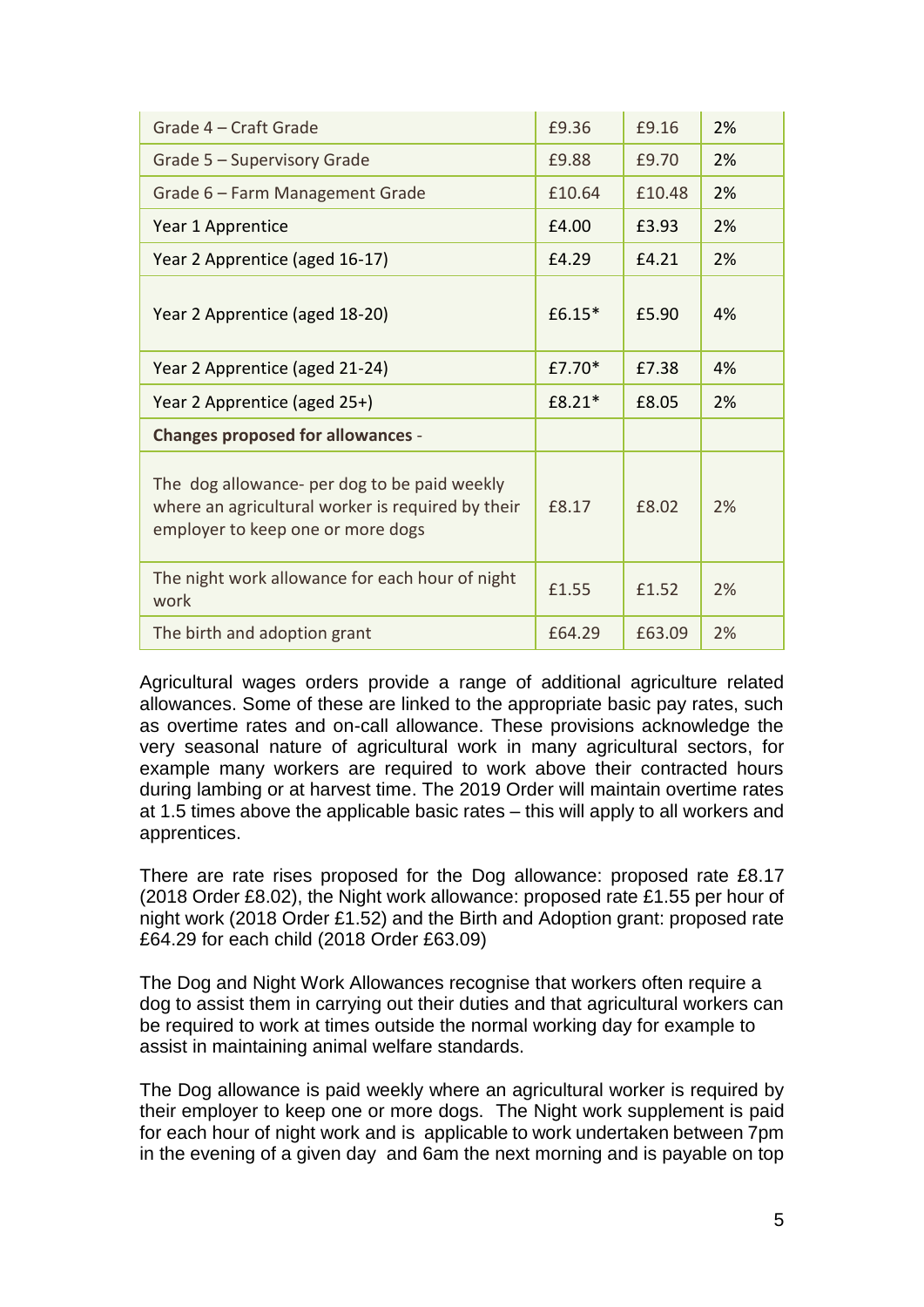of the worker's applicable hourly rate. It does not apply for the first two hours of night work.

The Birth and Adoption grant is a payment that an agricultural worker is entitled to receive from their employer on the birth of their child or upon the adoption of a child. The grant is payable on production of the child's Birth certificate of Adoption Order.

# **5 Consultation**

The Panel met to decide whether to propose changes to the 2019 wages order on 4 September 2018. Other proposed changes were:-

#### **Definition of 'apprentice'**

Changing the definition of 'apprentice' in article 11 of the draft Order by removing provision in article 11(1)(b) which defined apprentices as being aged 19or younger in the first year of their apprenticeship . Without this provision, an apprentice can be any age in the first year of their apprenticeship.

Article 11(1)(b) of the 2018 Order defined apprentices as being aged 19 or younger in the first year of their apprenticeship, the prescribed minimum hourly rates for year 2 apprentices aged 21 + were arguably ineffective. The Panel have described the proposed change as a clarification.

# **Definition of 'qualifying days'**

The Panel also propose amending the definition of 'qualifying days' in article 2 of the Order. The amount of annual leave an agricultural worker is entitled to under the agricultural wages orders is calculated using days on which an agricultural worker would normally be required to be available for work. The proposed change ensures for the purpose of the calculation of annual leave, qualifying days include days on which the agricultural worker is taking annual leave, bereavement leave, statutory maternity, paternity or adoption leave or was on a period of sickness absence.

A targeted consultation on their proposals was conducted from 26 September – 26 October 2018. The proposals were emailed to an extensive list of people and organisations and were made available on the Agricultural Advisory Panel's page on the Welsh Government website. Copies of the consultation were also available on request.

Key stakeholders, including the farming unions, UNITE, agricultural colleges and organisations such as the NFU Cymru were included. Panel members were encouraged to share the proposals throughout their networks.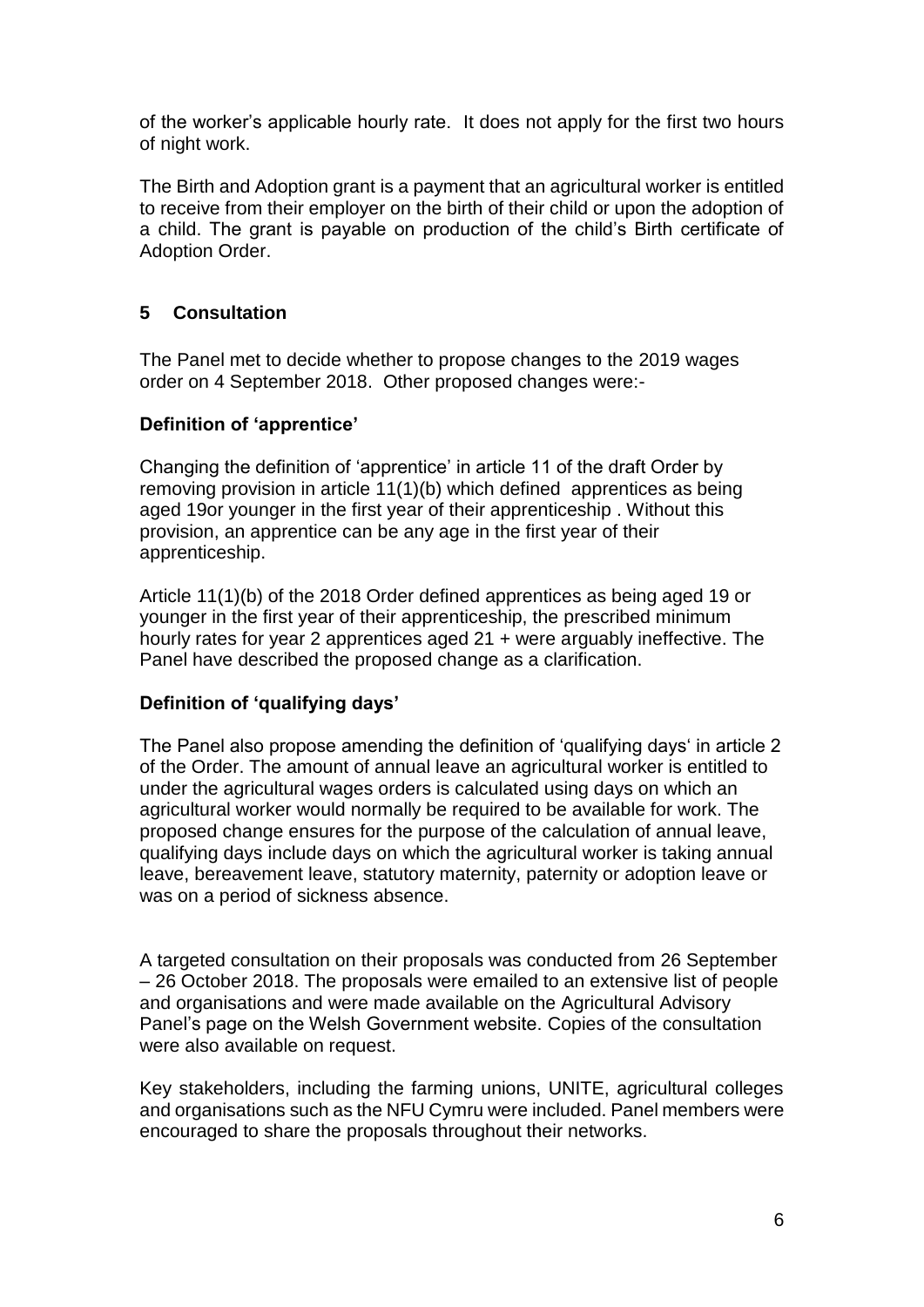Three responses were received. There was overall support for the proposals but with suggestions to increase some individual wages rates to be in line with NMW/NLV. The Panel met to discuss the responses to the consultation on 29 October 2018 and decided to submit their proposals to Welsh Government.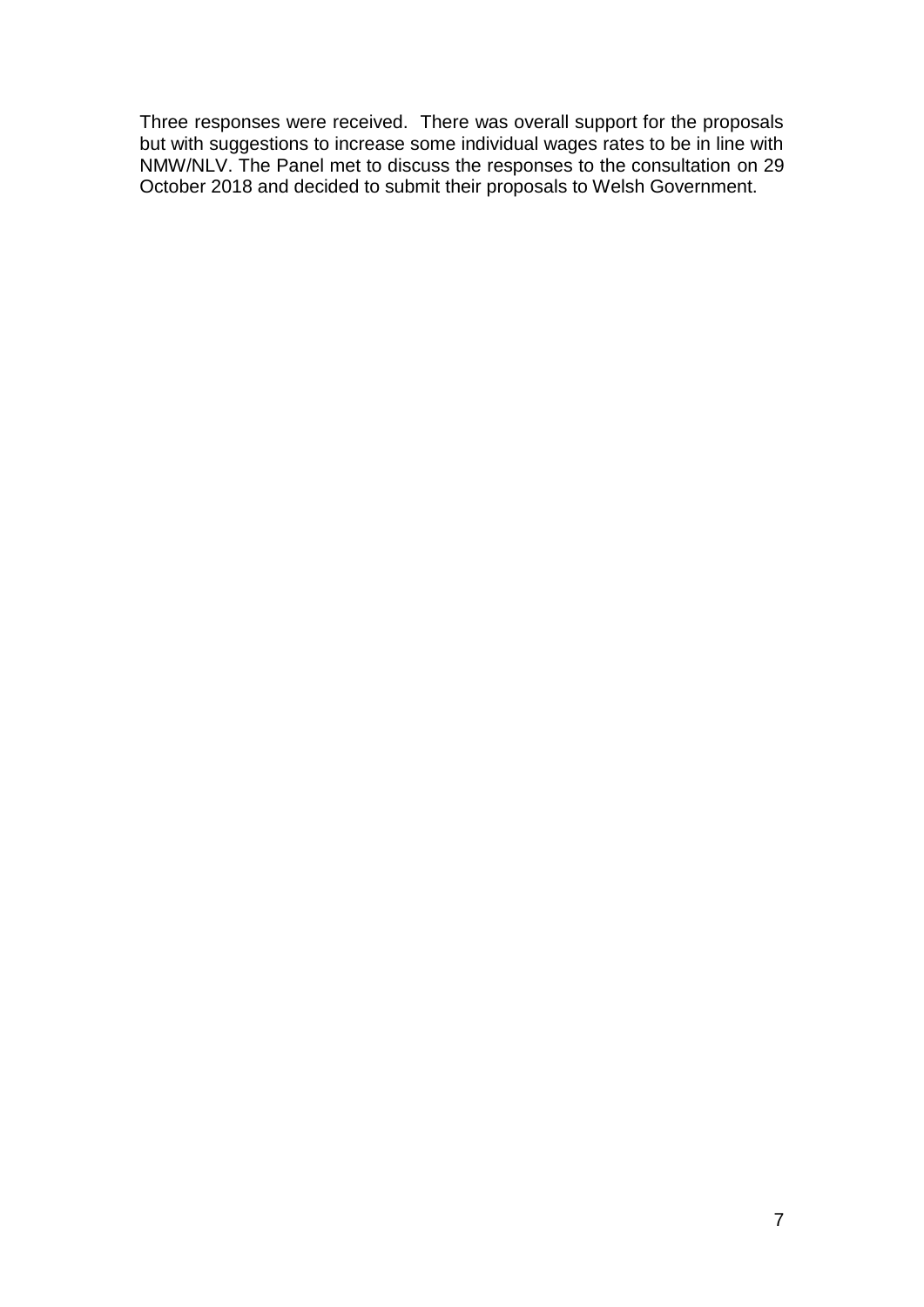#### **6 Regulatory Impact Assessment of the Agricultural Wages (Wales) Order 2019**

# **6.1 Proposed changes in AWO 2019**

The Panel proposes to change the minimum hourly rates of pay as follows.

| Grade or category of 2019 Order<br>worker                |                              | <b>Minimum</b><br>pay                 | $\%$<br>above<br>hourly rate of minimum wage |
|----------------------------------------------------------|------------------------------|---------------------------------------|----------------------------------------------|
| Grade 1 worker under   £3.54<br>compulsory school<br>age |                              | £3.47                                 | 2%                                           |
| Grade 1 worker $(16 -   E7.70$<br>24 years of age)       | (aged<br>20<br>and<br>under) | £7.38                                 | 4%                                           |
|                                                          | £7.70<br>(aged<br>$21 - 24$  | £7.70                                 | Same rate                                    |
| Grade 1 worker (aged<br>25+)                             | £8.21                        | £8.21                                 | Same rate                                    |
| Grade 2 worker                                           | £8.45                        | £8.29                                 | 2%                                           |
| Grade 3 worker                                           | £8.70                        | £8.54                                 | 2%                                           |
| Grade 4 worker                                           | £9.36                        | £9.16                                 | 2%                                           |
| Grade 5 worker                                           | £9.88                        | £9.70                                 | 2%                                           |
| Grade 6 worker                                           | £10.64                       | £10.48                                | 2%                                           |
| Year 1 Apprentice                                        | £4.00                        | £3.93                                 | 2%                                           |
| Year 2 Apprentice<br>(aged 16-17)                        | £4.29                        | £4.21                                 | 2%                                           |
| Year 2 Apprentice<br>(aged 18-20)                        | £6.15                        | £6.15 ( worker $\vert$<br>aged 18-20) | Same rate                                    |
| Year 2 Apprentice<br>(aged 21-24)                        | £7.70                        | £7.70 (worker<br>aged 21-24)          | Same rate                                    |
| Year 2 Apprentice<br>$(\text{aged }25+)$                 | £8.21                        | £8.21 (worker<br>aged 25+)            | Same rate                                    |

Dog allowance: £8.17 (£8.02 in 2018) Night work allowance: £1.55 (£1.52 in 2018) per hour of night work Birth and adoption grant: £64.29 (£63.09 in 2018) for each child

# **6.2 Summary of Policy options**

In this impact assessment, two policy options are considered, reflecting the baseline arrangements (defined below) and the recommendations negotiated by the Panel. Broad categories of costs and benefits are identified. Where sufficient data are available, costs and benefits are quantified for a 12-month period (until which point it is assumed that the new AWO Order will come into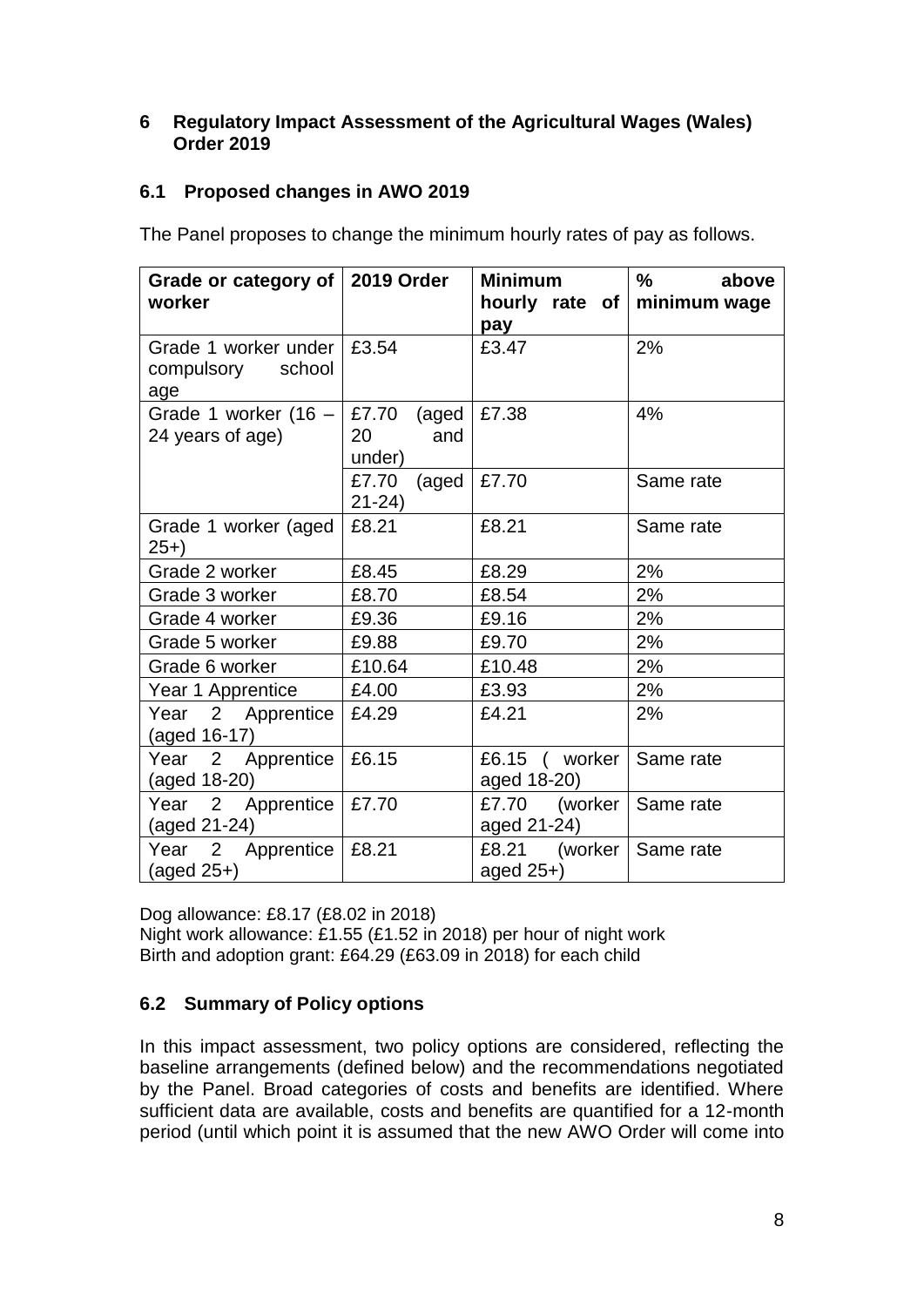effect)<sup>1</sup>. However, constrained by data availability, it is not possible to produce a fully quantified analysis of costs and benefits. Some of the costs and benefits are discussed qualitatively.

**Option 1: Do Nothing**. This is the baseline policy option to maintain the minimum wage rates for agricultural workers at 2018 levels in accordance with the provisions of the Agricultural Wages Order (Wales) 2018. In addition, the 2014 Act provides provisions that hourly wage rates cannot be below the statutory UK NMW/NLW. In the baseline scenario, the minimum wage rates are adjusted to the 2019 NMW/NLW rates where the rates in AWO 2018 would fall below the NMW/NLW from April 2019. The costs and benefits will be measured against this baseline policy option.

An important context to this baseline is that it maintains the long standing and well-known AMW regulatory regime (preserved by the 2014 Act) for relevant agricultural workers, which safeguards employment conditions and allowances unique to the agricultural sector. The AMW regime recognises and rewards qualifications and experience through a six-grade career structure and provides remuneration rates for each grade and category of worker. Having a separate system of wage setting and employment provisions was justified on the basis of the distinct nature of agricultural employment, including seasonality, dominance of casual employment and the use of on-farm accommodation. This system was previously managed by the Agricultural Wages Board (AWB) using Agricultural Wages Orders (AWO). The final wages order issued by the AWB in 2012 (prior to its abolition) was replaced by the interim AWO 2016, AWO 2017 and AWO 2018 to ensure that the agricultural sector in Wales operated under provisions would be in step with changes in economic conditions, until the Panel was set up and able to commence its work. The previous regulatory impact assessments suggested that the benefits of AWO 2016, AWO 2017 and AWO 2018 include:

- Assisting the effective functioning of the agricultural sector by supporting the existence of a well-trained and skilled workforce which in turn can increase productivity and efficiency.
- Ensuring wage progression for agricultural workers and supporting rural communities - which is an issue of importance within the context of the Welsh Government's Tackling Poverty agenda - through effects on household incomes and improving the skills base of agricultural workers.
- Support agricultural workers and apprentices to gain skills and qualifications, which can improve their job prospects in the future.

The AMW regime also sets rates for young workers under the age of 16 and apprentices as part of a minimum wage rate structure intended to support entry and development of an appropriately skilled workforce. Having attractive

1

<sup>&</sup>lt;sup>1</sup> Cumulative effects across years arising from AWOs are not considered within this RIA.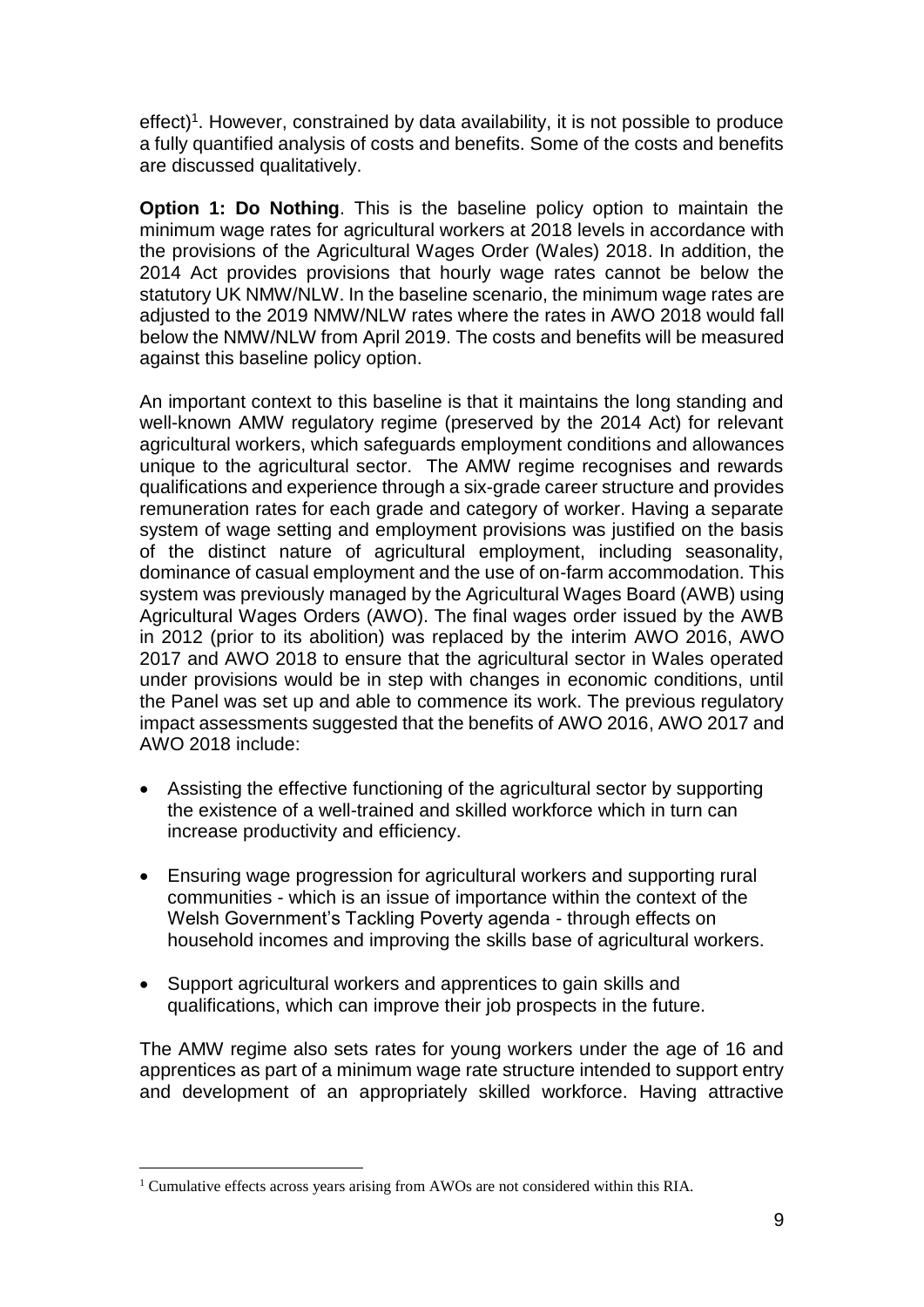minimum wage rates for these categories of workers can help encourage the younger generation to choose a career in agriculture.

Retaining these identified benefits of having an AMW regime is likely to be particularly important when skill shortage is a prevalent issue for the agriculture sector. More generally, as stated in the Agricultural Sector (Wales) Bill, the benefits of the AMW regime include:

- *It provides a structure to reward skill and experience and maintains a balanced and well-functioning sector in Wales.*
- *It recognises that the agricultural sector is different from other sectors and acknowledges the nature of seasonal work by having special provisions for flexible workers and safeguards the succession of skilled workers by specifying provisions for apprentices and trainees.*
- *It helps farmers and farm workers to specify the terms and conditions of their employment and avoid potential disputes and the need for lengthy negotiations with individuals.*

It is important to note that the baseline option represents a situation where the AMW regime exists. Therefore, the costs and benefits of policy alternatives relative to this baseline do not include the benefits or costs associated with the existence of the Agricultural Minimum Wage (AMW) regime. Instead, it is an assessment of additional costs and benefits of AWO 2019 relative to the AWO 2018 scenario which also takes account of the NMW/NLW changes from April 2019.

**Option 2: Implementing New Order.** This is the policy alternative, which would involve replacing the current Order (2018) with a new Order (2019). The new order includes all the recommendations from the Agricultural Advisory Panel for Wales. In particular, the new order includes the following key changes to the minimum rates for different categories of workers (see [Table 1\)](#page-9-0).

| οf<br>Grade or<br>category<br>worker                                     | AWO (2019)                   | <b>AWO</b><br>(2018) | increase<br>%<br>from<br>baseline | %<br>increase<br>from 2018 rate |
|--------------------------------------------------------------------------|------------------------------|----------------------|-----------------------------------|---------------------------------|
| Grade<br>worker<br>under<br>-1<br>compulsory school age                  | £3.54                        | £3.47                | 2%                                | 2%                              |
| worker<br>$\overline{1}$<br>Grade<br>over<br>compulsory<br>school<br>age | £7.70 (aged 20<br>and under) | £7.38                | 4%                                | 4%                              |
| $(16-24)$                                                                | £7.70 (aged 21-<br>24)       | £7.70                | Same rate                         | 4%                              |
| Grade 1 work (aged 25+)                                                  | £8.21                        | £7.83                | Same rate                         | 5%                              |
| Grade 2 worker                                                           | £8.45                        | £8.29                | 2%                                | 2%                              |
| Grade 3 worker                                                           | £8.70                        | £8.54                | 2%                                | 2%                              |

# <span id="page-9-0"></span>**Table 1: Summary of proposed changes to the minimum wage rates by grade**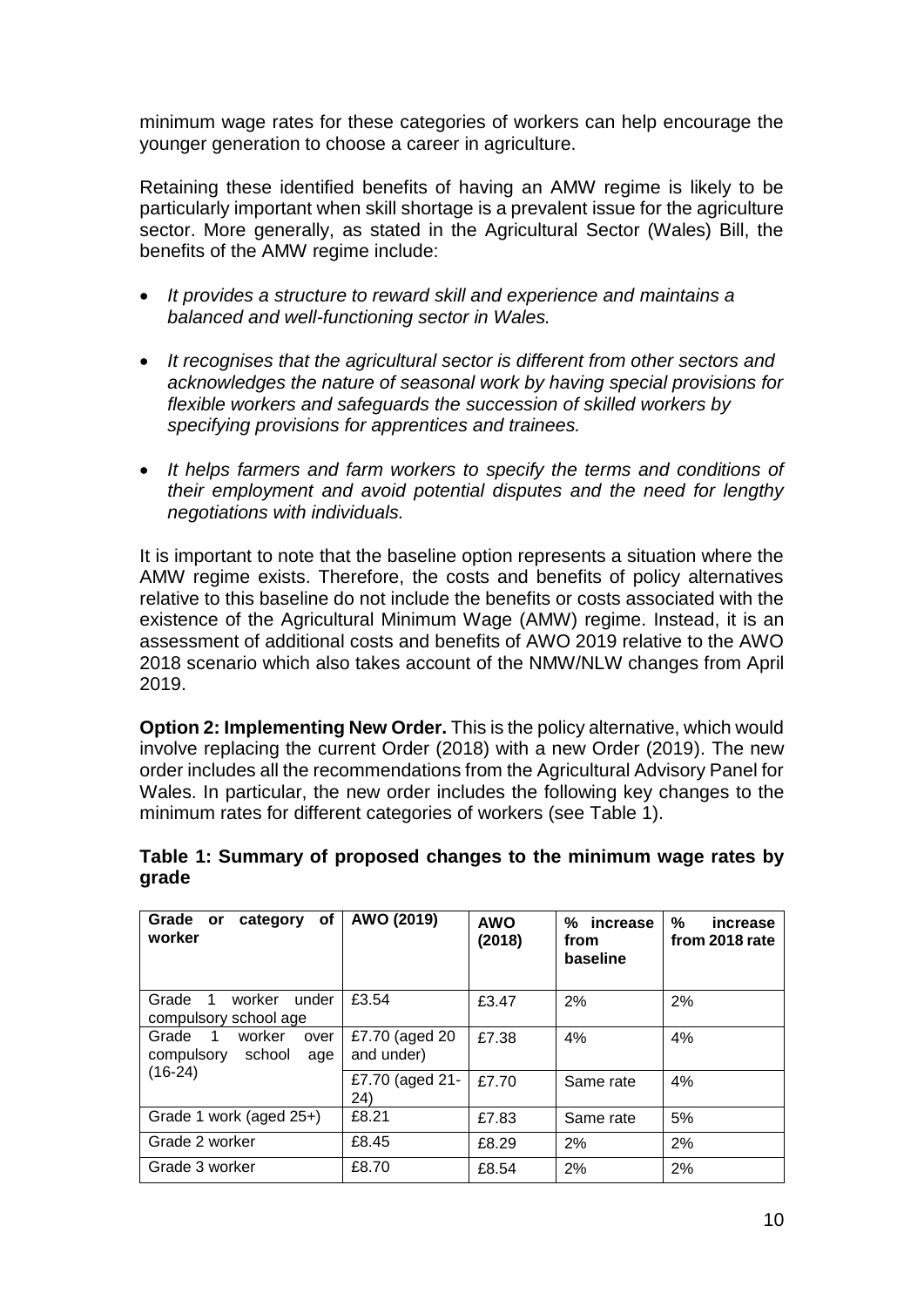| Grade 4 worker                       | £9.36  | £9.16  | 2%        | 2% |
|--------------------------------------|--------|--------|-----------|----|
| Grade 5 worker                       | £9.88  | £9.70  | 2%        | 2% |
| Grade 6 worker                       | £10.64 | £10.48 | 2%        | 2% |
| Year 1 Apprentice                    | £4.00  | £3.93  | 2%        | 2% |
| Year 2 Apprentice (aged<br>$16 - 17$ | £4.29  | £4.21  | 2%        | 2% |
| Year 2 Apprentice (aged<br>$18 - 20$ | £6.15  | £5.90  | Same rate | 4% |
| Year 2 Apprentice (aged 21<br>$-24)$ | £7.70  | £7.38  | Same rate | 4% |
| Year 2 Apprentice (aged<br>$25+$     | £8.21  | £8.05  | Same rate | 2% |

These increases of 2-4% compare to average pay growth of 3.4% in the UK between November 2017 and November 2018 (the latest data available)<sup>2</sup>. The 12-month average Consumer Price Inflation (CPI) rate was 2.1% in December 2018 (Source: ONS

[https://www.ons.gov.uk/economy/inflationandpriceindices/bulletins/consumerp](https://www.ons.gov.uk/economy/inflationandpriceindices/bulletins/consumerpriceinflation/december2018) [riceinflation/december2018](https://www.ons.gov.uk/economy/inflationandpriceindices/bulletins/consumerpriceinflation/december2018) ). The increase in mean wages for farmers and farmer workers between year 2012 and 2016 was 4.4% (Source: Brookdale Consulting Report to the Welsh Government. Agriculture in Wales: Welsh Labour Market Information.)

The Panel considered a range of statistical information including published data on cost of living increases and the retail index as well as the projected rises to the NMW/NLW rates when discussing their recommendations for the Order.

# **Grade 1 worker under compulsory school age**

The minimum hourly wage rate for Grade 1 workers under compulsory school age will increase to by 2% (from £3.47) to £3.54 in the proposed AWO 2019. Young workers aged between 13 and 16 are only allowed to work part time, specifically 12 hours per week during term time and 25 hours per week during school holidays. However, as there is no data on the number of workers within this category, it is not possible to quantify the changes in total labour costs or earnings.

# **Grade 1 worker over compulsory school age (16-24)**

The hourly minimum wage rate for Grade 1 workers aged between 16 and 24 was £7.38 within AWO 2018. In the proposed AWO 2019, this will be set at £7.70. For Grade 1 workers aged 20 and under, the proposed rate represents 4% increase from the rate for 2018 and is above NMW/NLW 2019. For Grade 1 workers aged 21-24, this is the same rate as with the NMW/NLW 2019. There is no accurate data on the number of workers for this category. However, the number of farmer workers under the age of 25 was estimated to account for 33% of total number of the farmer workers in Wales (Source: Brookdale

<sup>&</sup>lt;u>.</u> <sup>2</sup> Average Weekly Earnings time series, ONS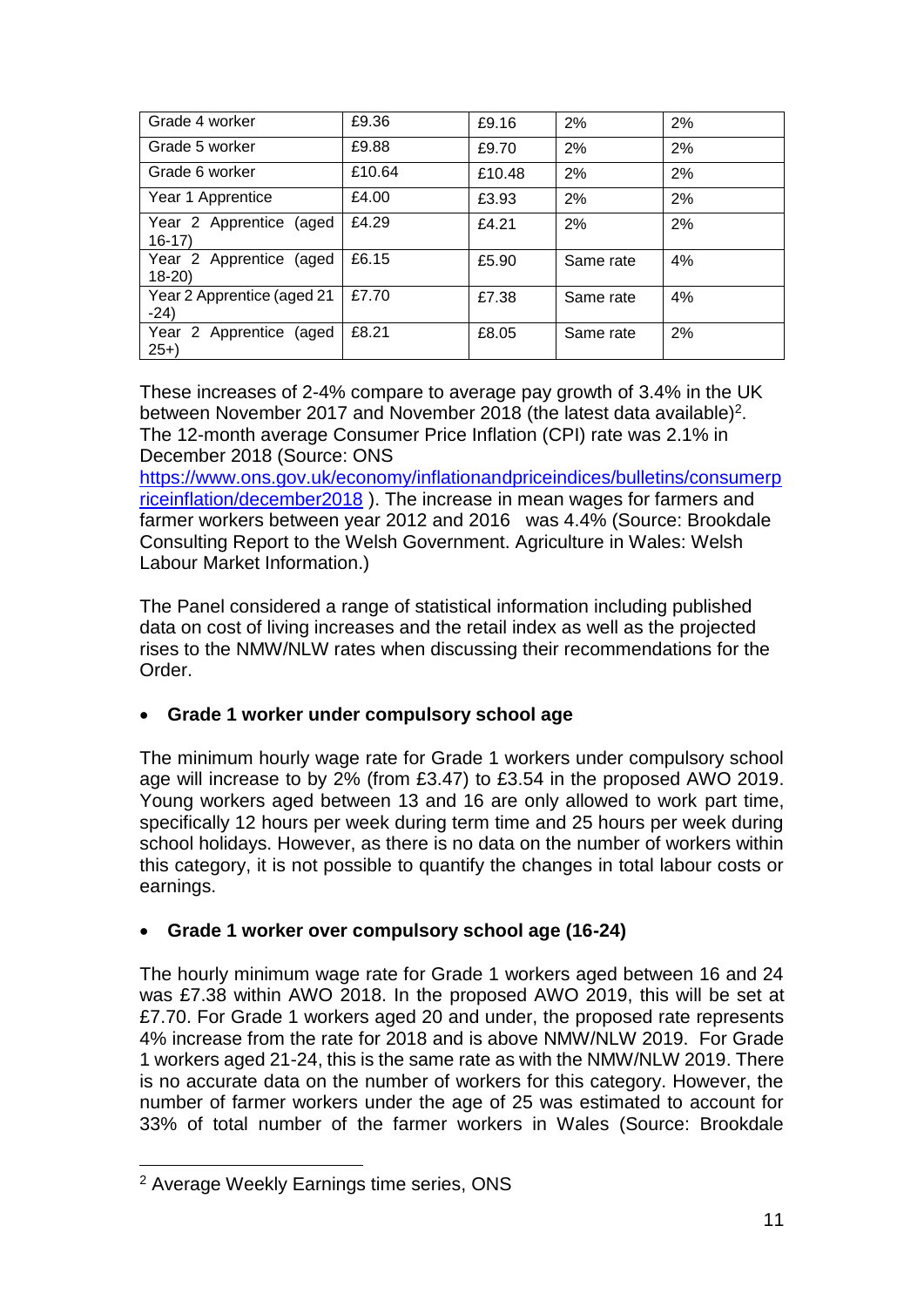Consulting Report to the Welsh Government. Agriculture in Wales: Future Labour Requirements for Welsh Agriculture 2017–2025.)

# **Grade 1 workers (aged 25+)**

For grade 1 workers aged over 25, the minimum hourly wage rate proposed in AWO 2019 matches the level of NMW from April 2019. Therefore, while the proposed minimum wage rate is higher than the AWO 2018 rate, it is not higher than the baseline for this group of workers

#### **Grade 2-6 workers**

1

Compared to the minimum hourly wage rates in 2018 AWO, the proposed changes in the AWO (Wales) 2019 includes 2% increases in the minimum wage rate for Grade 2-6 workers.

Traditionally, the AWB maintained a pay differential between Grade 1 and 2 at around 10% in order to underline the transitional nature of Grade 1 (initial Grade) and encourage workers' entry to Grade 2 (standard Grade).

Within the proposal of AWO 2019, the proposed minimum wage rate for Grade 2 workers is 3% higher<sup>3</sup> than that for Grade 1 workers aged 25 and above. The difference becomes smaller compared to those in previous Orders apart from AWO 2017(see [Table 2\)](#page-11-0).

| <b>Wage Rates 2012-2019</b>                      |       |       |        |        |        | In-grade difference, 2012-2019 |      |      |      |      |
|--------------------------------------------------|-------|-------|--------|--------|--------|--------------------------------|------|------|------|------|
| Grade                                            | 2012  | 2016  | 2017   | 2018   | 2019   | 2012                           | 2016 | 2017 | 2018 | 2019 |
| $\mathbf 1$<br>Grade<br>worker<br>(aged<br>$25+$ | £6.21 | £7.2  | £7.51  | £7.83  | £8.21  | $\overline{\phantom{0}}$       |      |      |      |      |
| 2<br>Grade<br>worker                             | £6.96 | £7.39 | £7.54  | £8.29  | £8.45  | 12%                            | 10%  | 0.4% | 6%   | 3%   |
| Grade 3<br>worker                                | £7.66 | £8.12 | £8.22  | £8.54  | £8.70  | 10%                            | 10%  | 9%   | 3%   | 3%   |
| Grade<br>$\overline{4}$<br>worker                | £8.21 | £8.72 | £8.82  | £9.16  | £9.36  | 7%                             | 7%   | 7%   | 7%   | 8%   |
| Grade 5<br>worker                                | £8.7  | £9.23 | £9.34  | £9.70  | £9.88  | 6%                             | 6%   | 6%   | 6%   | 6%   |
| Grade 6<br>worker                                | £9.4  | £9.97 | £10.09 | £10.48 | £10.64 | 8%                             | 8%   | 8%   | 8%   | 8%   |

# <span id="page-11-0"></span>**Table 2: Hourly Wages Rates by Grade in AWO 2012, 2016-2019.**

Source: Hourly wage rates are from AWO 2012, 2016, 2017, 2018 and AWO 2019 proposal. Percentage paid above the previous grade is calculated from minimum hourly wage rates.

Similarly, the difference between the minimum wage rates for Grade 2 and Grade 3 also becomes smaller at 3%. In previous AWOs the difference between

<sup>&</sup>lt;sup>3</sup> The wage rates compared also reflect changes in NMW/NLW rates from April 2019.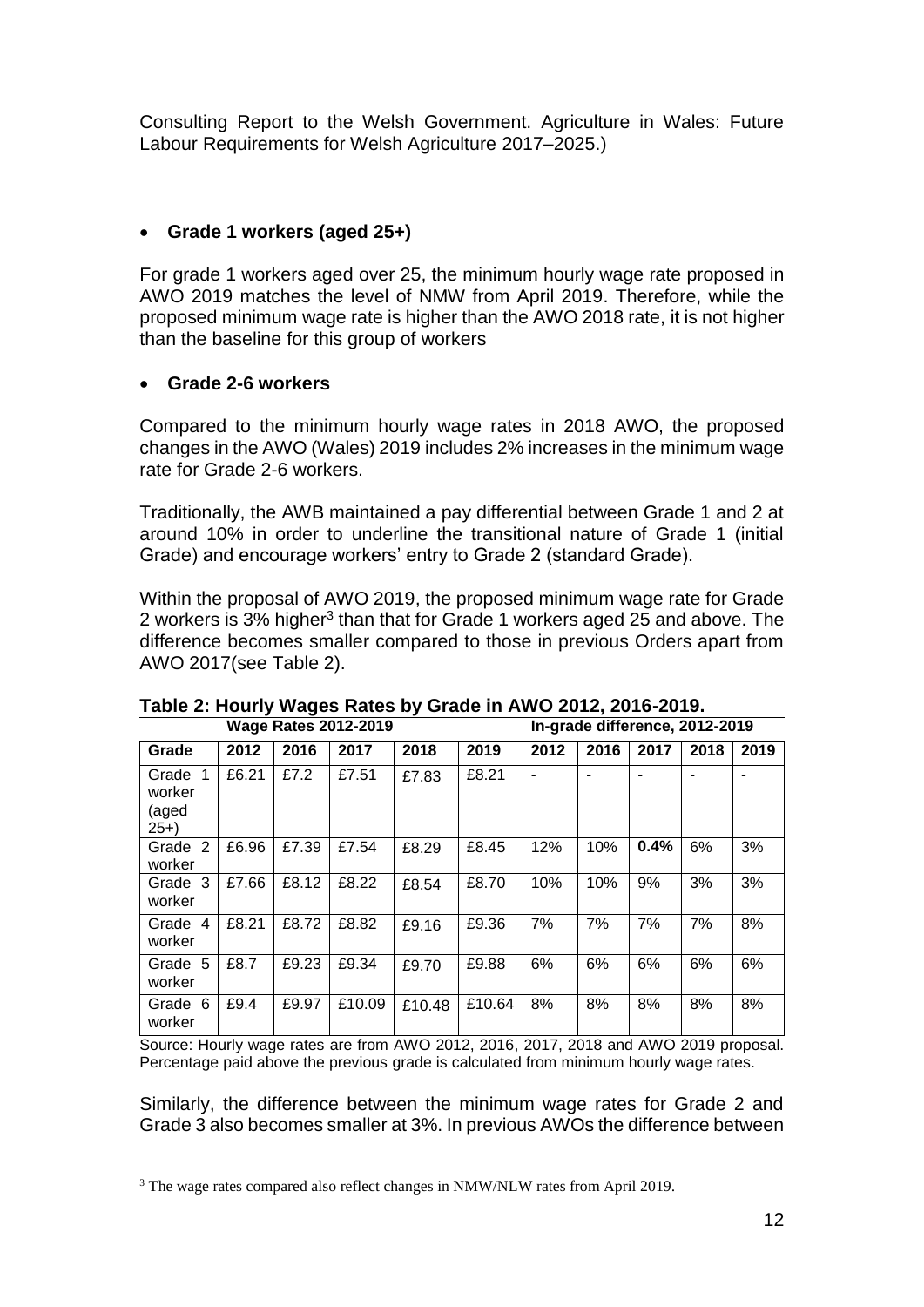the two grades was around 10%. This change may lead to reduced incentives for Grade 2 workers to upskill so as to progress to Grade 3 although some workers may still be incentivised to pursue training to reach even higher grades.

For other grades (4-6), the in grade difference are maintained at the same level in previous years (6-8%)

#### **Year 1 and Year 2 Apprentice**

The minimum wage rates for the Y1 apprentices within AWO 2019 are higher than the NMW/NLW rates for Apprentice which other sectors would abide to. This will help the agricultural sector to become a viable and appealing career choice.

The minimum hourly pay rates for Y1 Apprentice and Y2 Apprentice (aged 16- 17) in the proposed AWO 2019 are 2% higher than the AWO 2018 rates.

The hourly rate for Y2 Apprentices aged 18 and older in AWO 2019 are set at the NMW/NLW rates.

However, as there is no data available on the number of apprentices working in agriculture, the impact of changes in minimum wage rates of these Apprentice grades cannot be quantified.

#### **Changes in other provisions**

In addition to the changes in minimum wage rates for different types of agricultural workers, there are a few other changes in other provisions (see [Table 3\)](#page-12-0). These include changes to dog allowance, night allowance and birth and adoption grants, all of which has a 4% increase from the AWO 2018 rate.

| Type                      | AWO 2019 | <b>AWO 2018</b> | % increase |
|---------------------------|----------|-----------------|------------|
| Dog allowance             | £8.17    | £8.02           | 2%         |
| Night allowance           | £1.55    | £1.52           | 2%         |
| Birth and adoption grants | £64.29   | £63.09          | 2%         |

#### <span id="page-12-0"></span>**Table 3: Changes to other provisions**

The costs and benefits of these changes cannot be quantified due to lack of data.

#### **Summary of quantification of wage costs/earnings**

Due to data availability, the breakdown by grade is not available for many of the worker groups. Therefore, only the costs and benefits associated with agricultural workers for Grade 1 (aged 25+) to Grade 6 were estimated for both basic pay and overtime pay in the RIA where the number of workers in each grade were estimated based on data from Farm Labour and Wage Statistics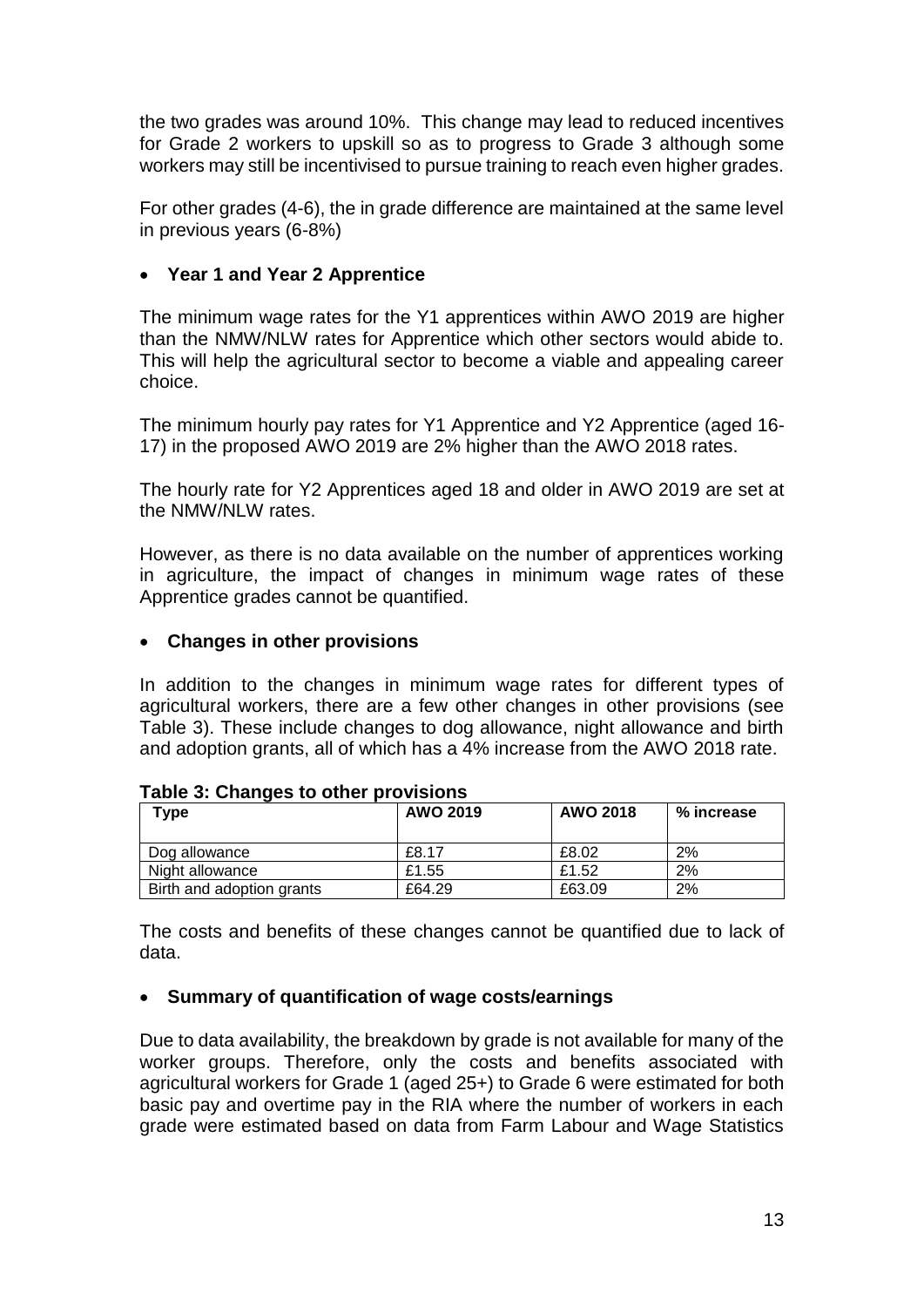(Defra, 2012)<sup>4</sup>. These estimates were based on Defra's costings model and the hours worked per week collected from the Earnings & Hours survey, run by Defra's Economics and Statistics Programme.

The hours were broken down into basic and overtime, and the calculation of the wage costs reflected this. Although the data is dated, it represented the only available source of data that contained break down information by grade of workers. It should also be noted that this was not Wales specific data and represented the labour structure by grade of workers for England and Wales. Therefore, the assumption was made that the labour structure in Wales was similar to the overall estimate made by Defra in their survey.

The limited amount of Wales specific information has been identified as an area for attention. Work is underway to both fully explore the existing information sources and to gather up-to-date information directly to inform future orders.

The changes in costs or benefits related to other categories of workers are expected to be very small due to small number of people involved in those categories, which include Grade 1 workers aged between 16-24 and Year 2 Apprentice.

The Panel also proposed making two further policy changes in relation to the definitions of 'apprentice' and 'qualifying days' in the order.

#### **Enforcement cost**

In terms of enforcement costs, it is anticipated that administrative costs accruing to the Welsh Government would be broadly similar under Agricultural Wages Order 2019 as the Welsh Government is enforcing the Orders introduced under the 2014 Act.

The government enforcement costs associated with the 2014 Act for enforcing the provisions of the 2012 wages order was estimated at around £3,000 per year in the previous RIAs of the wages orders in 2016 and 2017. This was based on a reactive enforcement mechanism, where the Welsh Government would investigate any claims of potential underpayment and if necessary, issue enforcement notices. There were four formal cases needing varying levels of investigation 2016-2018. It is difficult to predict the number of cases arising, or their precise nature. Enforcement costs continue to be based on the assumption that there are two cases per year to investigate.

No separate costing to Welsh Government associated with inspection/enforcement work. It is difficult to predict accurately the number of cases that may come forward but these will be met from existing provision.

1

<sup>4</sup> Available at:

[http://webarchive.nationalarchives.gov.uk/20130123162956/http:/www.defra.gov.uk/statistics/files/def](http://webarchive.nationalarchives.gov.uk/20130123162956/http:/www.defra.gov.uk/statistics/files/defra-stats-foodfarm-farmmanage-earnings-labour2012-120627.pdf) [ra-stats-foodfarm-farmmanage-earnings-labour2012-120627.pdf](http://webarchive.nationalarchives.gov.uk/20130123162956/http:/www.defra.gov.uk/statistics/files/defra-stats-foodfarm-farmmanage-earnings-labour2012-120627.pdf)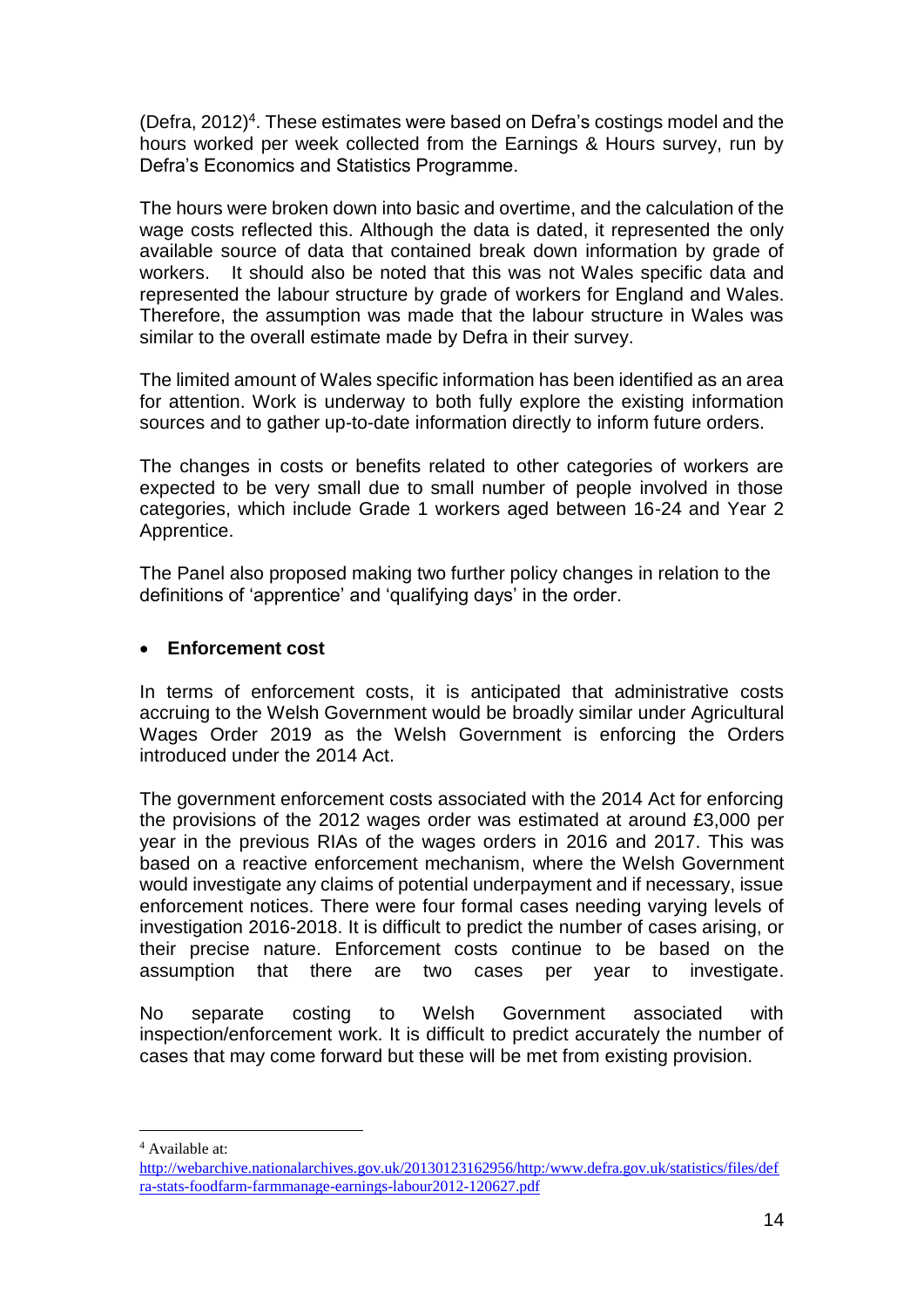#### **Administrative cost**

1

In addition to the cost of compliance, there will be a cost to farm businesses for adjusting to the requirements of the new AWO and changes in associated calculations in Wales.

Farmers will need to be familiar with both the Welsh AWO provisions and UK labour legislation (for example, in relation to the national minimum wage) to ensure that workers are being correctly remunerated.

It is assumed that each employer would need one hour<sup>5</sup> to familiarise themselves with the new Order and make adjustments to pay rates and other provisions. Based on data from the Office for National Statistics (ONS)' Annual Survey of Hours and Earnings (2018)<sup>6</sup>, it is assumed that the average cost per hour of a farmer's time is £11.67 (figure for all employees in the agriculture, forestry and fishing industry, excluding overtime pay). The median value of agricultural labour cost from the same source was £9.85 per hour. Inclusion of non-wage labour costs, such as employer's national insurance and pension contributions would serve to increase such cost estimates. In addition, the hourly rate used here is an average/median value for all farm workers. In reality, however, those whose time is involved are likely to be the farmer owners or farm business managers whose wage rates are likely to be at the higher end of the wage rate distribution.

According to ONS statistics on business population by region and by sector, there are 15,800 businesses in agriculture, forestry and fishing sector in Wales in 2018 with 2,925 businesses being employers<sup>7</sup>. The administrative costs to farm businesses are therefore estimated at £34k for Wales. If using the median value for the labour cost (£9.85 per hour), the total admin costs to farm businesses are estimated at £29k. The estimated cost would be higher if the wage rates for farm managers/owners were used and non-wage costs were reflected in the rates. However, it should also be noted that not all the 2,925 agricultural businesses who employed labour are using the AWO but it is not known how many of these businesses being users of the AWO.

<sup>6</sup> Estimates for 2018 (provisional) of paid hours worked, weekly, hourly and annual earnings for UK employees by gender and full/part-time working by 2 digit Standard Industrial Classification 2007. Industry (2 digit SIC) - ASHE: Table 4.6a. Available at:

<sup>5</sup> This is consistent with the estimates used in the RIA of abolishment of AWB by Defra and the RIA of the Act 2014.

[https://www.ons.gov.uk/employmentandlabourmarket/peopleinwork/earningsandworkinghours/datasets](https://www.ons.gov.uk/employmentandlabourmarket/peopleinwork/earningsandworkinghours/datasets/industry2digitsicashetable4) [/industry2digitsicashetable4](https://www.ons.gov.uk/employmentandlabourmarket/peopleinwork/earningsandworkinghours/datasets/industry2digitsicashetable4)

 $<sup>7</sup>$  Table 21 Number of businesses in the private sector and their associated employment and turnover, by</sup> number of employees and industry section in Wales, start 2018 within statistics on BUSINESS POPULATION ESTIMATES FOR THE UK AND REGIONS 2018. Available at: https://www.gov.uk/government/statistics/business-population-estimates-2018.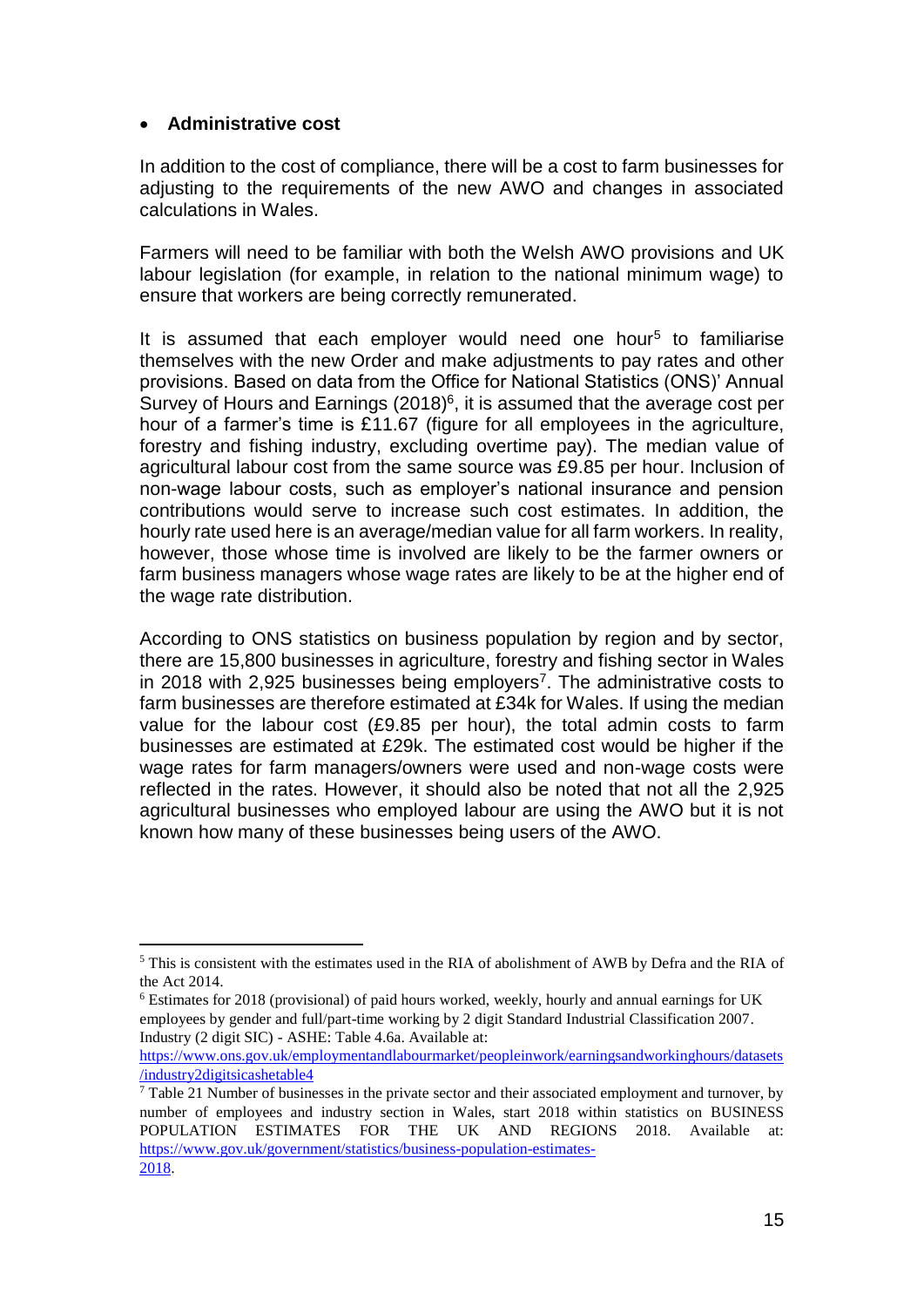#### **6.2.1 Evidence Review**

1

In this RIA, we have reviewed the evidence presented in the previous RIAs of AWO 2016, AWO 2017, AWO 2018 and considered additional literature where relevant. Our conclusion is that the key points made in the previous RIAs on the minimum wage impacts are still valid, which are summarised as follows. However, it should be noted that the evidence was focused on the impact of minimum wages while the economic evidence on the effects of the multi-grade minimum wage structure (i.e. multiple wage floors) is rather limited.

- *Employment:* Provided minimum wage levels are set cautiously, their negative effect on employment levels within affected sectors can be minimised. Some evidence has been found for a reduction in hours worked, but this is not conclusive. There is also evidence suggesting that the introduction of the minimum wages was associated with an increase in labour productivity. On balance, the evidence suggests that there are limited effects of the introduction of the minimum wages on employment. This is especially the case where the minimum wage rates have been set incrementally within context of economic/labour market conditions.
- *Wage rates and structure:* If minimum wages are set above current market rates, they act to raise the wage floor, tending to compress the wage structure by raising the wages of the lowest paid relative to others. The effect may be transmitted up the pay structure, leading to wage rises for those being paid more than the statutory minimum, although the extent to which this has taken place has varied across different minimum wage regimes.
- *In-work poverty:* Minimum wages tend to benefit the lowest-earning working households, thus having some positive impact on in-work poverty. This positive impact, however, may not necessarily positively impact on low earning households. Overall, the impact of minimum wages on poverty is very small. The Institute for Fiscal Studies<sup>8</sup> has found that the National Living Wage will raise household incomes by less than 1% on average, even for poorer households.
- *Company level impacts:* Research suggests that firm responses to involuntary increases in wage costs can include increasing prices, increasing labour productivity<sup>9</sup>, accepting reduced profits, organisational changes (such as tighter human resource practices, increased performance standards at work, and better management practices),

<sup>8</sup> Institutes for Fiscal Studies (IFS), 2016. Living Standards, Poverty and Inequality in the UK: 2015-16 to 2020-2. IFS Report R114.

<sup>9</sup> Research on labour productivity growth in general tends to demonstrate linkages between the NMW and productivity that are positive but not statistically significant. [Source: David Metcalf, 'Why has the British National Minimum Wages had Little or No Impact on Employment?'. Journal of Industrial Relations, Vol 50:3, pp. 489-512 (pp. 501-502).]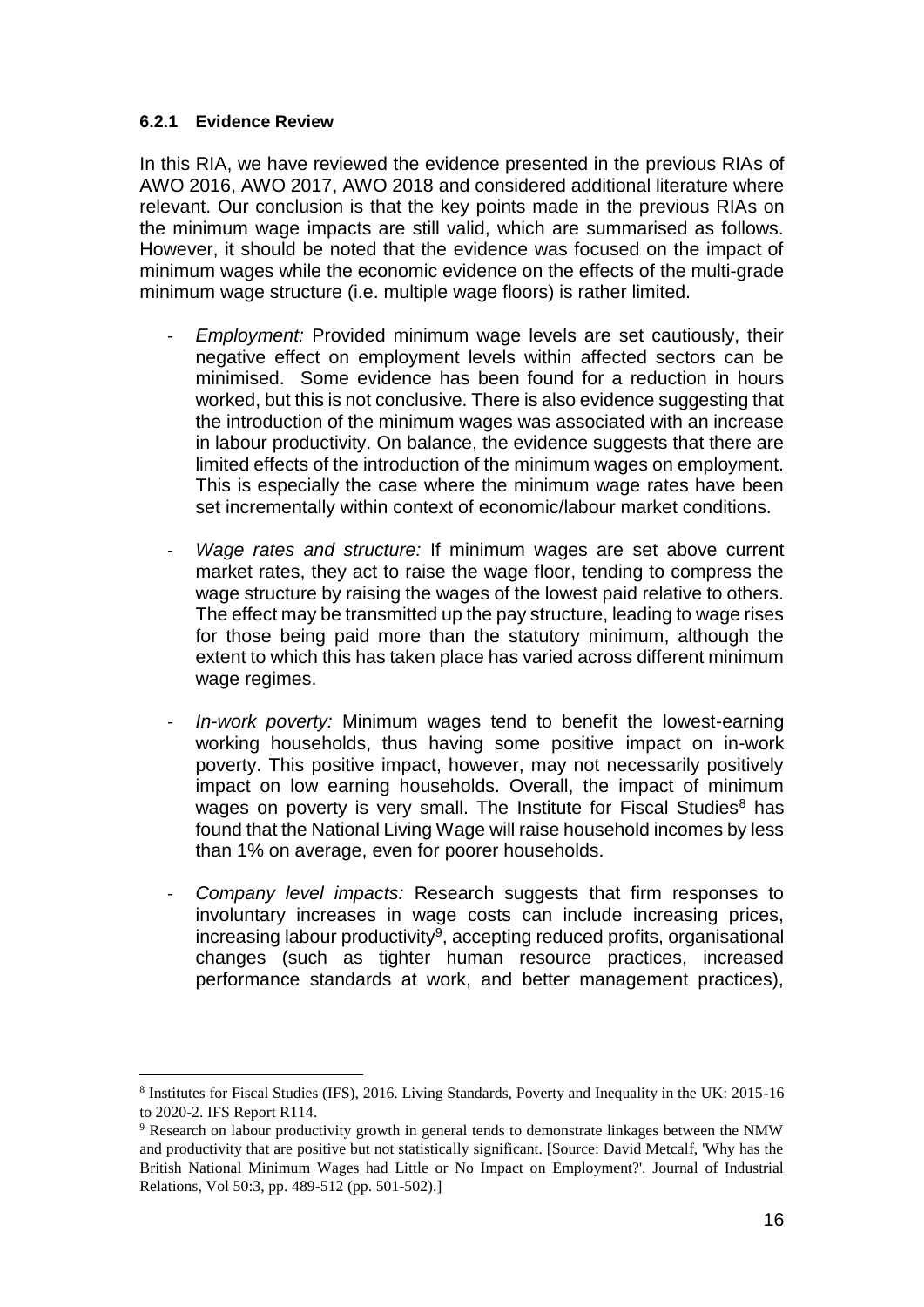efficiency wage<sup>10</sup> and training responses (increasing training provisions to employees). However, the relationships between company level responses and the pay structure with multiple minimum wage levels are an under-explored area within the literature. This seems unlikely to change given the limited use of multiple wage-minima arrangements.

# **6.3 Costs & benefits**

This section assesses the potential costs and benefits for both policy options. However, significant limitations exist across data and methodology. Specifically, disaggregated up to date data for Wales are not always available and few methodologies exist to demonstrate the relationship between employment, business performance of the agricultural sector and minimum wages. As a result, some impacts cannot be quantified with any degree of accuracy. The quantification was focused on the impact on wage costs/earnings for Grade 1-6 agricultural workers where disaggregated data are most available. However, the distribution by grade of workers was based on Defra study in 2012 which was not Wales's specific data and relatively dated. The impact on other categories of workers or the impact of changes in allowances generally affect very small groups of workers and therefore the impacts are expected to be minimal. Due to lack of detailed data on these groups, the impacts of changes related to them were not estimated. However, the administrative costs to the farmers are estimated for their time to familiarise themselves with and make adjustments in accordance to AWO 2019. Where estimates are provided, they are indicative, with Appendix A containing the detailed calculations of how these estimates were derived.

In terms of minimum wage rate changes, the AWO 2019 represents a rise of 2% rise for agricultural workers within Grade 2-6. This affects over 9,900 workers (with 65% of whom being part-time and casual workers) out of the 12,900 paid agricultural workers in Wales in 2018.

As a result, this RIA takes the following approach to assessing each option:

- *Option 1*: Baseline option.
- *Option 2:* Provides more detailed estimates as to the impact of changes in minimum wage levels for Grades 1 to 6, aiming to calculate additional impacts that directly relate to Option 2.

# *Option 1: Do nothing*

1

This is the baseline option and as such there are no additional costs or benefits associated with this 'do nothing' option.

 $10$  The efficiency wages are based on the notion that wages do not only determine employment but also affect employees' productive behaviour or quality. Under certain conditions, it is optimal for employers to set compensation above the market clearing level in order to recruit, retain or motivate employees.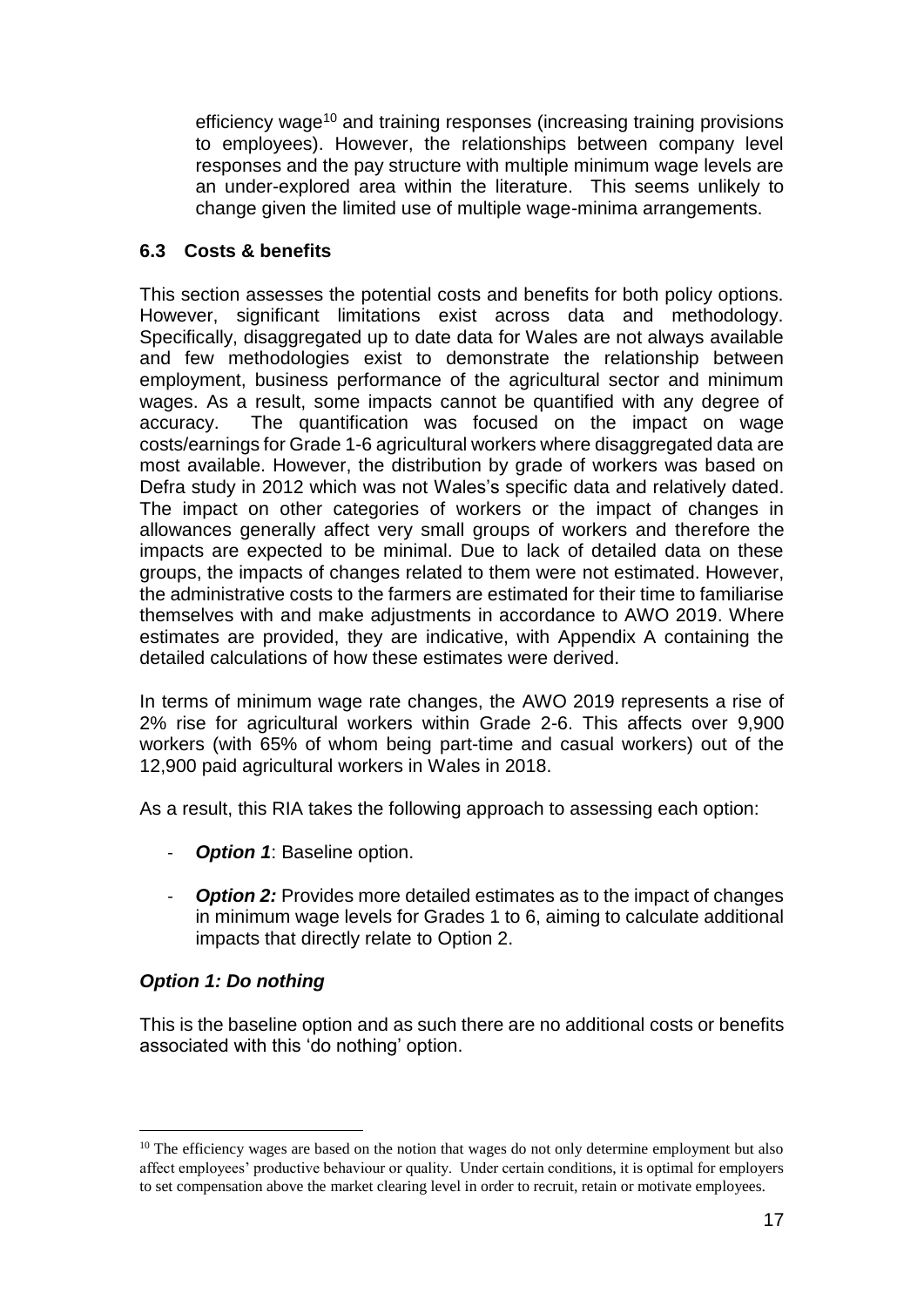#### *Option 2: Introducing Agricultural Wages (Wales) Order 2019 to replace AWO 2018.*

#### **6.3.1 Impact on Employment**

1

Empirical studies examining the employment impacts of the NMW/NLW suggest that labour demand has remained broadly unchanged despite this legislated rise in earnings for the lowest paid<sup>11</sup>. This is consistent with the findings from the literature review in the previous RIAs of AWO 2016, AWO 2017, and AWO 2018 for Wales.

In the previous RIAs, employment effect was estimated using a minimum wage elasticity of -0.19 (an average value from the literature). This mean value was based on a meta-analysis<sup>12</sup> (carried out in 2014) of 236 estimated minimum wage elasticities from 16 UK studies. The median value from these 236 estimated elasticities was much smaller at -0.03 which means increases in minimum wages would lead to statistically insignificant reductions in employment. A more recent comprehensive systematic review and metaanalysis of the UK NMW empirical research carried out RAND Europe<sup>13</sup> suggests an even smaller employment effect no overall statistically or economically significant adverse employment effect, neither on employment and hours nor on employment retention probabilities. The minimum wage elasticities reported by this study were -0.0097 and -0.0022 when considering partial correlations. This adverse employment effect is so small that it is negligible and has no meaningful policy implication.

The agricultural labour force in Wales in 2018 totalled 52,200 people, with 12,900 of these being employed as farm workers (see [Table 7](#page-30-0) Appendix A). No data is available as to the proportion of the total farm workers in each grade in Wales. However, such data is available for the UK as a whole for 2012 from Defra which is based on historic data and assumptions. The estimates from the Defra study can be combined with the 2018 data for the total agricultural labour force in Wales to provide crude estimates of workforce grade composition (see in [Table 8](#page-30-1) Appendix A). It is estimated that some 3,000 workers may be within Grade 1; 7,000 workers within Grade 2 and some 2,700 workers within Grades (3-6).

Based on these estimates, an application of the mean elasticity estimate (-0.19) and the assumption that workers move from the current minimum to the new minimum wage, it is estimated that there would be a reduction in employment of 125 farm workers (see [Table 15](#page-34-0) in Appendix B for detailed calculations). It should be noted that these minimum pay rate increases are not the full difference between AWO 2018 and AWO 2019; instead, it has taken account of forthcoming increases in NMW and NLW from April 2019. If using the median value of elasticity coefficient -0.03, the reduction in employment would be 20

 $11$  Riley, R. and Bondibene, C. (2015). Raising the Standard: Minimum Wages and Firm Productivity. National Institute of Economic and Social Research.

 $12$  A statistical analysis of a large collection of results from individual studies for the purpose of integrating the findings.

<sup>&</sup>lt;sup>13</sup> Hafner. M et.al, 2016. The impact of the National Minimum Wage on employment: a meta-analysis. A report for the UK Low Pay Commission.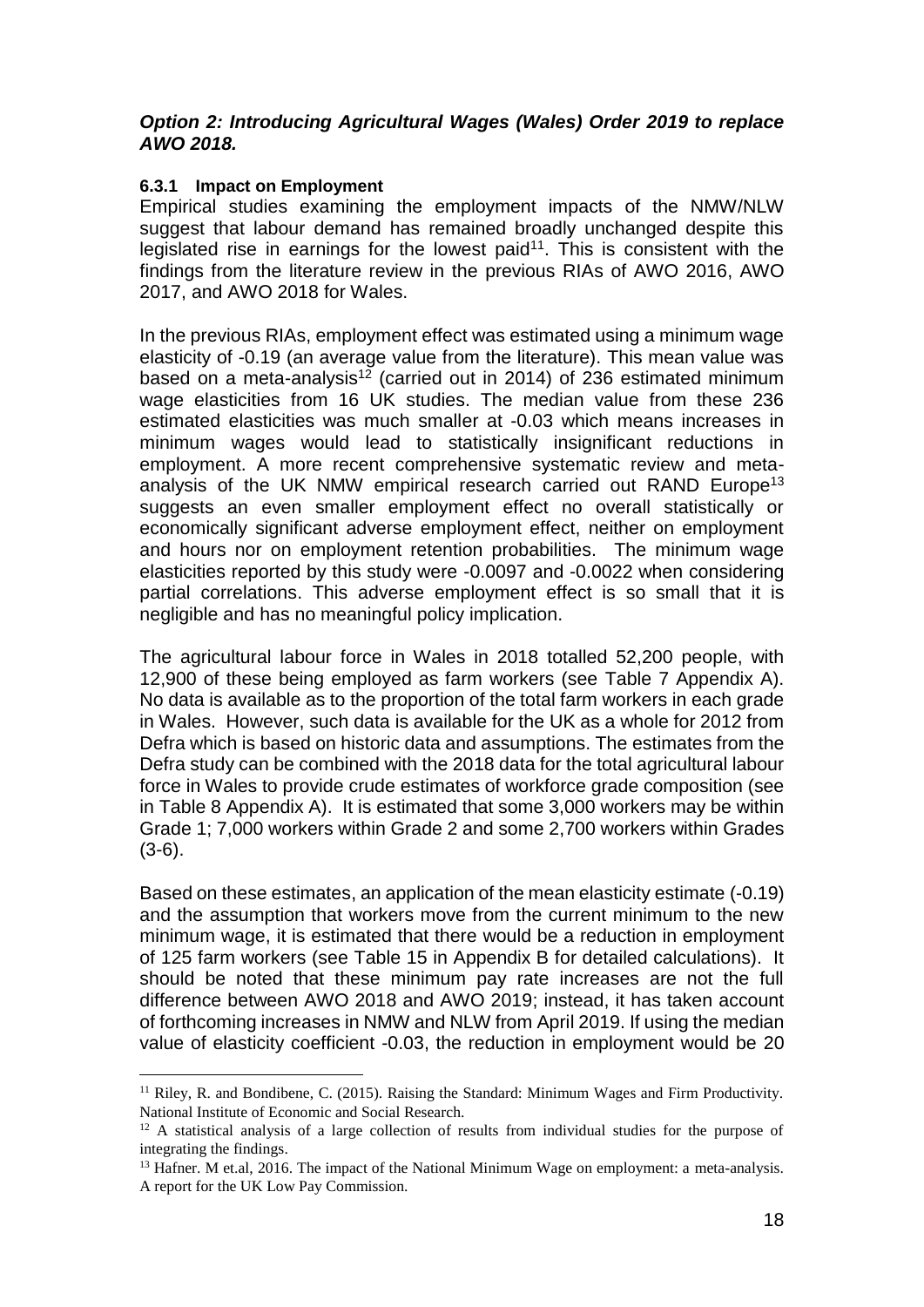people (see [Table 16](#page-34-1) at Appendix B). If using the elasticities of -0.0097 and - 0.0022, the reductions in employment would be 6 and 2 people. Overall, the impact on employment is negligible.

In terms of reductions to hours worked, some evidence suggests that it is likely that some farm businesses will seek to absorb higher labour costs through reducing the number of hours worked in addition to other effects on employment, although this cannot be estimated with any degree of accuracy.

# **6.3.2 Earnings**

In 2012, Defra published a labour force model which was used to calculate gross wage costs at a UK level. The estimated additional costs of the proposed pay rate increases for each worker type (full time, part time and casual) have been calculated by multiplying the increase per hour for the respective grades, the number of hours worked per week, the number of weeks worked per year and the number of workers in the industry (not adjusted to taking account of non-wage labour costs). There are separate costings for basic and overtime. As disaggregated data by grade of workers for Wales were not available, the cost estimates are based on these 2012 UK assumptions combined with 2016 agricultural labour force data for Wales (see [Table 7](#page-30-0) to [Table 10](#page-31-0) in Appendix A) of changes in gross annual wage costs for Option 2 relative to the baseline option. These estimates are also provided in [Table 4,](#page-18-0) which suggests that the changes in costs for Option 2 are estimated at £2.2million in 2019-20 with the largest impact from Grade 2 workers. This represents a transfer from farm businesses to farm labour, with the former incurring an equivalent cost of £2.2million. Although the basis used to estimate the number of workers in each grade, the number of hours worked per week and the number of weeks worked per year is partly relying on data from Defra cost model which is dated back to 2012, it still represents the best estimate that is available for calculating the additional labour costs as a result of pay rate rises.

The limited amount of Wales specific information has been identified as an area for attention. Work is underway to both fully explore the existing information sources and to gather up-to-date information directly to inform future orders.

It should also be noted that the difference in minimum wage rates between Option 1 and 2 is not the full difference between AWO 2018 and AWO 2019. It also takes account of forthcoming statutory NMW and NLW from April 2019.

| Grade | Full-time (£) |          | Part-time(£) |          | Casual $(E)$ |          | Total (£) |
|-------|---------------|----------|--------------|----------|--------------|----------|-----------|
|       |               |          |              |          |              |          |           |
|       | <b>Basic</b>  | Overtime | Basic        | Overtime | Basic        | Overtime | All       |
|       | 0             |          | 0            | 0        |              |          | 0         |
| 2     | 427,535       | 99.444   | 315.544      | $\Omega$ | 150,011      | 24.624   | 1,017,158 |
| 3     | 98,662        | 22.949   | 35,060       | $\Omega$ | $\Omega$     |          | 156,671   |

<span id="page-18-0"></span>**Table 4**: Estimated changes in annual wage costs, waged agricultural workforce, Wales 2019-20 (a-c)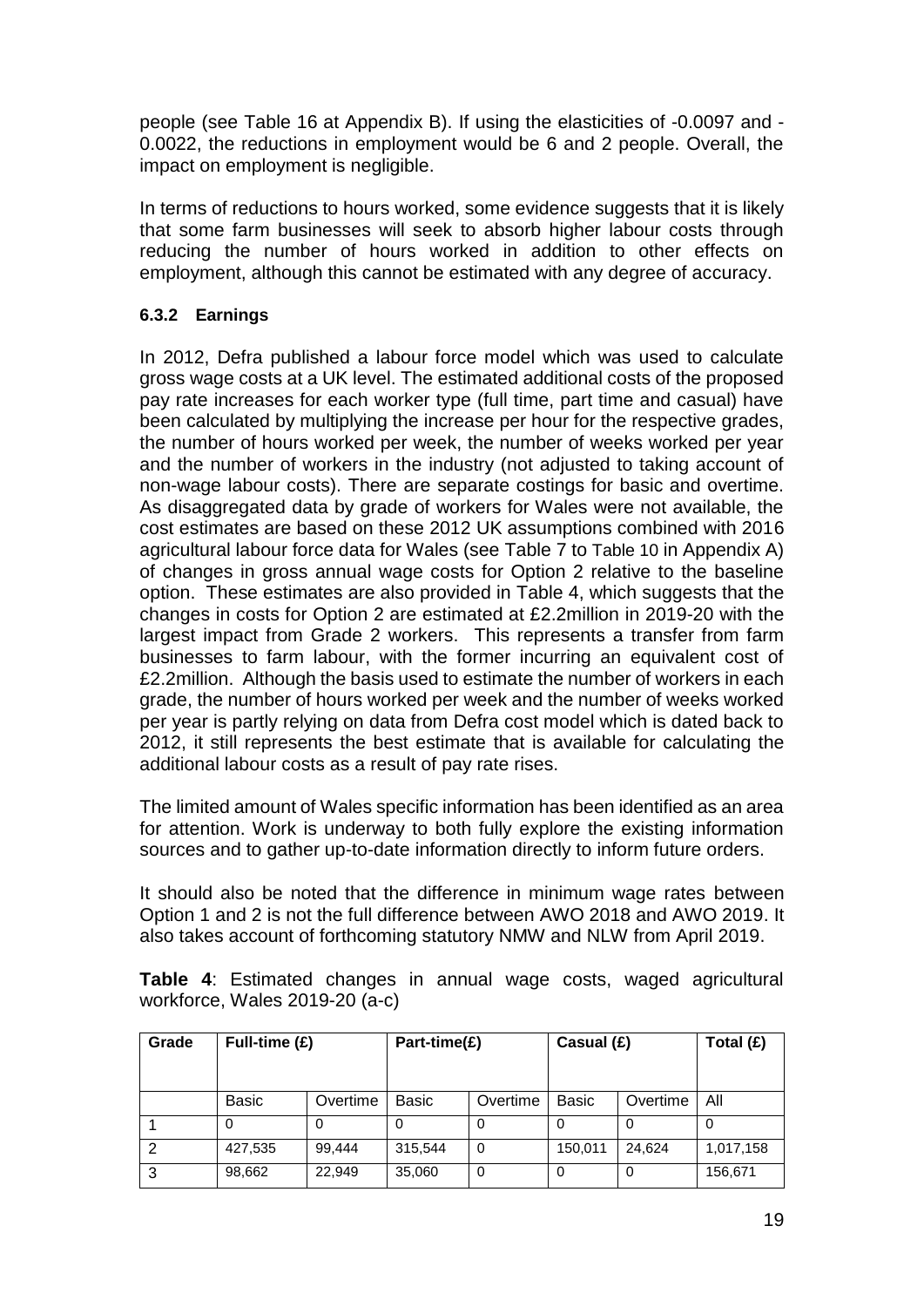|           | 411.091   | 95,619  | 68,869  | U |         |        | 575,579   |
|-----------|-----------|---------|---------|---|---------|--------|-----------|
|           | 135,660   | 31.554  | 16,904  |   |         |        | 184,118   |
|           | 188.417   | 43.825  | 17.217  |   |         |        | 249,459   |
| Total (£) | 1,261,365 | 293,391 | 453,595 | υ | 150,011 | 24.624 | 2,182,986 |

*Notes:*

*(a) Data assumes that workers are earning no more than the hourly minimum.*

*(b) Defra assumed that part-time workers do not work overtime.*

*(c) Totals may not sum due to rounding.*

*Source: Authors' calculations* 

Option 2 may create a wage difference between Wales and England, potentially disadvantaging farmers who largely compete with producers based in England, as is the case for the dairy industry. More generally, this would affect actual wage rates/terms and mobility of labour and potentially increase to the cost base. This relative increase to the cost base may accentuate the degree to which decreases in profits/ hours worked, or increases in prices may take place. However, farmer businesses in Wales are generally price-takers with limited power to influence the price of their goods and there will be limited scope to pass on cost increases via price rises. Despite this, it is reasonable to conclude that the increased cost base associated with Option 2 will have some negative impact on the sector's competitive positioning with those businesses located in England, such impacts are likely to be relatively marginal in overall terms. In general, changes in market conditions have a much larger impact on the agricultural sector than differences in wage rates. In other words, structural changes in the agricultural sector are more likely to be driven by the changes in market conditions while impact of the differences in wages rates are relatively modest.

The distribution by grade was based on data from Defra which was not Wales specific data and has not been updated after 2012. As such, there are some uncertainties around whether the data from the Defra study represents the distribution of farm workers by grade in Wales. Therefore, sensitivity analysis was carried out to test the impact on the results of different distribution of farm worker by grade.

Three tests were carried out varying the percentages for Grade 2, Grade 4 or Grade 5 full-time workers. Composition 1 is the baseline; composition 2 increasing Grade 2 workers by 10% and reducing Grade 4 workers by 10%; composition 3 increasing Grade 2 workers by 10% and reducing Grade 5 workers by 10%<sup>14</sup>. For composition 1, the wage cost of Option 2 is estimated at £2.18million. The wage cost based on composition 2 is £2.14million and £2.17million based on composition 3. Collection of data on farm workers by grade in Wales would help improving accuracy of estimates.

| composition 1 |                                  |  |  |  |  |
|---------------|----------------------------------|--|--|--|--|
| Grade         | Full-time<br>Part-time<br>Casual |  |  |  |  |
|               |                                  |  |  |  |  |

1

 $14$  10% is an arbitrary number. As the actual distribution by grade for Wales is not known, a 10% redistribution between grades was assumed and deemed to be big enough to test sensitivity.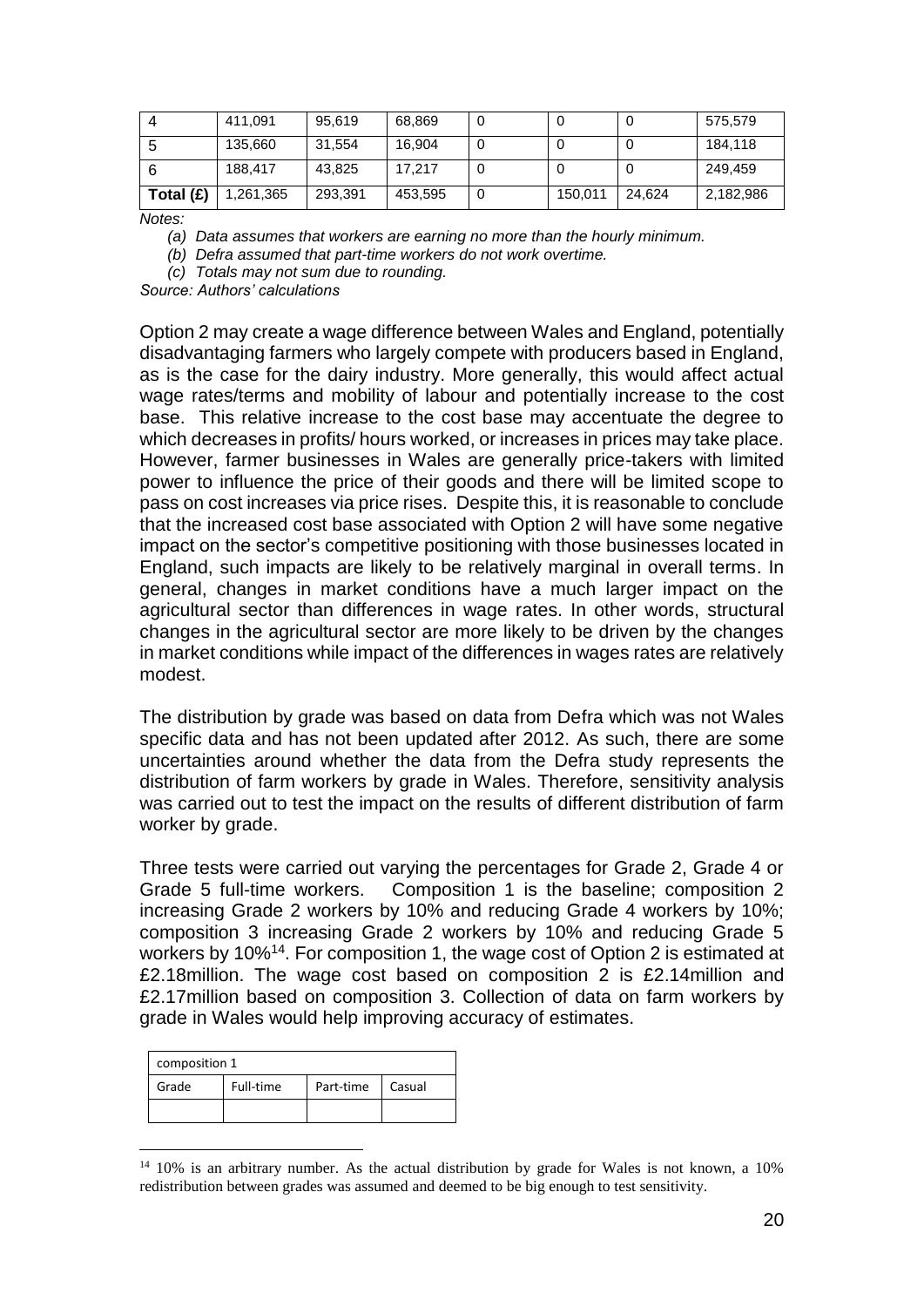| Grade 1 | 6%  | 14% | 39% |
|---------|-----|-----|-----|
| Grade 2 | 39% | 63% | 61% |
| Grade 3 | 9%  | 7%  |     |
| Grade 4 | 30% | 11% |     |
| Grade 5 | 11% | 3%  |     |
| Grade 6 | 5%  | 1%  |     |

| Composition 2 |           |           |        |  |  |
|---------------|-----------|-----------|--------|--|--|
| Grade         | Full-time | Part-time | Casual |  |  |
|               |           |           |        |  |  |
| Grade 1       | 6%        | 14%       | 39%    |  |  |
| Grade 2       | 49%       | 63%       | 61%    |  |  |
| Grade 3       | 9%        | 7%        |        |  |  |
| Grade 4       | 20%       | 11%       |        |  |  |
| Grade 5       | 11%       | 3%        |        |  |  |
| Grade 6       | 5%        | 1%        |        |  |  |

| Composition 3 |           |           |        |  |  |
|---------------|-----------|-----------|--------|--|--|
| Grade         | Full-time | Part-time | Casual |  |  |
|               |           |           |        |  |  |
| Grade 1       | 6%        | 14%       | 39%    |  |  |
| Grade 2       | 49%       | 63%       | 61%    |  |  |
| Grade 3       | 9%        | 7%        |        |  |  |
| Grade 4       | 30%       | 11%       |        |  |  |
| Grade 5       | 1%        | 3%        |        |  |  |
| Grade 6       | 5%        | 1%        |        |  |  |

#### **6.3.3 Impact on prices, productivity and profitability**

As well as impacting on total wage costs and labour inputs, increases to the cost base caused by additional wage costs may be expected to impact on farm businesses – and three issues profits, prices and productivity are briefly discussed. The extent to which these outcomes will occur in relation to Option 2 depends on a broad range of factors affecting individual farm businesses. Existing literature is unclear on the linkages between minimum wages and these factors, which are therefore assessed qualitatively.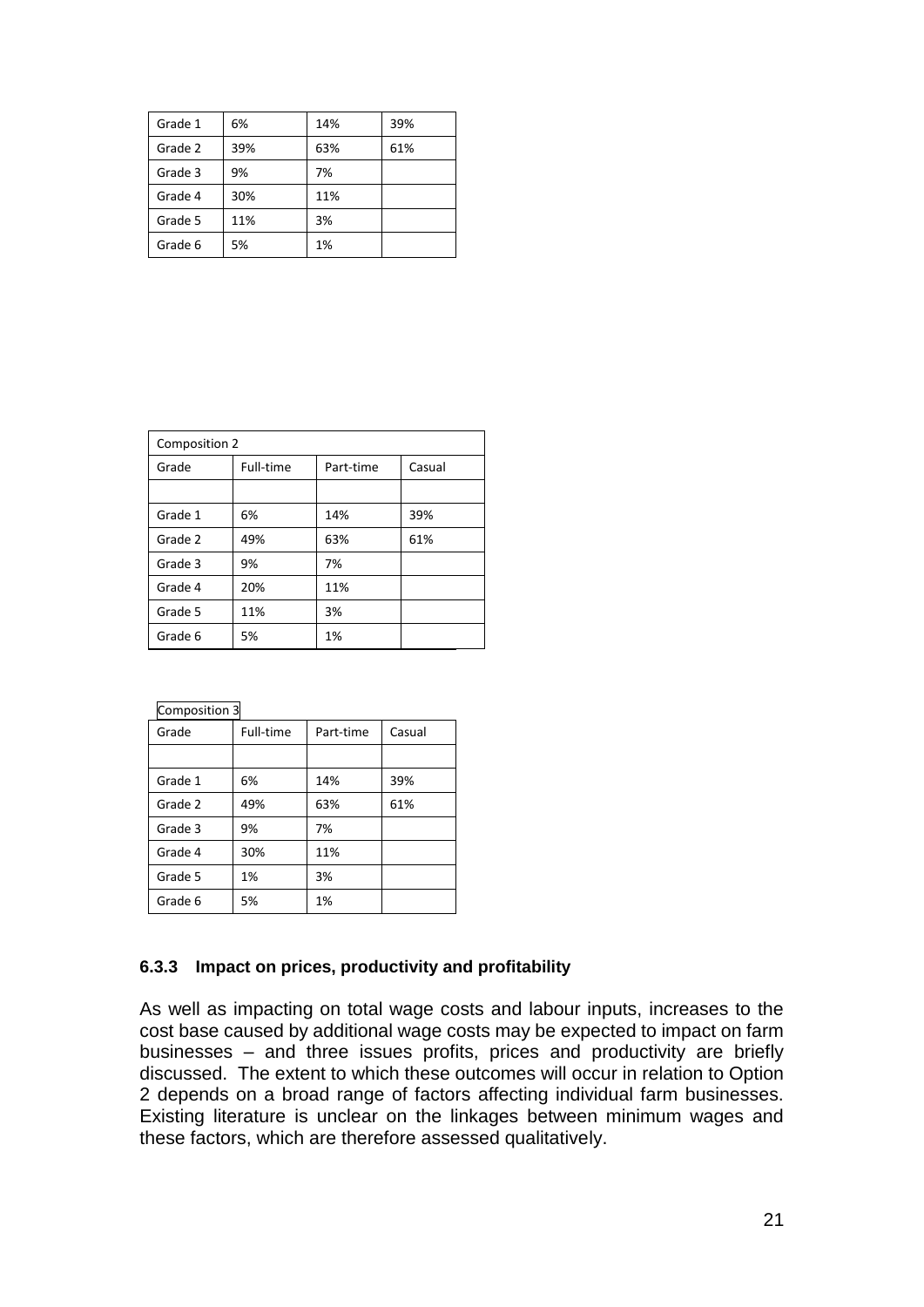In relation to output prices, farms in Wales are generally price-takers with limited power to influence the price of their goods. While such influence will vary according to the type and nature of the product being sold, Welsh farmers are generally operating in a national or international market with relatively limited product differentiation. When combined with current market pressures, this means that passing on cost increases via price rises seems unlikely, although farms in some sectors may be more likely than others to have a marginally greater ability to increase prices.

There is limited evidence as to the linkage between minimum wage structure and labour productivity on farms in Wales. The scope available to each farm to exploit productivity improvements will depend to a large extent on issues such as technology adoption, characteristics of the farm and farmer and any scope for economies of scale. Overall, there is insufficient evidence to assess the likely outcomes in terms of productivity implications.

In the absence of other adjustments, increased wage costs would be expected to put downward pressure on profits (reflecting the transfers to agricultural workers). In relation to profitability, there is great variation between farms in Wales and the extent of impacts will vary across farms.

#### **6.3.4 Cost: government enforcement**

It is considered that the enforcement cost related to Option 2 would remain at similar levels with Option 1.

#### **6.3.5 Benefits**

#### **6.3.5.1 Impact on Earnings**

Under the previously explained assumptions, the proposed changes in AWO 2019 minimum wage rates are estimated would raise total wages received by agricultural workers by some £2.2 million per annum. It should be noted that these benefits are not related to full change between AWO 2018 and AWO 2019; instead, they relate to the changes in wage rates taking account of forthcoming increases in NMW and NLW from April 2019.

This sum can be expected to have further indirect impacts in terms of localised spending power, with a greater concentration within rural areas with a higher proportion of agricultural workers although this also depends on patterns of expenditure that would have taken place from farm businesses (given the transfers).

#### **6.3.5.2 Impact on poverty including in-work poverty**

By raising the earnings floor, minimum wages might be expected to raise household income. With all else being equal, some potential impact on in-work poverty is expected, although this could be offset by a reduction in hours worked/employment and, where relevant, could be dampened by the effects of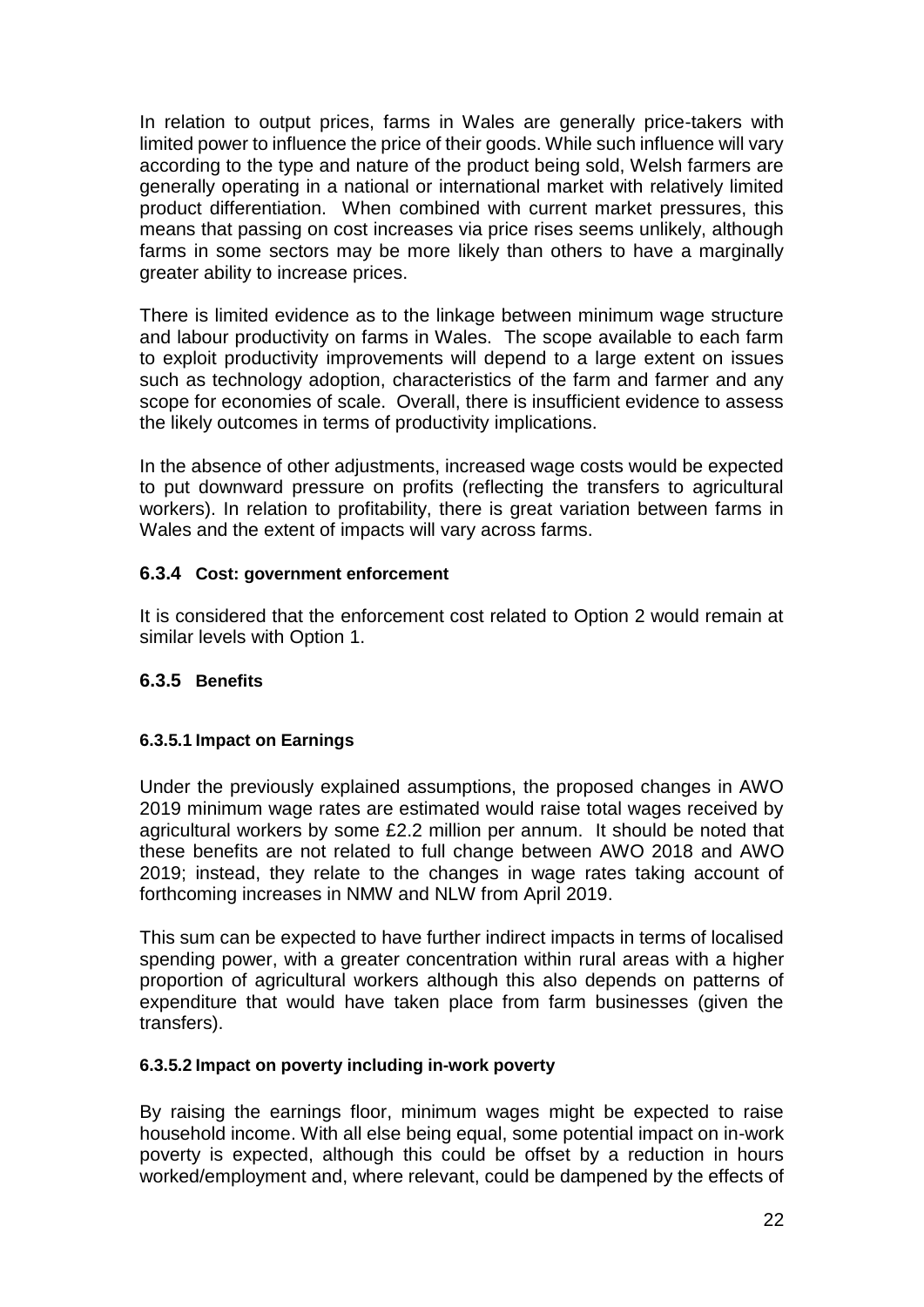the tax and benefits system whereby workers would pay more tax on increased pay and/or receive reduced benefits. The effect also depends on business and individual labour decisions.

The raising of minimum wage levels will have had some impact on in-work poverty by supporting the wages of the lowest paid workers. Although evidence is not available on the effects of multiple wage floors compared to single wage floors, the use of multiple minimal wage structure may accentuate impact on in work poverty, given that more workers will be affected than would be the case for a single wage floor. Putting this into the context of agricultural workers in Wales, of the 12,900 waged workers in agriculture within Wales in 2018, 28% were full time. The remaining 72% were part-time, seasonal or casual. The probability of in-work poverty is generally higher for part-time, seasonal or casual workers than full-time workers. This relates to around 9,000 farm workers on part-time or seasonal basis.

There is an increase of 2% in hour rates for Grade 2-6 workers. This could positively impact some 3,300 people on full time basis, 3,000 on part-time basis and 3,500 casual workers (see [Table 10\)](#page-31-0) in Appendix A.

However, total impact on overall in-work poverty and on rural poverty in general, will be limited due to the small number of people involved and the more uncertain impact on household poverty.

#### **6.3.5.3 Impact on training and skills**

It is anticipated that AWO 2019 will continue to enable up skilling and a clearer career structure within the agricultural sector. It will contribute to developing and retaining skills across the entire agricultural sector. ADAS carried out a study on the use of AWO for Welsh Government in early 2016 which involves a survey of 176 farm businesses that employed labour across different farm size and type. The survey collected responses from 34 AWO users, 109 non-users and 33 who never heard of AWO. Among those who are aware of AWO (143 farmers), a higher percentage (49%) of AWO users than that (45%) of nonusers thought AWO was somewhat or very useful in staff skill development and performance, although this difference is not statistically significant. Within the non-users of AWO (109 farm businesses), 41% thought AWO would be useful in encouraging staff to seek new skills or qualifications in order to obtain higher grades.

Overall, the increase to agricultural minimum wage levels in Wales offers the opportunity to incentivise skills acquisition within the agricultural sector, potentially increasing the number of people receiving all types of training within the sector, and potentially enhancing the supply of skilled labour. As the minimum wage rates set out in AWO 2019 are generally higher than NMW/NLW and it maintains a privilege rate not universally enjoyed by other sectors than agriculture, this should help to retain the employment and skills within the agricultural industry. The up skilling impact is more related to the pay structure, which will be maintained under AWO 2019. However, the potential increase in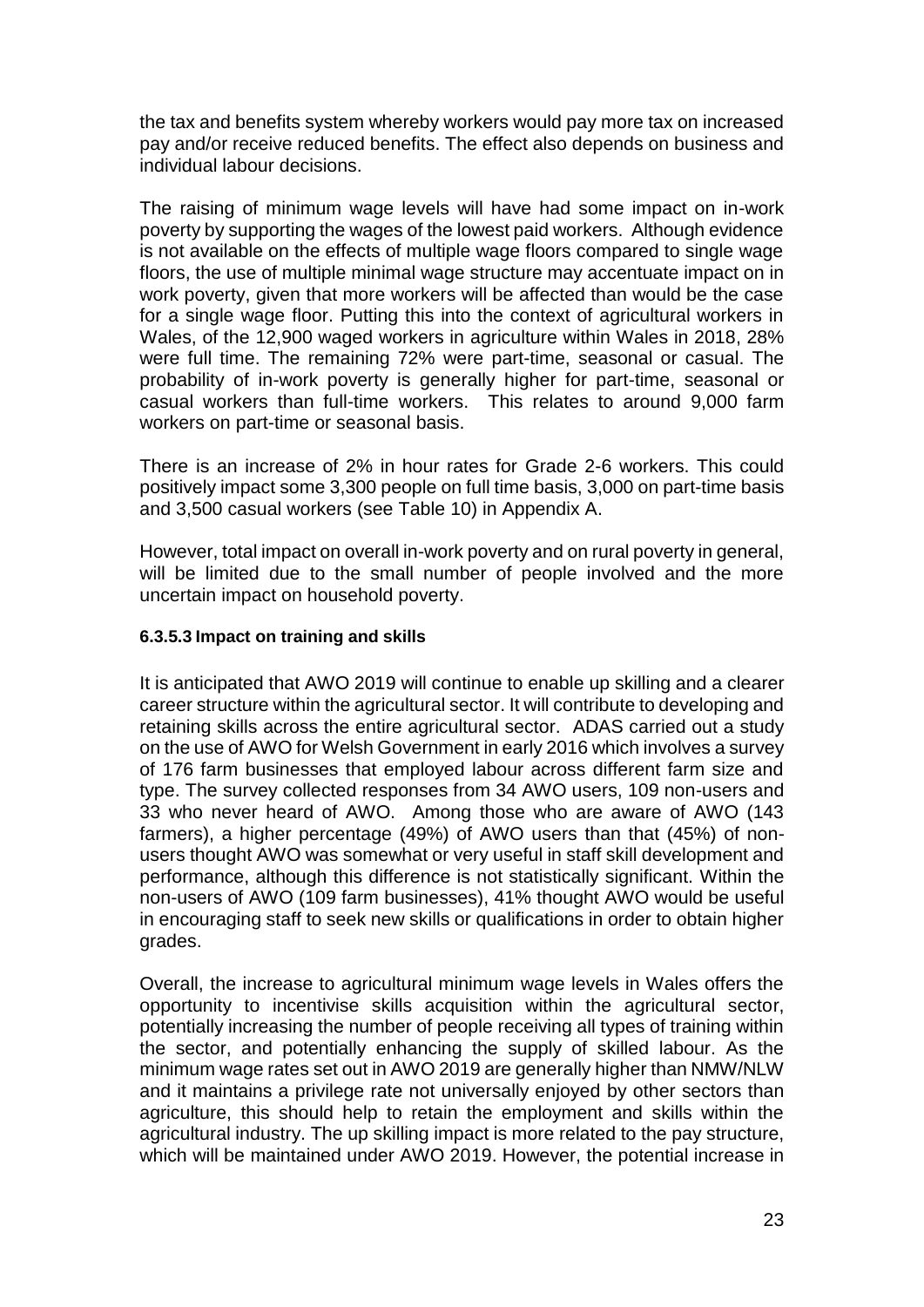labour cost may to some extent negatively affect the provision of up skilling by employers.

# **6.4 Sector impacts**

#### **6.4.1 Impact on local government**

No evidence of significant differential impact.

#### **6.4.2 Impact on voluntary sector**

No evidence of significant differential impact.

#### **6.4.3 Impact on small businesses**

The increase in costs associated with pay and other amended terms and conditions will affect farm businesses, including small businesses in the sector. The minimum agricultural wage rates had been updated annually by AWB until 2013. Grade 1 workers' pay rates were adjusted between 2013 and 2015 in line with NMW/NLW. The pay rates were further raised in the AWO 2016, AWO 2017 and AWO 2018. It is important to acknowledge though that these rates only set statutory minimum wage levels and that employers may pay higher wages to workers to reflect their skills and the level of responsibilities taken on farm.

According to the Office for National Statistics (see [Table 5\)](#page-23-0), there are 15,800 agricultural, forestry and fishing businesses in Wales and 19% are employer businesses. The figures for England were 104,665 and 38%. The data suggests that agriculture in Wales is dominated by small businesses (17% being businesses that employ less than five employees, 10% being businesses with five and move employees) and the majority of businesses do not employ labour (73%). For smaller business with paid labour, the increases in labour costs as a result of increases in AMW may have a negative impact on business profitability.

ADAS carried out a study on the use of AWO for Welsh Government in early 2016 which involves a survey of 176 farm businesses that employed labour across different farm size and type. The study suggested that the average labour cost (for paid labour) was around 18% of the total inputs but no statistically significant differences were found between different farm sizes. This suggests that in terms of the cost structure (% of paid labour cost within total costs), it is similar across all farm sizes and there is no indication that smaller businesses would be affected disproportionally due to increases in the cost of paid labour.

#### <span id="page-23-0"></span>**Table 5: Number of agricultural businesses by size band in England and Wales (2018)**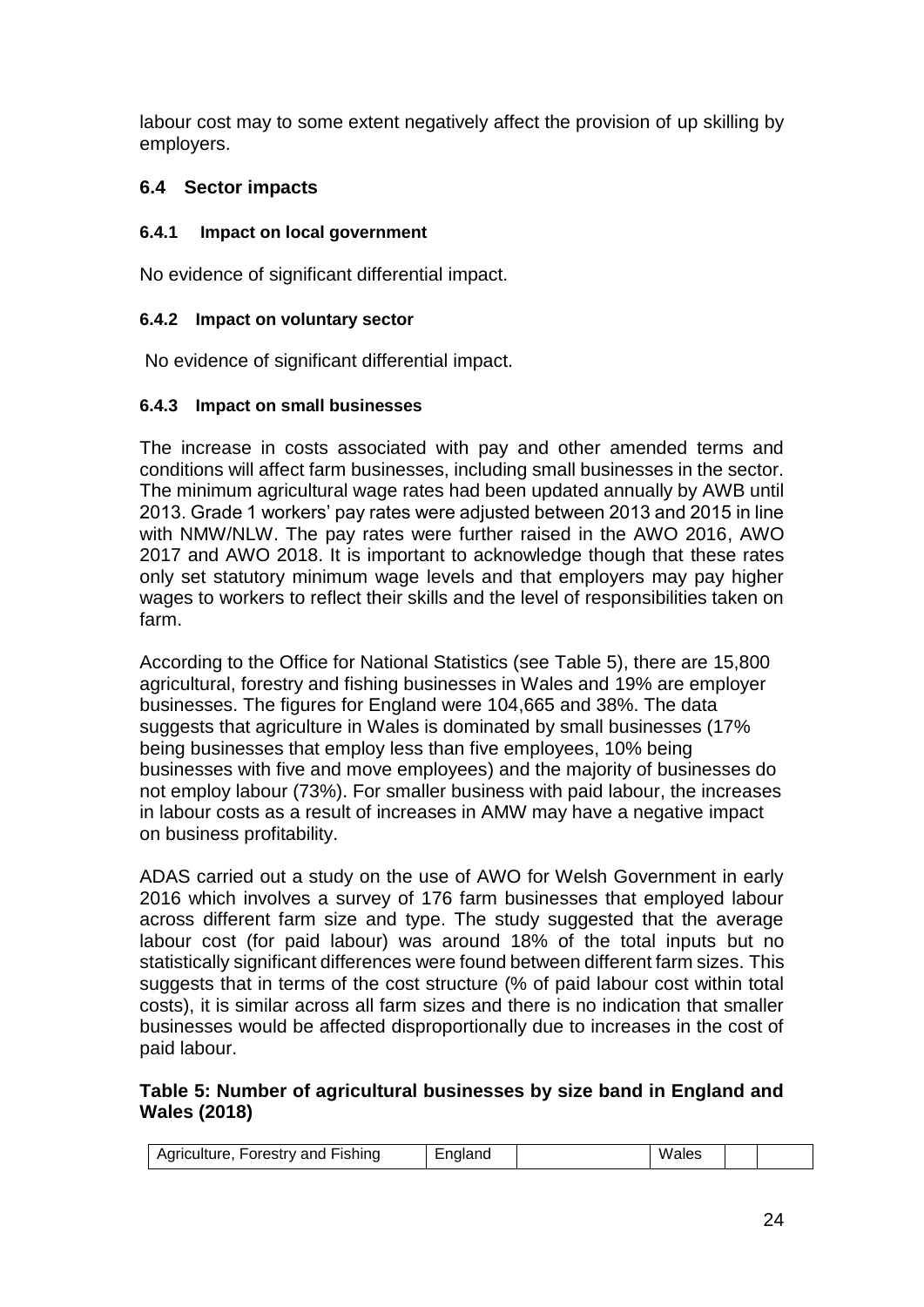|                                   | No.<br>οf<br>businesses | $\frac{0}{0}$ | 0f<br>No.<br>businesses | %     |
|-----------------------------------|-------------------------|---------------|-------------------------|-------|
| All businesses                    | 104,665                 | 100.0         | 15,800                  | 100.0 |
| All employers                     | 39,935                  | 39.1          | 2,925                   | 18.5  |
|                                   |                         |               |                         |       |
| With no employees (unregistered)* | 5,575                   | 2.0           | 1,920                   | 12.2  |
| With no employees (registered)*   | 59,155                  | 25.3          | 10,955                  | 69.3  |
| 1                                 | 13,770                  | 10.3          | 1,185                   | 7.5   |
| $2 - 4$                           | 17,830                  | 19.0          | 1,270                   | 8.0   |
| $5-9$                             | 5,320                   | 10.9          | 335                     | 2.1   |
| $10 - 19$                         | 1,795                   | 7.2           | 105                     | 0.7   |
| 20-49                             | 815                     | 7.2           | 25                      | 0.2   |
| 50-99                             | 245                     | 4.9           | 5                       | 0.0   |
| 100-199                           | 90                      | 3.4           | 0                       | 0.0   |
| 200-249                           | 15                      | $\star$       | $\Omega$                | 0.0   |
| 250-499                           | 35                      | $\star$       | 0                       | 0.0   |
| 500 or more                       | 20                      | 5.5           | 0                       | 0.0   |

Source: ONS (2018) Business population estimates for the UK and regions 2018, Table 20 and Table 21. <https://www.gov.uk/government/statistics/business-population-estimates-2018> Note: \* Businesses with no employees can either be 'registered' for VAT or PAYE or are 'unregistered'.

The majority of farms in Wales are small businesses and the policy has been developed within this context. As a result, the impact of Option 2 is not expected to impose any additional or disproportionate impact on small businesses. The larger farms, dairy farms and horticultural businesses tend to use more paid labour than the smaller businesses or other farm types. These farms may face more pressure from labour cost increases.

#### **6.4.4 Impact by sector**

The impact on different sectors may vary depending on the composition of cost base of the farm businesses. The Farm Business Survey data for Wales (2017- 2018) suggests that the costs for casual and regular labour accounted for 4-6% of their agricultural cost base (see [Table 6\)](#page-24-0).

|                                                | III WAICS DY SCULUI (2017-2010)                  |                                |                                   |  |  |  |
|------------------------------------------------|--------------------------------------------------|--------------------------------|-----------------------------------|--|--|--|
| Farm type                                      | Labour cost $(E)$ , casual and<br>regular labour | <b>Agricultural</b><br>cost(f) | <b>Share</b><br>οf<br>labour cost |  |  |  |
| LFA Cattle and Sheep<br>Farms                  | 3,400                                            | 82,000                         | 4%                                |  |  |  |
| Cattle<br>Lowland<br>and<br><b>Sheep Farms</b> | 3.000                                            | 77,500                         | 4%                                |  |  |  |
| Dairy                                          | 18,600                                           | 312,000                        | 6%                                |  |  |  |
| All Farm Types                                 | 5,900                                            | 118,100                        | 5%                                |  |  |  |

<span id="page-24-0"></span>**Table 6 : Labour cost as a percentage of total input for farm businesses in Wales by sector (2017-2018)**

Source: Calculated from Farm Business Survey (FBS) data for Wales (2017/2018) [https://gov.wales/statistics-and-research/farm-incomes/?lang=en.](https://gov.wales/statistics-and-research/farm-incomes/?lang=en)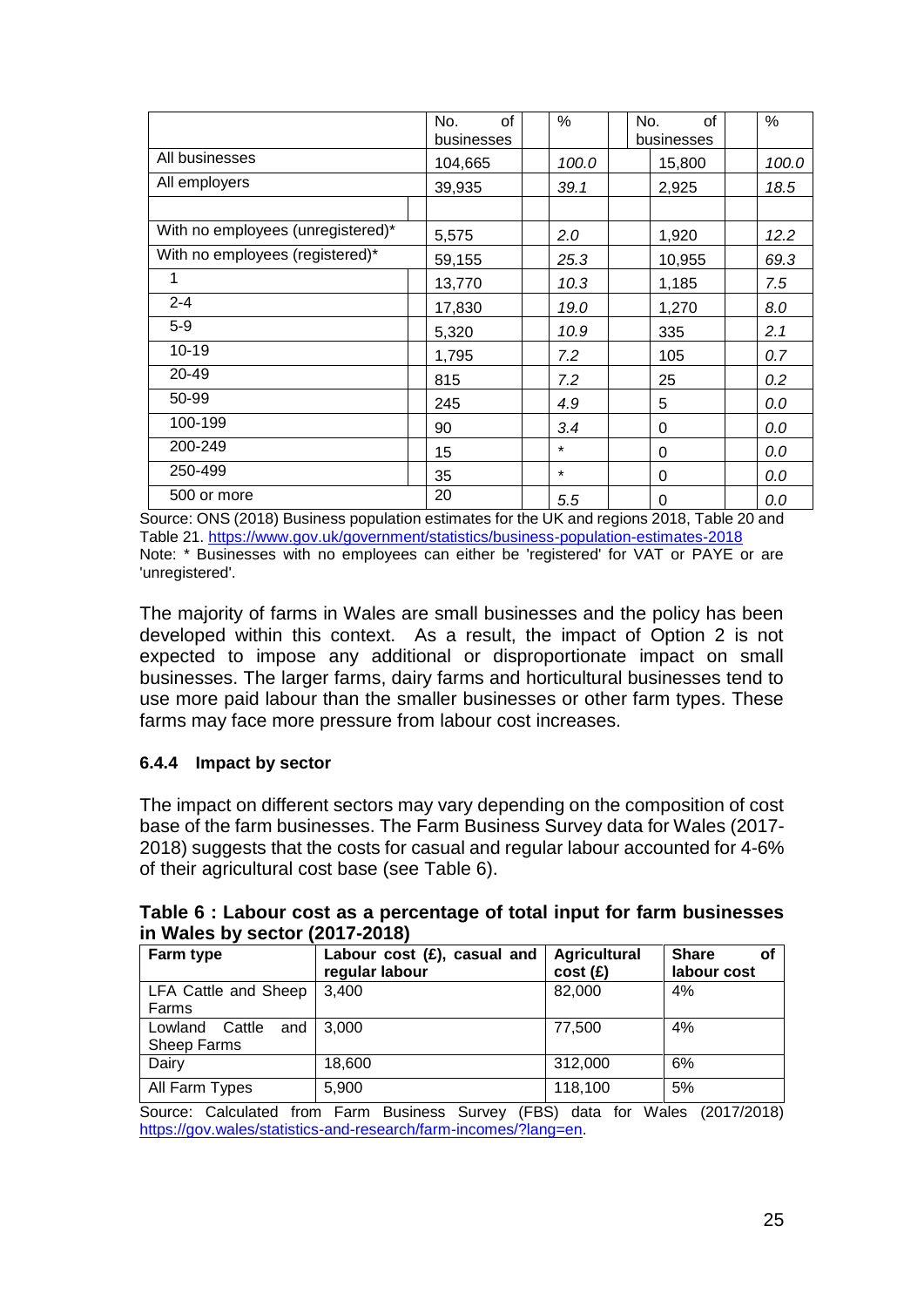There is limited evidence as to labour productivity on farms in Wales. The scope available to each farm to exploit productivity improvements will depend to a large extent on issues such as technology adoption, characteristics of the farm and farmer and any scope for economies of scale. Overall, there is insufficient evidence to assess the likely outcomes in terms of productivity improvements.

In relation to profitability, there is variation between farms in Wales. Information on farm business income for 2017-18 suggests that there is variation across the major farm types. For dairy farms, the average farm business income was around £82,400 and cattle and sheep farms in the Less Favoured Area (LFA) around 26,900, cattle and sheep (lowland) 24,000<sup>15</sup>.

Time series of farm business income data (see [Figure 1\)](#page-26-0) suggests that business profitability across the main farm types stays at a low level and that there is also variation between years and between farm types. For example, the farm business income for the dairy sector has fluctuated most dramatically (large decline in 2015/16 and 2016/17 and bounced back in 2017/18) in recent years and income for LFA cattle and sheep farms have been relatively stable but at low levels.

1

<sup>&</sup>lt;sup>15</sup> Source: Welsh Government 2017. Statistics on Farm Incomes. Available at[: http://gov.wales/statistics](http://gov.wales/statistics-and-research/farm-incomes/?lang=en)[and-research/farm-incomes/?lang=en.](http://gov.wales/statistics-and-research/farm-incomes/?lang=en) For lowland cattle and sheep farms, there was a significant increase (+40% from the previous year) in farm business income in the year 2016-17 e.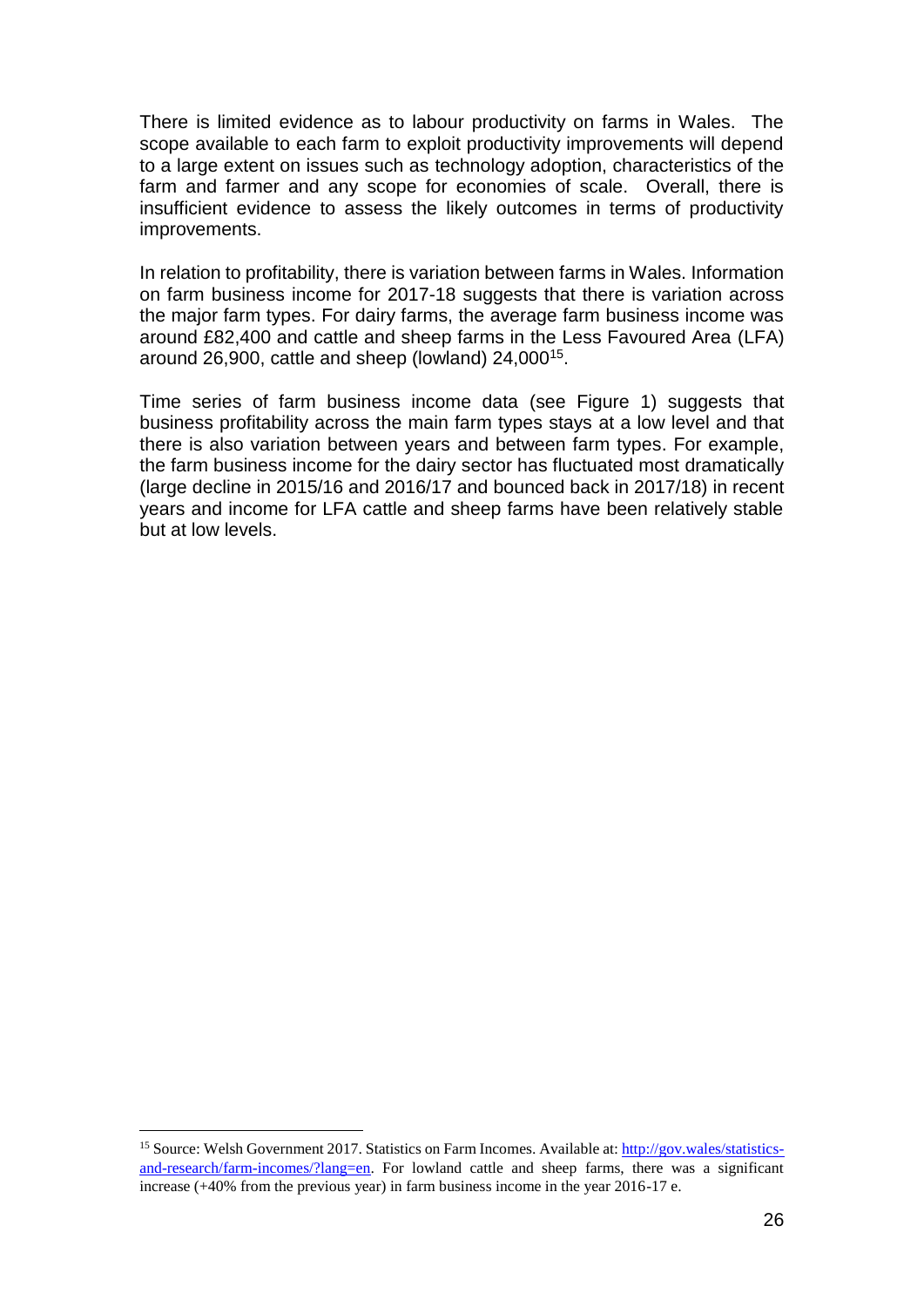

<span id="page-26-0"></span>**Figure 1: Farm Business Income (in real terms at 2017/18 prices) in Recent Years (2012/13- 2017/18) by Farm Type** 

Source: Based on Statistics on Farm Incomes (2017-2018).

It should be noted however, the profitability data of farm businesses should be interpreted in the context that the industry is currently heavily relying on public subsidies. According to the Farm Business Survey, over 50% of all farms either made a loss or would have do done so without subsidy in year 2017-18 (see [Figure 2\)](#page-26-1). The level of dependence varies between farm types. In 2017-18, around 62% of cattle & sheep (LFA) farms either made a loss or would have done so without subsidy, compared with around 40% cattle & sheep (lowland) farms and around 15% of dairy farms.

As a wider context, this dependence on subsidy can leave farms vulnerable to policy changes especially after Brexit. Increases in labour cost would add more pressure to farm business profitability particularly for those farms that are making a loss with and without subsidies.



<span id="page-26-1"></span>**Figure 2: Variation in subsidies\* as a share of farm business income in Wales**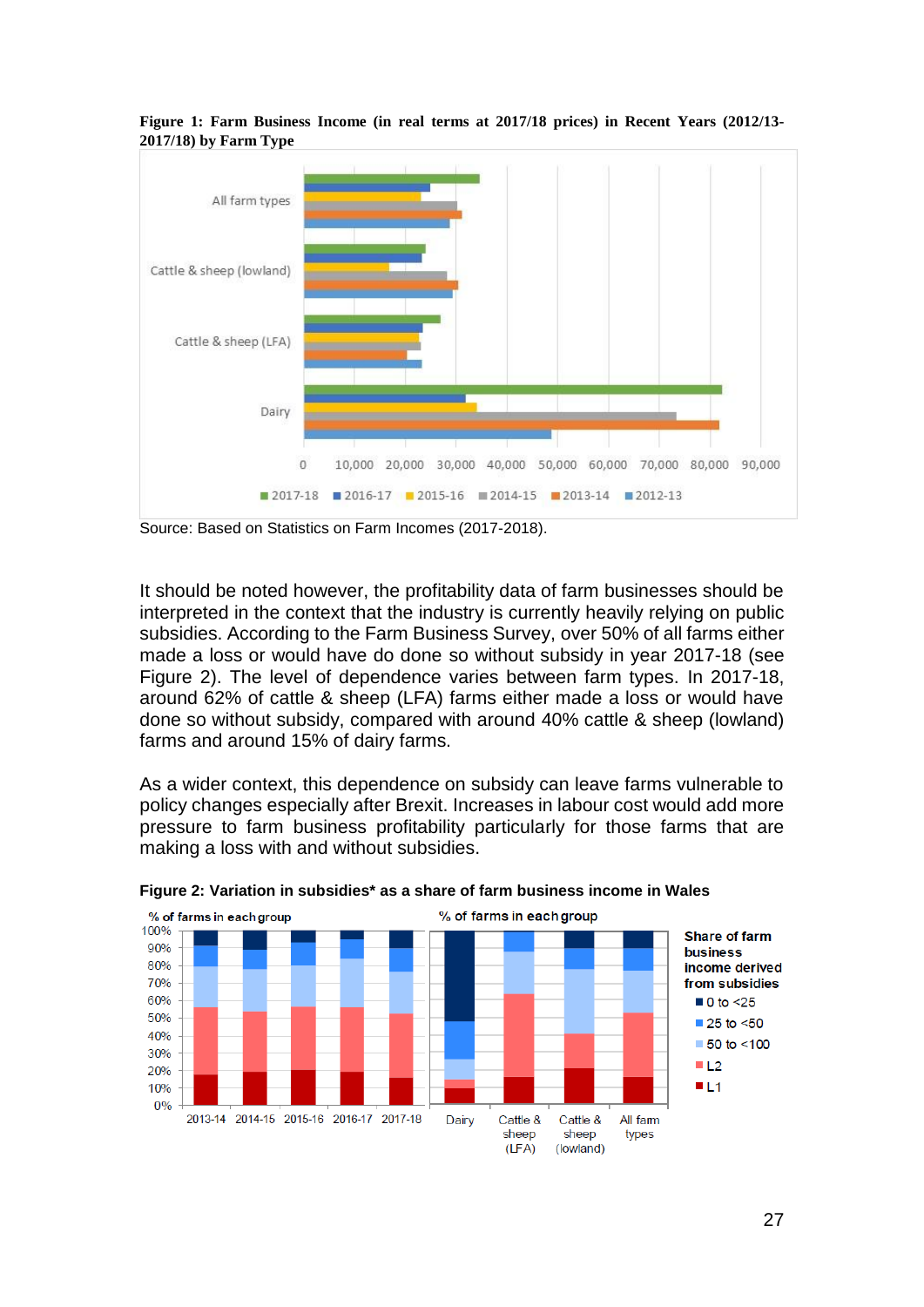Source: Farm Business Survey Quoted in Statistics Release on Farm Incomes in Wales 2017/18.

Note \*: subsidies include agri-environment payments and single farm payments; L1 - Including subsidy, the farm made a loss; L2 - Without subsidy, farm would have made a loss.

Several recent studies (AHDB 2017; Dwyer 2018; House of Commons Welsh Affairs Committee,  $2018$ <sup>16</sup> on the impacts of Brexit on agriculture in Wales suggest that many parts of the agricultural supply chain are heavily reliant on migrant workers from the EU. Often, the demand for labour in agriculture and the associated supply chain is on a seasonal basis as opposed to year-round employment. If there is no longer free movement of workers between the UK and the rest of the EU post-Brexit, availability and the cost of labour will be negatively impacted. The most vulnerable sectors include horticultural sector and wider agri-food sectors such as abattoirs, veterinary services, meat cutting, dairy processing plants and food packing.

In general terms, increases to the agricultural cost base will impact on farm income and profitability, but the extent of this cannot be accurately forecast. However, it is reasonable to assume that AWO 2019 may add further pressure on the cost base increases when compared to baseline.

#### **6.5 Consultation**

The Panel met to decide whether to propose changes to the 2019 wages order on 4 September 2018. A targeted consultation on their proposals was conducted from 26 September – 26 October 2018. The proposals were emailed to an extensive list of people and organisations and were made available on the Agricultural Advisory Panel for Wales' page of the Welsh Government website. Copies of the consultation were also available on request.

Key stakeholders, including the farming unions, UNITE, agricultural colleges and organisations such as the NFU Cymru were included. Panel members were encouraged to share the proposals throughout their networks.

Three responses were received. There was overall support for the proposals but with suggestions to increase some individual wages rates to be in line with NMW/NLV.

#### **6.6 Competition Assessment**

See Appendix C.

1

<sup>16</sup> AHDB, 2017. Brexit Scenarios: an impact assessment: [https://ahdb.org.uk/documents/Horizon\\_Brexit\\_Analysis\\_20September2016.pdf](https://ahdb.org.uk/documents/Horizon_Brexit_Analysis_20September2016.pdf)

Dwyer, J. 2018. The Implications of Brexit for Agriculture, Rural Areas and Land Use in Wales. Report to Public Policy Institute for Wales.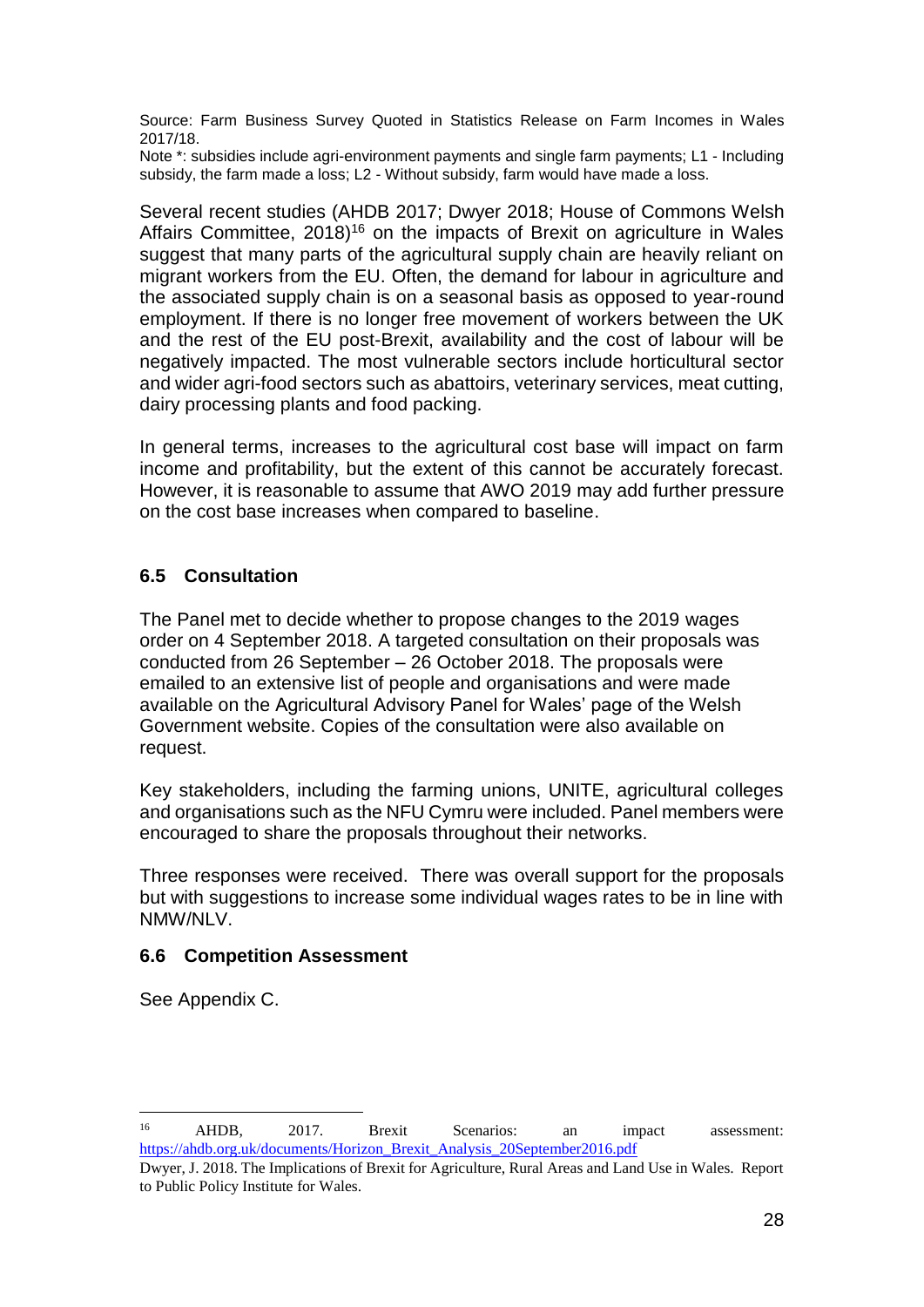# **6.7 Conclusion**

Potential costs and benefits for both policy options are considered and compared. However, significant limitations exist across data and methodology. Specifically, disaggregated up to date data for Wales are not always available and few methodologies exist to demonstrate the relationship between employment, business performance of the agricultural sector and minimum wages. As a result, some impacts cannot be quantified with any degree of accuracy. The quantification was focused on the impact on wage costs/earnings for Grade 1-6 agricultural workers where disaggregated data are most available. However, the distribution by grade of workers was based on Defra study in 2012 which was not Wales specific data. The impact on other categories of workers or the impact of changes in other allowances generally affect very small groups of workers and the impacts are expected to be minimal. Due to lack of detailed data on these groups, the impacts of changes related to them were not estimated. However, the administrative costs to the farmers are estimated for their time to familiarise themselves with and make adjustments in accordance to AWO 2019. It should also be noted that the two policy scenarios are not the full difference between AWO 2018 and 2019; the differences in labour minimum wage rates also take account of the forthcoming changes in NMW and NLW from April 2019.

In terms of the relative increases within the pay structure, the wage rate for Grade 1 workers (aged 25 and above) is set at the NLW level from April 2019. This increase represents a 5% increase from the AWO 2018 rate. There is a 2% increase for Grade 2-6 workers.

Potential costs that are additional for Option 2 are summarised as follows:

- 1. *Employment:* The proposed increases may lead to reduction of about 20 or fewer agricultural jobs in Wales. The overall impact on employment is negligible. Reductions in hours worked may take place, but cannot be quantified.
- 2. *Earnings:* The total transfer could be raised by some £2.2 million per annum. This is the estimate for additional earnings under AWO 2019 also taking account of changes in NMW/NLW from April 2019.
- 3. *Prices, productivity and profitability:* All else given, this is likely to put downward pressure on farm business profits, but with an unclear effect on productivity. Output price rises enabling margins to be maintained seem unlikely given that the farm businesses are generally price-takers and there is limited pricing power of farm businesses. In terms changes in agricultural outputs, they are more directly affected by broader agricultural market conditions.
- 4. *Administrative costs:* there will be a cost to farm businesses for adjusting to the requirements of the new AWO and changes in associated calculations in Wales. It is estimated that this will cost farming businesses £29k-£34k.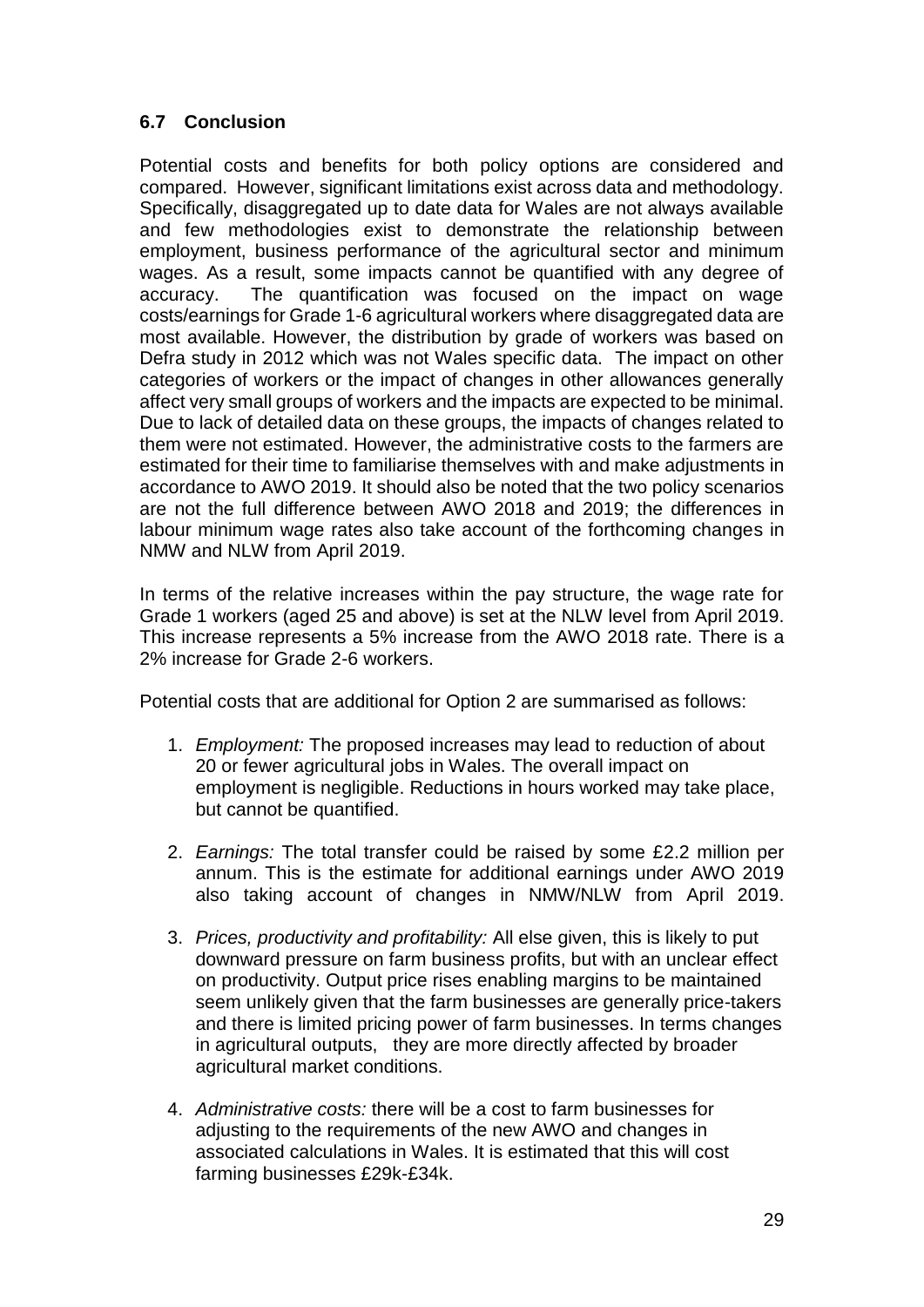5. *Government enforcement:* It is likely that administrative costs accruing to the Welsh Government would be broadly similar under both options as the Welsh Government is already enforcing the AWO regime that has been preserved under the 2014 Act assuming no changes in the volume of case work to investigate each year.

Potential benefits that are additional to Option 2 include:

- *1. Earnings:* The proposed minimum wage rate changes are estimated to transfer some £2.2 million per annum to agricultural workers (from employers) (excluding the effects of non-wage labour costs) in terms of their total gross income, with potential impacts throughout the wages distribution associated with the differential minimum wage rates for the different grades.
- 2. *In-work poverty:* Option 2 would be expected to reduce in-work poverty to some extent (to the extent that the higher hourly wage rates are not offset by reduced hours/employment), with a geographic focus on areas with a higher concentration of agricultural employment. However, this effect varies across businesses and individual labours depending on individual circumstances and decisions.
- 3. *Training and skills:* Uprating minimum wages throughout the grade structure and for all categories of workers, including apprentices, will provide greater incentives for workers to acquire skills and progress through the grade system. Compared to other industries, as the AWO 2019 minimum wage rates are generally higher than NMW and NLW, it maintains a privilege rate that is not universally enjoyed by other sectors than agriculture. This should help to retain the employment and skills within the agricultural industry. Option 2 would increase wages for all grades in line with previous arrangements under the AWO 2018. It is reasonable to conclude that Option 2 could be more likely to support up skilling within the sector, as well as potentially having a positive impact on efficiency. However, this up skilling benefit is more related to the grade structure itself rather than the pay rates and also depends on the ability of the businesses to pay for further training after the increase in labour costs.

In conclusion, Option 2 provides an established and previously accepted approach to the setting of minimum wages and other aspects of the employment relationship. With wage rates increasing and linked to NMW (for Grade 1 and 2 workers), the AWO 2019 will benefit the waged workforce in terms of increasing earnings and supporting further up skilling within the industry. However, this up skilling benefit is more related to the grade structure itself rather than the pay rates and may be offset to some extent by the pressure from increases in labour costs for farm businesses.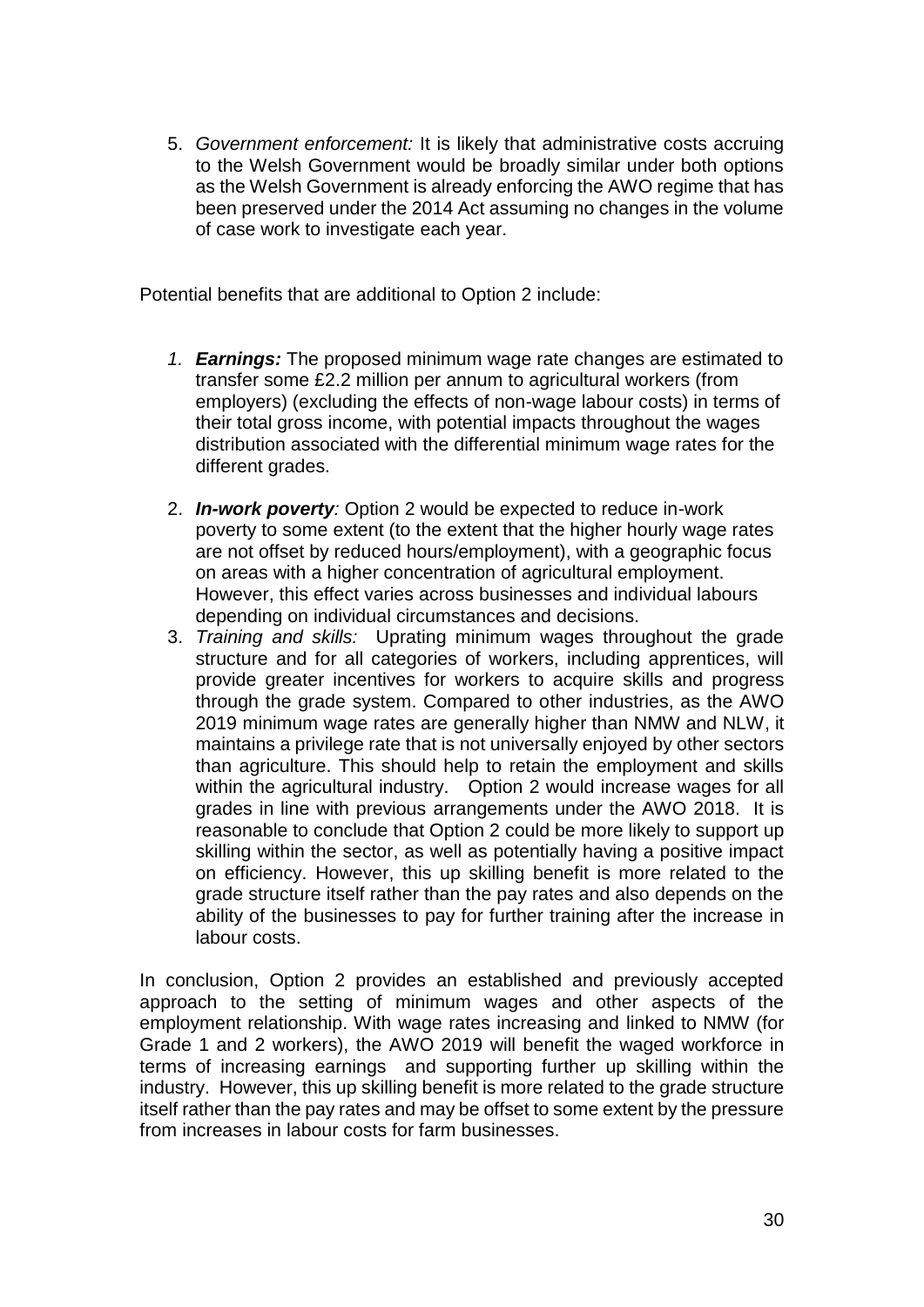# **APPENDIX A: Supporting Calculations for Cost and Benefit Estimates**

#### **1. Employment Data**

#### <span id="page-30-0"></span>**Table 7: Persons engaged in work on agricultural holdings, Wales (2016)**

| <b>Type of Labour</b>                               |                                     | <b>Number</b><br>of people |
|-----------------------------------------------------|-------------------------------------|----------------------------|
| Total farmers, partners, directors and spouses: (a) |                                     |                            |
|                                                     | Full-time                           | 18,300                     |
|                                                     | Part-time (b)                       | 21,000                     |
|                                                     | Total                               | 39,300                     |
| Farm workers:                                       |                                     |                            |
|                                                     | Regular full-time (c)               | $3,600*$                   |
|                                                     | Regular part-time (b) (c)           | $3,500*$                   |
|                                                     | Seasonal<br>casual<br>or<br>workers | 5,800*                     |
|                                                     | Total farm workers                  | 12,900                     |
| <b>Total labour force</b>                           |                                     | 52,200                     |
| Welsh<br>Welsh<br>Source:<br>Government.            | 2018<br>Statistics.<br>Agricultural | [online]                   |

*<http://gov.wales/statistics-and-research/welsh-agricultural-statistics/?lang=en>*

*Note:*

*(a) Figures are for main and minor holdings.*

*(b) Part-time defined as less than 39 hours per week.*

*(c) Includes salaried managers.*

*\* Calculated based on percentage composition of different types of workers in 2016.*

# **2. Earnings**

#### <span id="page-30-1"></span>**Table 8: Persons engaged in work on agricultural holdings, Wales (2018)**

|                          | Type of labour                  | No. of people | % composition |
|--------------------------|---------------------------------|---------------|---------------|
| Full-time                | Regular full-time farm workers* | 3,600         | 28%           |
|                          |                                 |               |               |
| Part-time                | Regular part-time farm workers  | 3,500         | 27%           |
|                          |                                 |               |               |
| Casual                   | Seasonal or casual workers      | 5,800         | 45%           |
|                          |                                 |               |               |
| Total waged labour force |                                 | 12,900        | 100%          |

*Note:* 

*Source: Figures for farm workers by type are from Welsh Government, Welsh Agricultural Statistics are not available for 2018 but estimated base on 2016 figures on composition by type [online] [http://gov.wales/statistics-and-research/welsh-agricultural-statistics/?lang=en.](http://gov.wales/statistics-and-research/welsh-agricultural-statistics/?lang=en)* 

*Number of workers in each category are calculated based on total no. of workers in 2018 and composition by type of workers in 2016.*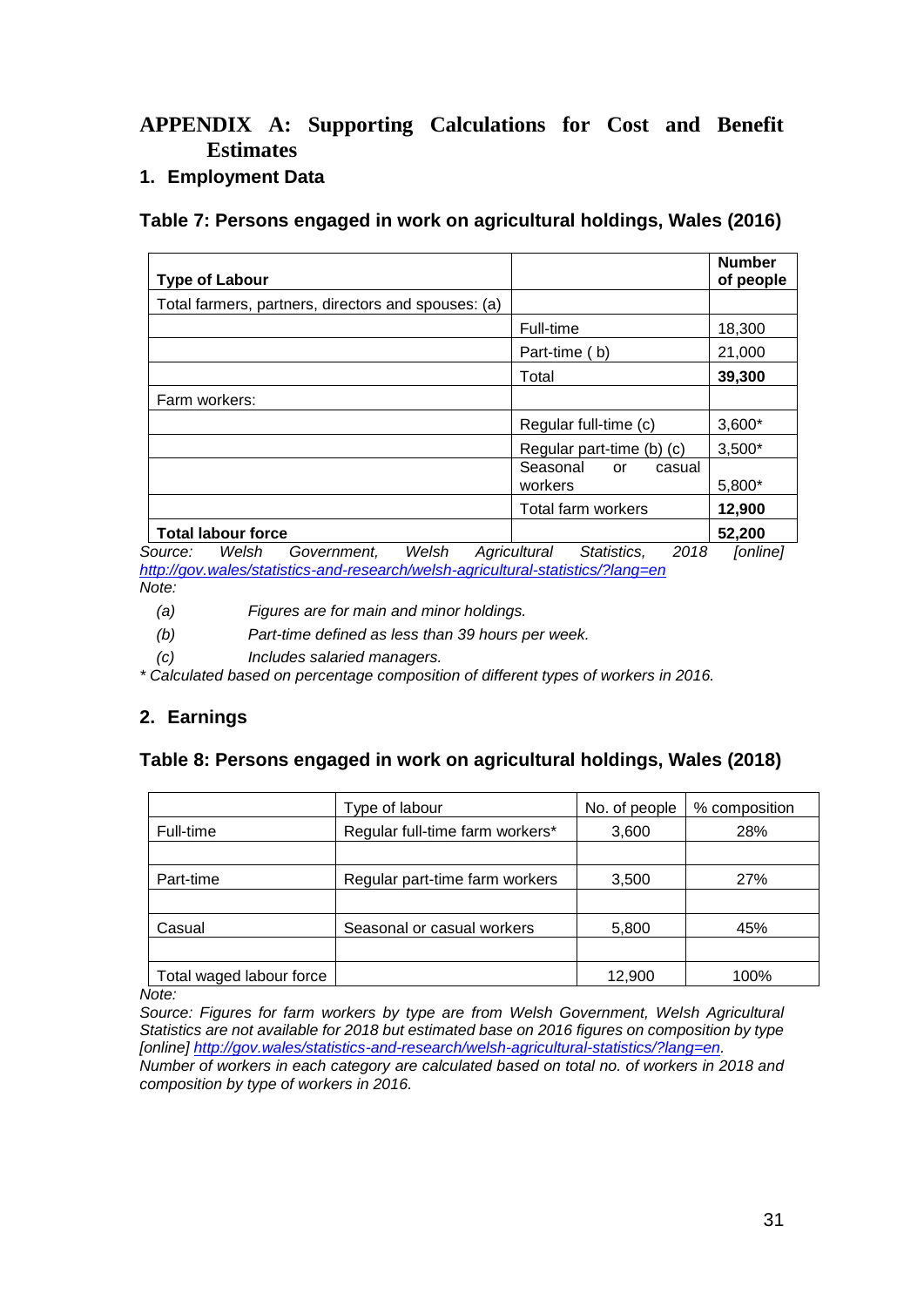| Grade   | <b>Full-time</b> | Part-time (a) | Casual |  |
|---------|------------------|---------------|--------|--|
|         |                  |               |        |  |
| Grade 1 | 6%               | 14%           | 39%    |  |
| Grade 2 | 39%              | 63%           | 61%    |  |
| Grade 3 | 9%               | 7%            |        |  |
| Grade 4 | 30%              | 11%           |        |  |
| Grade 5 | 11%              | 3%            |        |  |
| Grade 6 | 5%               | 1%            |        |  |

<span id="page-31-1"></span>**Table 9: Profile of workers at each AWO grade (average %), UK (2007- 2010)** 

*Source: Defra Farm Labour and Wage Statistics, 2012. [online] [http://webarchive.nationalarchives.gov.uk/20130123162956/http://www.defra.gov.uk/statistics/](http://webarchive.nationalarchives.gov.uk/20130123162956/http:/www.defra.gov.uk/statistics/files/defra-stats-foodfarm-farmmanage-earnings-labour2012-120627.pdf) [files/defra-stats-foodfarm-farmmanage-earnings-labour2012-120627.pdf](http://webarchive.nationalarchives.gov.uk/20130123162956/http:/www.defra.gov.uk/statistics/files/defra-stats-foodfarm-farmmanage-earnings-labour2012-120627.pdf) , Table 12 on p.13.*

*Note: (a) Totals do not sum to 100% due to rounding.*

[Table 10](#page-31-0) combines data from [Table 8](#page-30-1) and [Table 9](#page-31-1) to provide rough estimates of the number of full time, part-time and casual staff within each grade in Wales using employment data for year 2018.

#### <span id="page-31-0"></span>**Table 10: Number of workers at each AWO grade, estimated for Wales 2018(a)**

| Grade        | <b>Full-time</b> | Part-time | <b>Casual</b> |
|--------------|------------------|-----------|---------------|
| Grade 1      | 216              | 490       | 2,262         |
| Grade 2      | 1,404            | 2,205     | 3,538         |
| Grade 3      | 324              | 245       |               |
| Grade 4      | 1,080            | 385       |               |
| Grade 5      | 396              | 105       |               |
| Grade 6      | 180              | 35        |               |
| <b>Total</b> | 3,600            | 3,465     | 5,800         |

*Note: (a) Totals do not add up to 12,900 due to rounding in* [Table 9](#page-31-1)*.*

[Table](#page-31-2) 11 provides Defra's estimates of the average hours worked by full time, part-time and casual staff.

#### <span id="page-31-2"></span>**Table 11: Hours worked by worker type per week, UK, 2003 to 2010 average**

| Worker type   | <b>Total hours worked</b> | <b>Basic hours</b> | <b>Overtime hours</b> |
|---------------|---------------------------|--------------------|-----------------------|
| full time (a) | 42.5                      | 36.3               | 6.2                   |
| part time (b) | 17.2                      | 172                |                       |
| Casual (c)    | 29.4                      | 26.5               | 2.9                   |

*Source: (a) and (b) Total no. of hours worked are based on estimates from Brookdale Consulting Report to the Welsh Government. Agriculture in Wales: Welsh Labour Market Information. Basic and overtime hours are estimated based on total no. of hours and split between basic and overtime hours from the Defra (2012) Farm Labour and Wage Statistics.. (c) Defra Farm Labour and Wage Statistics, 2012. [online] [http://webarchive.nationalarchives.gov.uk/20130123162956/http://www.defra.gov.uk/statistics/](http://webarchive.nationalarchives.gov.uk/20130123162956/http:/www.defra.gov.uk/statistics/files/defra-stats-foodfarm-farmmanage-earnings-labour2012-120627.pdf) [files/defra-stats-foodfarm-farmmanage-earnings-labour2012-120627.pdf,](http://webarchive.nationalarchives.gov.uk/20130123162956/http:/www.defra.gov.uk/statistics/files/defra-stats-foodfarm-farmmanage-earnings-labour2012-120627.pdf) Table 10 on p.12.*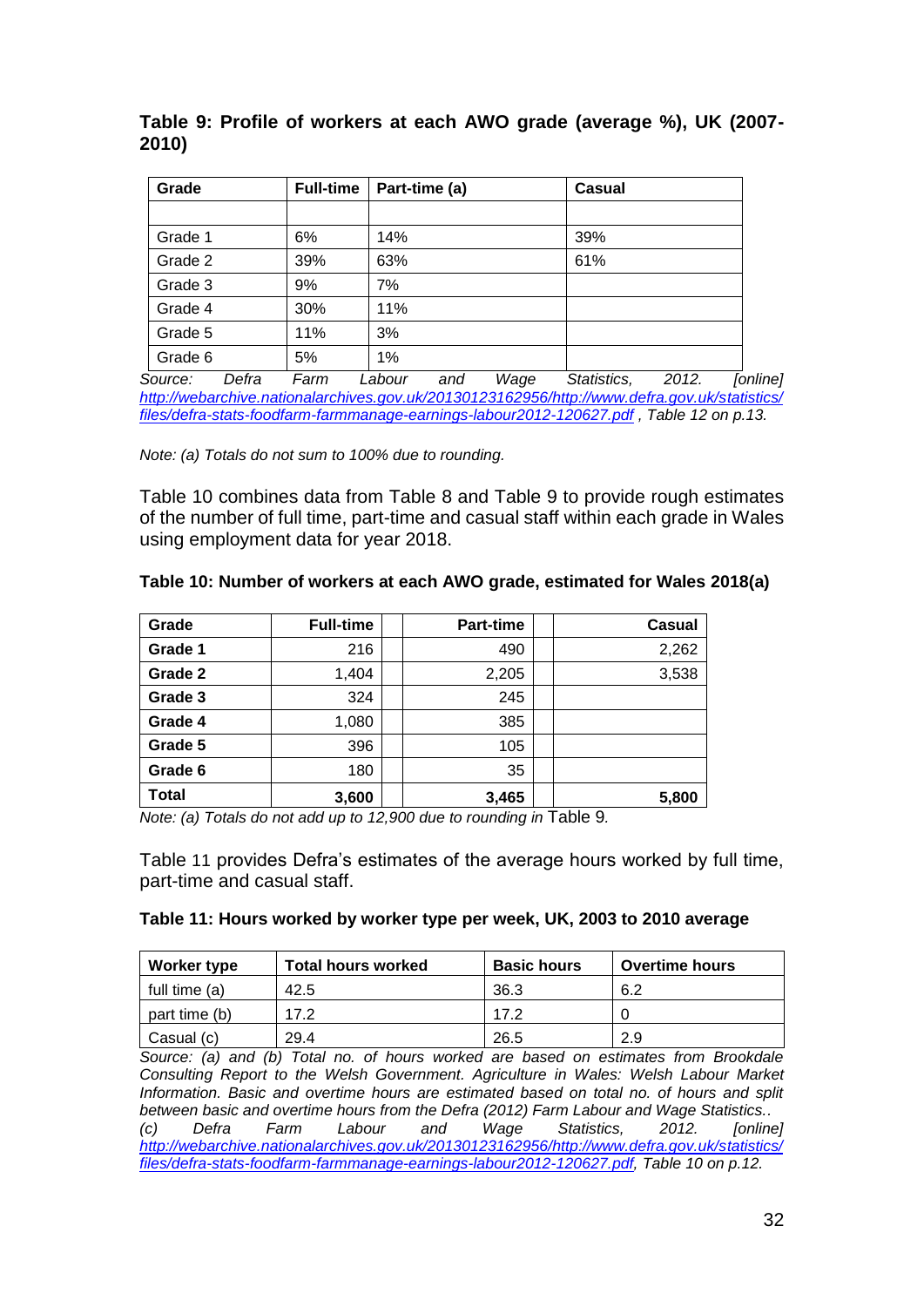*Note: (b) Assumed that part-time workers do not work overtime.*

Table 13 summarises the number of weeks that each type of workers worked per year.

| Worker<br>type | hours                          | No. of weeks worked at Basic   No. of weeks worked at overtime<br>hours                      |
|----------------|--------------------------------|----------------------------------------------------------------------------------------------|
| full time      | 52                             | 47.6                                                                                         |
| part time (a)  | 52                             | 49.2                                                                                         |
| Casual         | 10                             | 10                                                                                           |
| Source:        | Defra<br>Labour<br>Farm<br>and | Wage<br>2012.<br>Statistics,<br>[online]                                                     |
|                |                                | http://wabarchive.nationalarchives.gov.uk/20120123162056/http://www.defra.gov.uk/etatietics/ |

**Table 12: Number of weeks worked per year by different type of employment**

*[http://webarchive.nationalarchives.gov.uk/20130123162956/http://www.defra.gov.uk/statistics/](http://webarchive.nationalarchives.gov.uk/20130123162956/http:/www.defra.gov.uk/statistics/files/defra-stats-foodfarm-farmmanage-earnings-labour2012-120627.pdf) [files/defra-stats-foodfarm-farmmanage-earnings-labour2012-120627.pdf,](http://webarchive.nationalarchives.gov.uk/20130123162956/http:/www.defra.gov.uk/statistics/files/defra-stats-foodfarm-farmmanage-earnings-labour2012-120627.pdf) Table 39 on p.36.*

[Table 13](#page-32-0) provides the agricultural minimum wages set in the AWO 2018 and 2019 for the agricultural industry and the increases in wage rates by grade for both basic and overtime pay.

<span id="page-32-0"></span>

| Table 13: AWO hourly pay rates, 2018 and 2019 |  |  |  |
|-----------------------------------------------|--|--|--|
|-----------------------------------------------|--|--|--|

| Grade or category of worker | <b>Basic pay</b><br>2019 | <b>Basic</b><br>pay<br>2018 | <b>Basic</b><br>pay<br>increase | <b>Overtime</b><br>pay<br>increase* |
|-----------------------------|--------------------------|-----------------------------|---------------------------------|-------------------------------------|
| Grade 1 work (aged 25+)     | £8.21                    | £8.21**                     | £0.16                           | £0.24                               |
| Grade 2 worker              | £8.45                    | £8.29                       | £0.16                           | £0.24                               |
| Grade 3 worker              | £8.70                    | £8.54                       | £0.20                           | £0.30                               |
| Grade 4 worker              | £9.36                    | £9.16                       | £0.18                           | £0.27                               |
| Grade 5 worker              | £9.88                    | £9.70                       | £0.16                           | £0.24                               |
| Grade 6 worker              | £10.64                   | £10.48                      | £0.16                           | £0.24                               |

*Source: UK Government, Agricultural Workers' Rights [online] [https://www.gov.uk/agricultural](https://www.gov.uk/agricultural-workers-rights/pay-and-overtime)[workers-rights/pay-and-overtime](https://www.gov.uk/agricultural-workers-rights/pay-and-overtime)*

*Note: \* Overtime pay levels are set at 1.5 times of basic rates.*

*\*\* The rates set at NLW levels from April 2019.*

<span id="page-32-1"></span>[Table 14](#page-32-1) combines data in [Table 8,](#page-30-1) [Table 10](#page-31-0)[-Table 13](#page-32-0) to provide a rough estimate of the additional labour costs per year for Option 2 relative to Option 1 in Wales across all grades for full time, part time and casual workers. The calculations for the additional wages costs were based on the number of workers in each grade by type (full time, part time and casual) multiplied by the increase per hour for the respective grades, the number of hours worked per week and the number of weeks worked per year.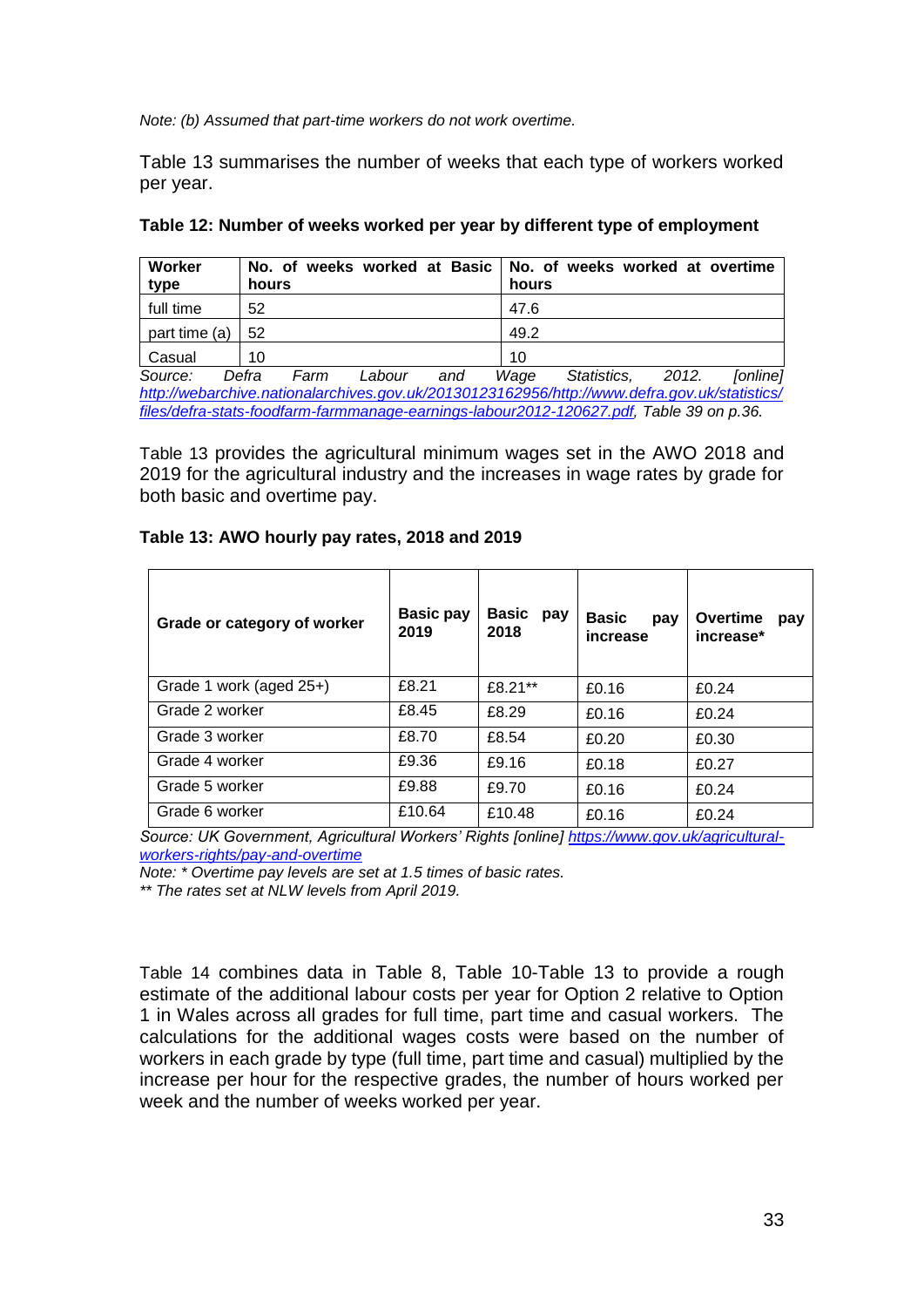| Grade     | Full-time (£) |          | Part-time(£) |          | Casual (£)  |          | Total (£) |
|-----------|---------------|----------|--------------|----------|-------------|----------|-----------|
|           |               |          |              |          |             |          |           |
|           | <b>Basic</b>  | Overtime | <b>Basic</b> | Overtime | Basic       | Overtime | All       |
|           | 0             | $\Omega$ | 0            | $\Omega$ | 0           | $\Omega$ | $\Omega$  |
| 2         | 427,535       | 99,444   | 315,544      | $\Omega$ | 150,011     | 24,624   | 1,017,158 |
| 3         | 98,662        | 22,949   | 35,060       | $\Omega$ | $\Omega$    | 0        | 156,671   |
| 4         | 411,091       | 95,619   | 68,869       | 0        | 0           | 0        | 575,579   |
| 5         | 135,660       | 31,554   | 16,904       | $\Omega$ | $\mathbf 0$ | $\Omega$ | 184,118   |
| 6         | 188,417       | 43.825   | 17,217       | $\Omega$ | 0           | 0        | 249,459   |
| Total (£) | 1,261,365     | 293,391  | 453,595      | $\Omega$ | 150,011     | 24,624   | 2,182,986 |

# **Table 14: Additional labour costs per year for Option 2.**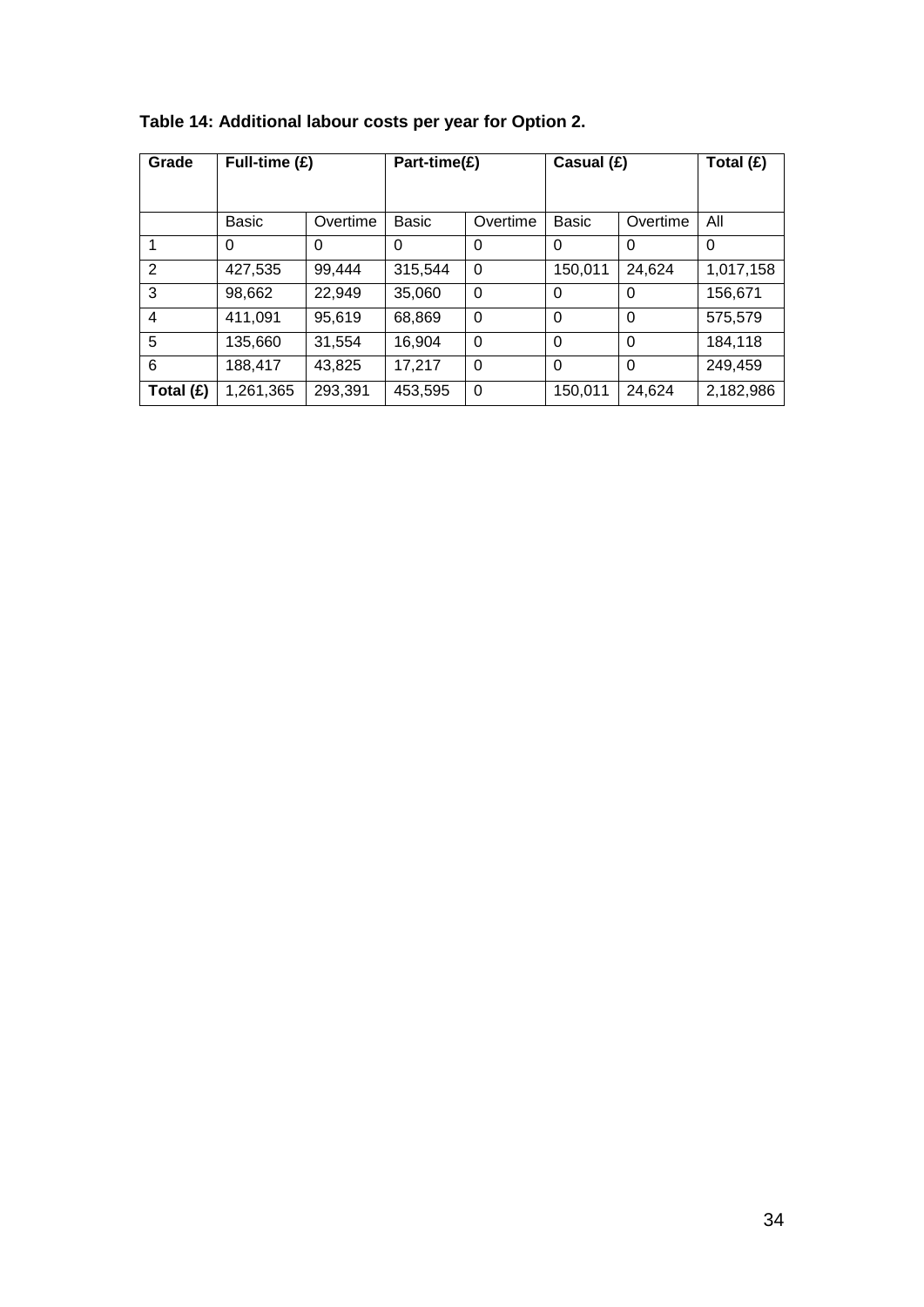# **APPENDIX B: Calculations of Employment Effect**

Wage elasticity of supply is the grade of influence on the supply of labour caused by a change of wages.

The formula for wage elasticity is: Wage elasticity =change of supply of labour in percentage / change of wage in percentage.

Therefore:

- Change of supply of labour in percentage=wage elasticity\*change of wage in percentage;
- Absolute change in labour supply=number of workers\*change of supply of labour in percentage (i.e. wage elasticity\*change of wage in percentage)

|              |                | No. of workers | Wage<br>elasticity | Change of wage | Absolute                               |
|--------------|----------------|----------------|--------------------|----------------|----------------------------------------|
|              |                | (a)            | (b)                | in $%$ (c)     | changes in no,<br>workers<br>(d)<br>οf |
|              |                |                |                    |                | (d=a*b*c)                              |
| Grade        |                | 2,968          | $-0.19$            | 4.00%          | $-23$                                  |
| workers      |                |                |                    |                |                                        |
| Grade        | 2 <sup>1</sup> | 7,147          | $-0.19$            | 6.00%          | $-81$                                  |
| workers      |                |                |                    |                |                                        |
| Grade        | $3-6$          | 2,750          | $-0.19$            | 4.00%          | $-21$                                  |
| workers      |                |                |                    |                |                                        |
| <b>Total</b> |                | $\blacksquare$ |                    |                | $-125$                                 |

#### <span id="page-34-0"></span>**Table 15: Change in labour supply assuming wage elasticity=-0.19**

<span id="page-34-1"></span>

|                  |       | workers<br>No. of<br>(a) | Wage<br>elasticity<br>(b) | Change of wage<br>in $%$ (c) | Absolute<br>changes in no,<br>workers<br>(d)<br>of<br>(d=a*b*c) |
|------------------|-------|--------------------------|---------------------------|------------------------------|-----------------------------------------------------------------|
| Grade<br>workers |       | 2,968                    | $-0.03$                   | 4.00%                        | -4                                                              |
| Grade<br>workers | 2     | 7,147                    | $-0.03$                   | 6.00%                        | $-13$                                                           |
| Grade<br>workers | $3-6$ | 2,750                    | $-0.03$                   | 4.00%                        | -3                                                              |
| <b>Total</b>     |       |                          |                           |                              | $-20$                                                           |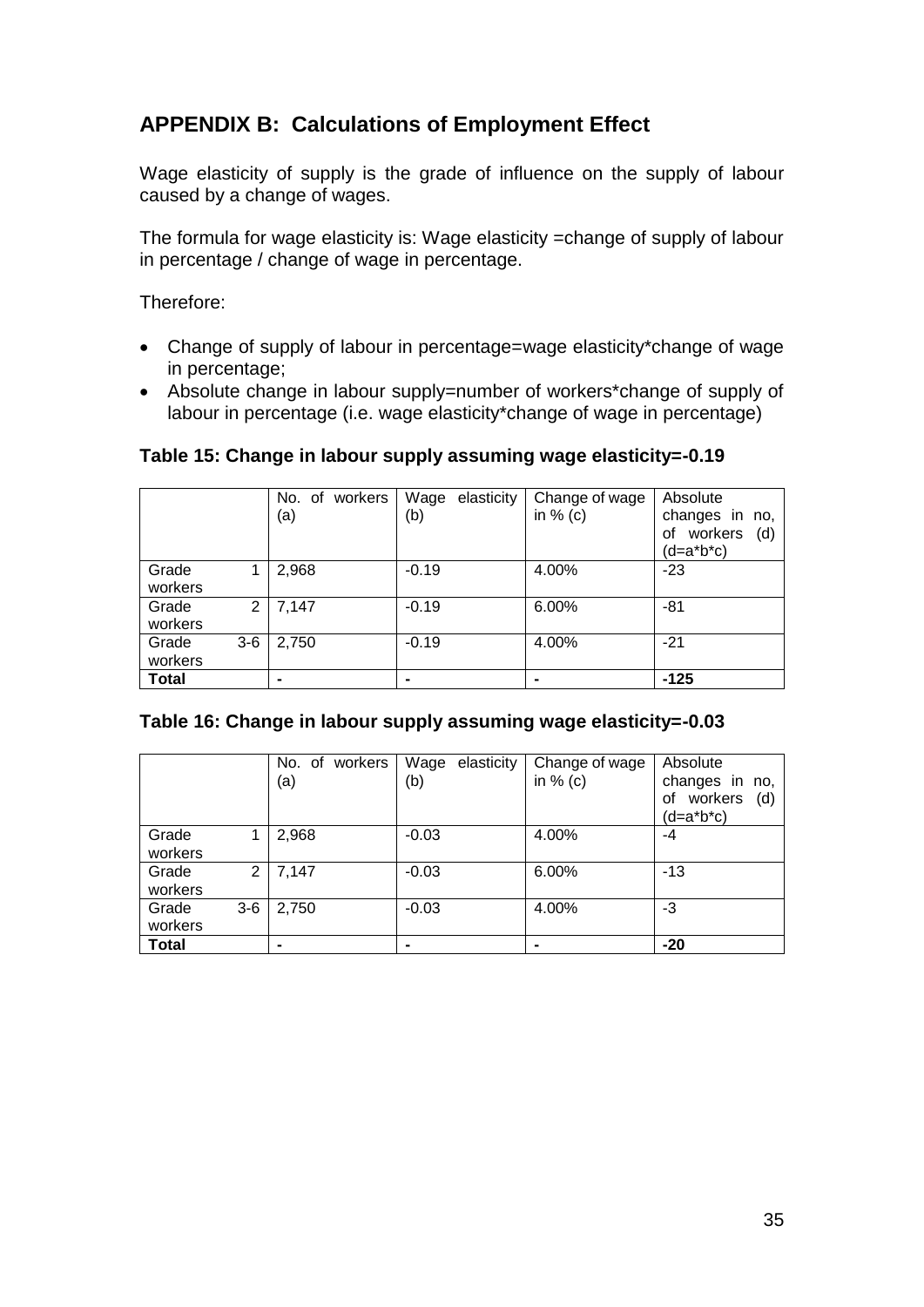# **APPENDIX C: The Competition Assessment**

*Answers to the competition filter test*

| The competition filter test                                               |                |  |  |  |
|---------------------------------------------------------------------------|----------------|--|--|--|
| Question                                                                  | <b>Answer</b>  |  |  |  |
|                                                                           |                |  |  |  |
|                                                                           | yes or no      |  |  |  |
| Q1: In the market(s) affected by the new regulation, does any firm        | N <sub>0</sub> |  |  |  |
| have more than 10% market share?                                          |                |  |  |  |
| Q2: In the market(s) affected by the new regulation, does any firm        | No             |  |  |  |
| have more than 20% market share?                                          |                |  |  |  |
| Q3: In the market(s) affected by the new regulation, do the largest       | No             |  |  |  |
| three firms together have at least 50% market share?                      |                |  |  |  |
| Q4: Would the costs of the regulation affect some firms substantially     | No             |  |  |  |
| more than others?                                                         |                |  |  |  |
| Q5: Is the regulation likely to affect the market structure, changing the | No.            |  |  |  |
| number or size of businesses/organisation?                                |                |  |  |  |
| Q6: Would the regulation lead to higher set-up costs for new or           | No             |  |  |  |
| potential suppliers that existing suppliers do not have to meet?          |                |  |  |  |
| Q7: Would the regulation lead to higher ongoing costs for new or          | No.            |  |  |  |
| potential suppliers that existing suppliers do not have to meet?          |                |  |  |  |
| Q8: Is the sector characterised by rapid technological change?            | No             |  |  |  |
| Q9: Would the regulation restrict the ability of suppliers to choose the  | No             |  |  |  |
| price, quality, range or location of their products?                      |                |  |  |  |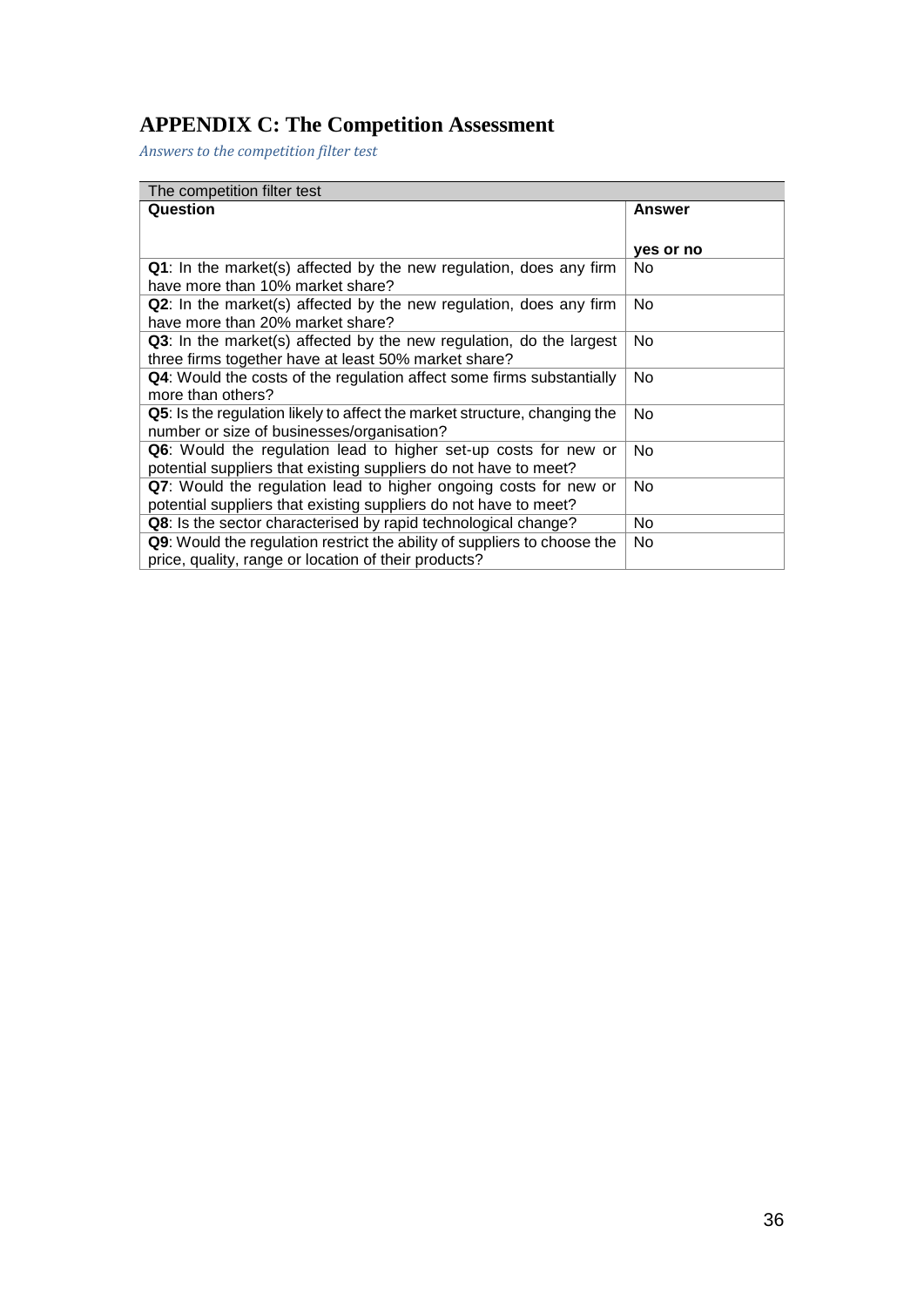# **Appendix D - The Panel's consultation letter**

#### **Agricultural Advisory Panel for Wales**

#### Dear Consultee

The Agricultural Advisory Panel for Wales was established under The Agricultural Sector (Wales) Act 2014. One of its key responsibilities is "to prepare agricultural wages orders in draft, consulting on such orders and submitting them to Ministers for approval".

As Chair of the Panel I am writing to ask for your views on the Panel's proposed changes to the terms and conditions for agricultural workers, to be included in the Agricultural Wages Order 2019. These proposals were made at the Panel's meeting on 4 September and are listed below.

#### **1. Rates of Pay**

The Panel proposes that the minimum rates of pay for agricultural workers should be increased as follows:

| Grade            | <b>Current Rate £ per hour</b> | <b>Proposed Rate £ per</b><br>Hour |
|------------------|--------------------------------|------------------------------------|
| Grade 1 under 16 | £3.47                          | £3.54                              |
| Grade 1 16-24    | £7.38                          | £7.52                              |
| Grade 1 25 $+$   | £7.83                          | £7.98                              |
| Grade 2          | £8.29                          | £8.45                              |
| Grade 3          | £8.54                          | £8.70                              |
| Grade 4          | £9.16                          | £9.36                              |
| Grade 5          | £9.70                          | £9.88                              |
| Grade 6          | £10.48                         | £10.64                             |

Other allowances:

|                  | <b>Current</b> | <b>Proposed</b> |                   |
|------------------|----------------|-----------------|-------------------|
| Dog Allowance    | £8.02          | £8.17           | Per Dog per Week  |
| Night Time Work  | £1.52          | £1.55           | Per Hour of Night |
| Allowance        |                |                 | Work              |
| Birth / Adoption | £63.09         | £64.29          | For Each Child    |
| Allowance        |                |                 |                   |

#### **2. Other Proposed Changes**

The first is a clarification rather than a policy change and the second is needed to ensure compliance with existing employment law:

a. The removal of Paragraph 11(b) of the Agriculture Wages (Wales) Order; Under Article 11 of the Agricultural Wages (Wales) Order 2018 an apprentice is defined as follows:

11.—(1) An agricultural worker is an apprentice employed under an apprenticeship if—

(a) they are employed under either a contract of apprenticeship, an apprenticeship agreement within the meaning of section 32 of the Apprenticeships, Skills, Children and Learning Act 2009(1) or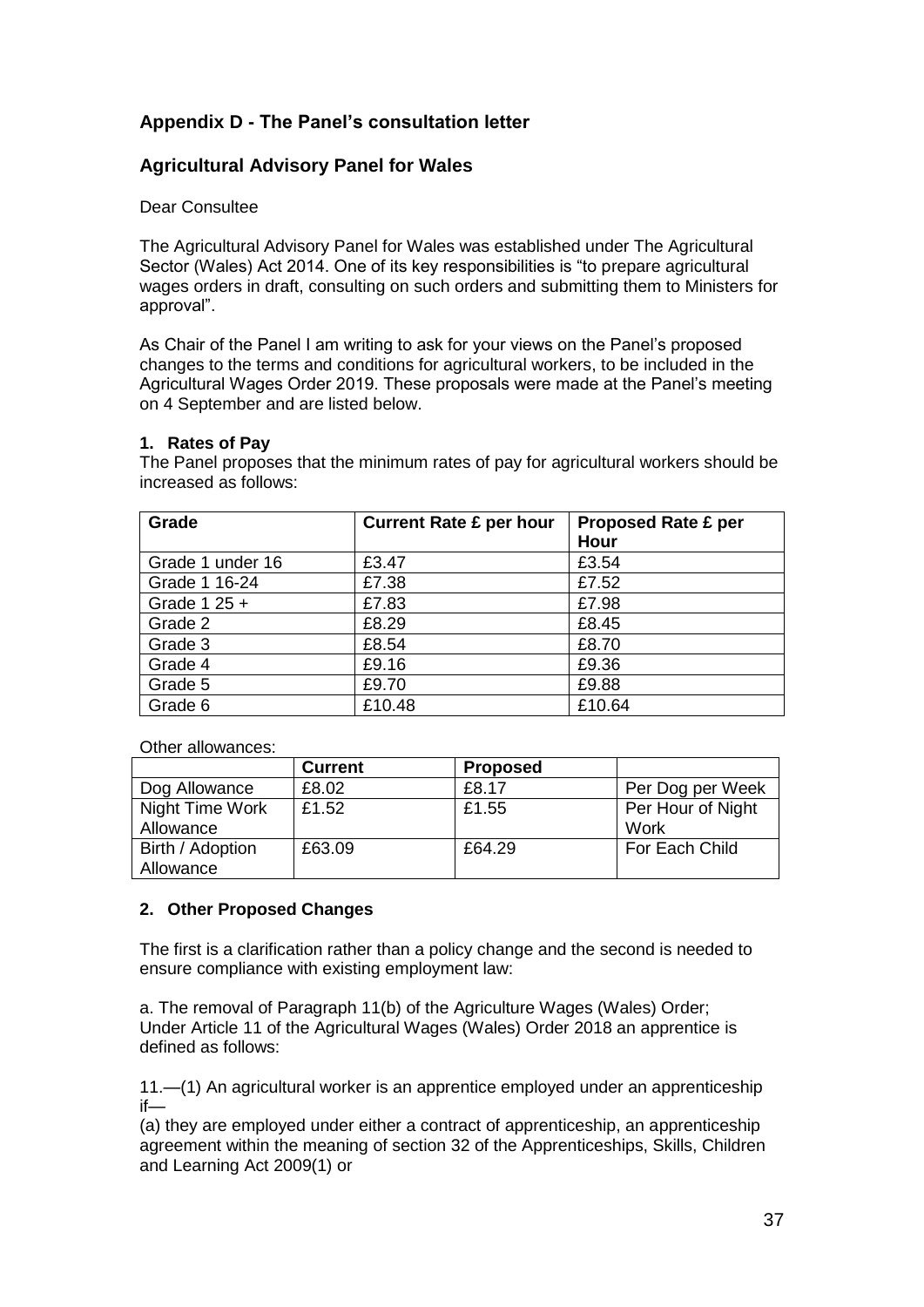are treated as employed under a contract of apprenticeship; *and* 

#### *(b) they are within the first 12 months after the commencement of that employment under 19 years of age.*

(2) An agricultural worker must be treated as employed under a contract of apprenticeship if they are engaged in Wales under Government arrangements known as Foundation Apprenticeships, Apprenticeships or Higher Apprenticeships.

In this article "Government arrangements" means arrangements made under section 2 of the Employment and Training Act 1973(1) or under section 17B of the Jobseekers Act 1995(2).

The Panel considers that this definition is misleading, as an apprentice does not need to be under 19 years of age. This age reference relates to when under the National Minimum Wage (NMW) legislation an apprentice would be entitled to the apprenticeship rate of NMW. This is not relevant to agricultural workers as the Agricultural Wages Order sets prescribed rates for agricultural apprentices.

The Panel considers that this issue can be clarified by removing clause 11(b) (the wording highlighted in bold and italics above).

b. Amendment of the term 'qualifying days' in relation to annual leave provision

The Panel considers that the current definition of "qualifying days" which is used in the Agricultural Wages Order to calculate annual leave entitlement could be interpreted in a way which could be detrimental to agricultural workers who are taking annual leave, bereavement leave or statutory family leave (e.g. maternity, paternity, shared parental or adoption leave). The definition of "qualifying days" in the Agricultural Wages (Wales) Order is as follows:

#### *"qualifying days" means days on which the agricultural worker would normally be required to be available for work apart from days on which the agricultural worker-*

*(a) Was taking annual leave;* 

*(b) Was taking bereavement leave; or* 

*(c) Was taking statutory maternity, paternity or adoption leave.* 

This definition could be interpreted to mean "qualifying days" *do not* include days on which annual leave, bereavement leave or family leave is taken. Agricultural workers are entitled to accrue holiday whilst taking annual leave, bereavement leave or statutory family leave. Such an interpretation therefore could result in a detriment for agricultural workers. Agricultural workers are also entitled to accrue holiday whilst on a period of sickness.

The Panel therefore wishes to clarify the definition of qualifying days to ensure that qualifying days *includes* days on which agricultural workers are taking annual leave, bereavement leave, family leave or on periods of sickness absence. The Panel proposes amending the definition of qualifying days as follows:

"qualifying days" means days on which the agricultural worker would normally be required to be available for work including days on which the agricultural worker-

(a) was taking annual leave;

(b) was taking bereavement leave;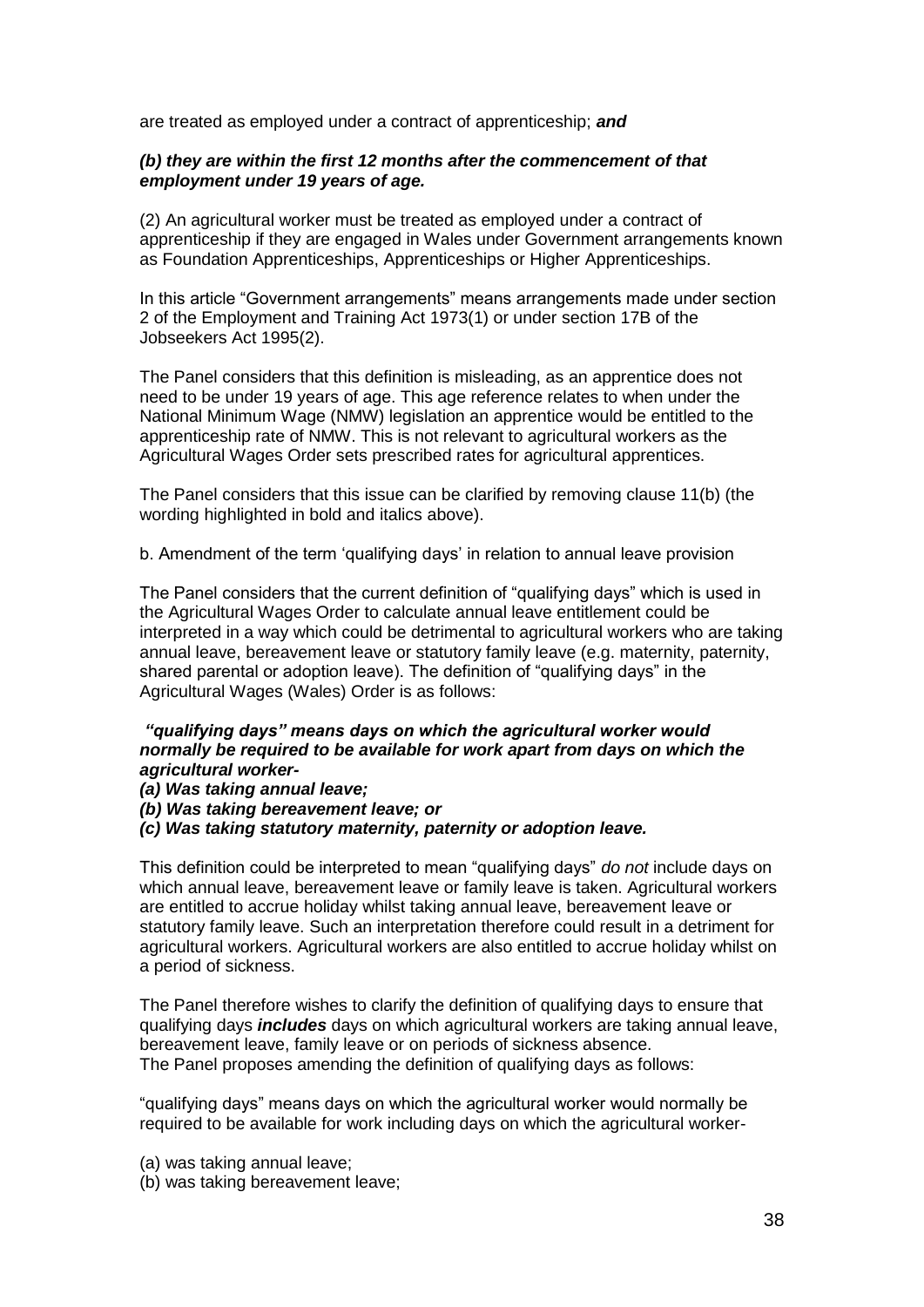(c) was taking statutory maternity, paternity, shared parental or adoption leave; or (d) was on a period of sickness absence.

I should be grateful for your comments on these proposals before **26 October** so that the Panel may submit our advice to Ministers as required by the Agricultural Sector (Wales) Act 2014.

The responses to this consultation will be made publicly available. Should you wish to remain anonymous, please indicate this within your response. Thank you in advance for your input.

Please respond to the Panel Manager in writing at the address below or by email to: Ryan.Davies@gov.wales

Ryan Davies Agricultural Advisory Panel Manager Welsh Government Spa Road East Llandrindod Wells Powys LD1 5HA Yours sincerely Lionel Walford **Chair** Agricultural Advisory Panel for Wales

Yours sincerely

Lionel Walford **Chair** Agricultural Advisory Panel for Wales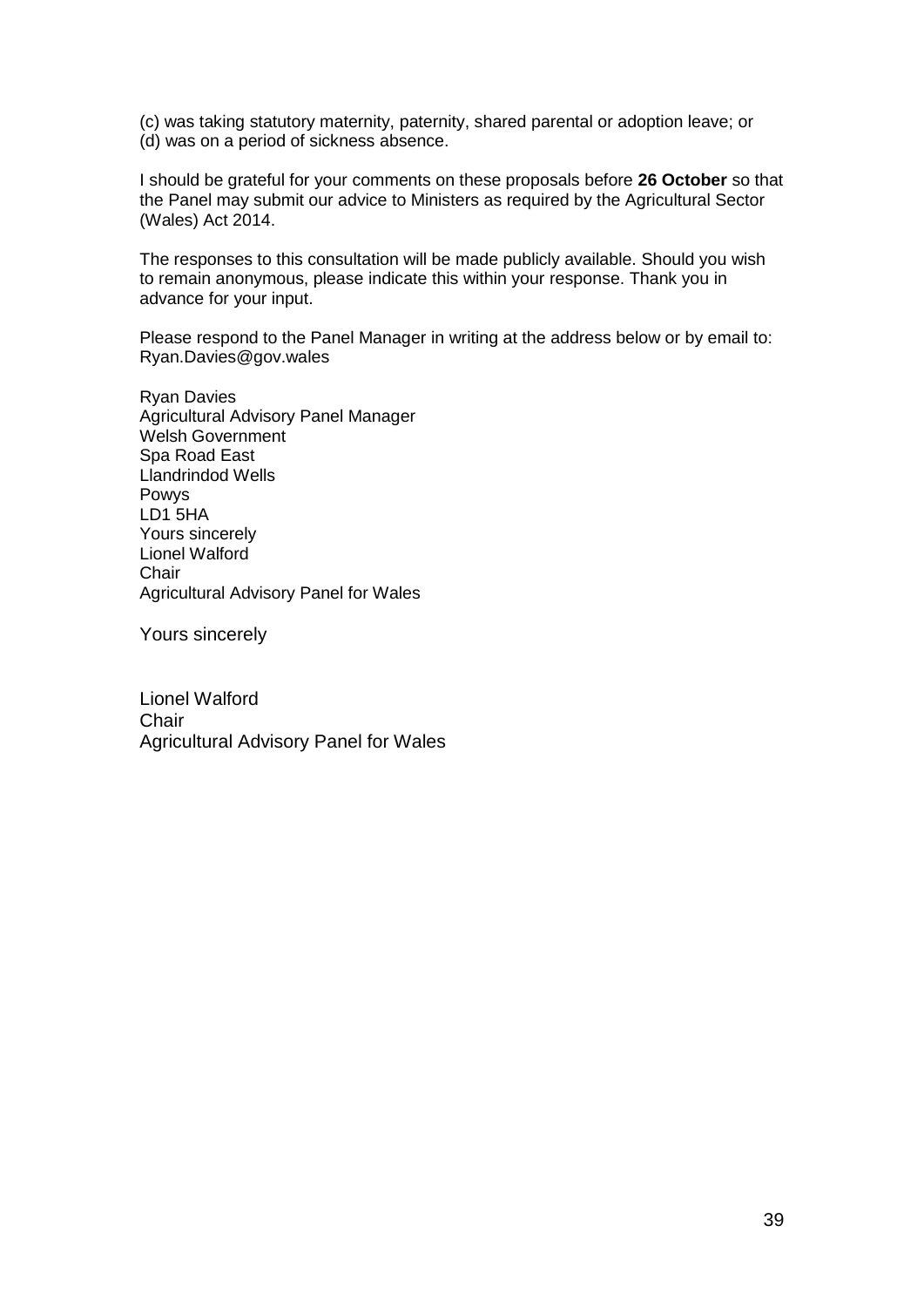#### **CONSULTATION DISTRIBUTION LIST**

#### **Race / Equality**

**British Pakistan Foundation BVSNW** Diverse Cymru SEWREC NWREN Race Equality First CTP International Race Council Cymru BENNW - Black Environment **Network** 

#### **Religion**

The Jewish Leadership Council CYTUN Cafod The Church in Wales Baha'i Council in Wales Welsh Refugee Council British Humanist Association Evangelical Alliance Wales

**Welsh Language** 

#### **Youth Children's Rights**

Campaign for the Children & Young People Assembly National Youth Agency Plant yng Nghymru - Children in

YFC Wales Childrens Commissioner Wales UK Youth Learning Disability Wales Council for Wales Voluntary Youth **Services** Wales Council for Voluntary Youth **Action** 

# **Businesses**

Associated British Ports **Atkins Global** BAM Nuttall I td British Water Clee Tompkinson and Francis Coal Authority Common Vision **Community Housing Cymru** Crown Estate **Denbighshire County Council** DM Property Consultants **DWI** Cymru EH Law Energy Savings Trust Ffos Las Racecourse Fiord Horse Freightliner **Friends** of the Earth Cymru

Gofal Cymru

Muslim Council of Wales The Interfaith Council for Wales

Welsh Language Commissioner

Youth United Foundation

Wales British Youth Council

Action for Children

Canal and Rivers Trust Chartered Institute of Housing Community Land Advice **Constructing Excellence in Wales** Landscape Institute Llanishen Reservoir Action Group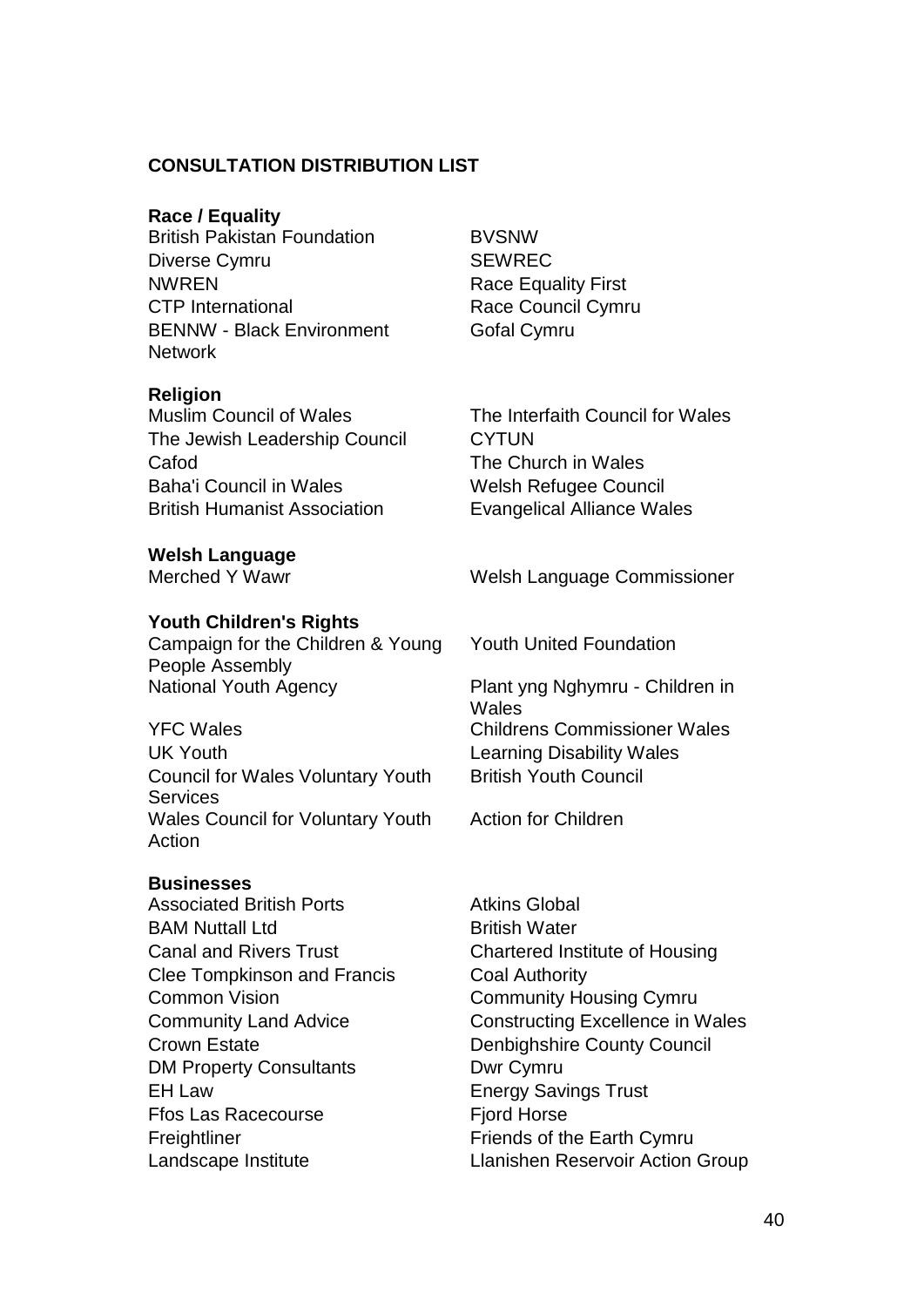Mineral Products Association MOD National Sewerage Association **OFTEC** RICS Wales **RICS** Wales **Royal Town Planning Institute** Scottish Government Seven Rivers Trust The Oil Specialists Tir Enterprises United Utilities University of Bangor Welsh Local Government Association<br>Coleg Cambria

#### **Disabilities**

Disability Wales **Action** on Hearing Loss **Disability** Wales

British Deaf Association Wales Leornard Cheshire Trust Communication Matters **Disability Powys** Employers Forum on Disability Equality and Human Rights

Eplisepsy Wales Wales Council for the Blind Mind Cymru North Wales Deaf Association Wales Council for Deaf People Swansea Disability Forum Disability Arts Cymru Gofal Cymru

North Wales Deaf Association RNIB

#### **Gender / Sexuality**

LGBT Consortium A:Gender Unique Transgender Network Stonewall Cymru Unity Group Wales

#### **Women**

Career Women Wales Chwarae Teq UNIFEM in Wales BAWSO Mewn Cymru **Mewn Cymru Cymru Cymru Cymru Cymru Cymru Cymru Cymru Cymru Cymru Cymru Cymru Cymru Cymru Cymru Cymru** Welsh Women's Aid Women Connect First Women on Boards WEN WEN Wales Women in Wales Womens Food and Farming Union Network She Women in Property Wales Women in Agriculture Forum WiRE (Women in Rural Enterprise) Women's Engineering Society

Lloyds Bank PLC Mid & West Wales Fire and Rescue Service Coleg Sir Gar

Edward Perkins Chartered **Surveyors** IOSH Trades Union Congress Cymru TCS Management Country Land & Business Association

All Wales People First Cardiff & Vale Coalition of Disabled People British Dyslexia Association Disability Advice Project (Torfaen) Commission Mencap Cymru **National Deaf Childrens Society Wales**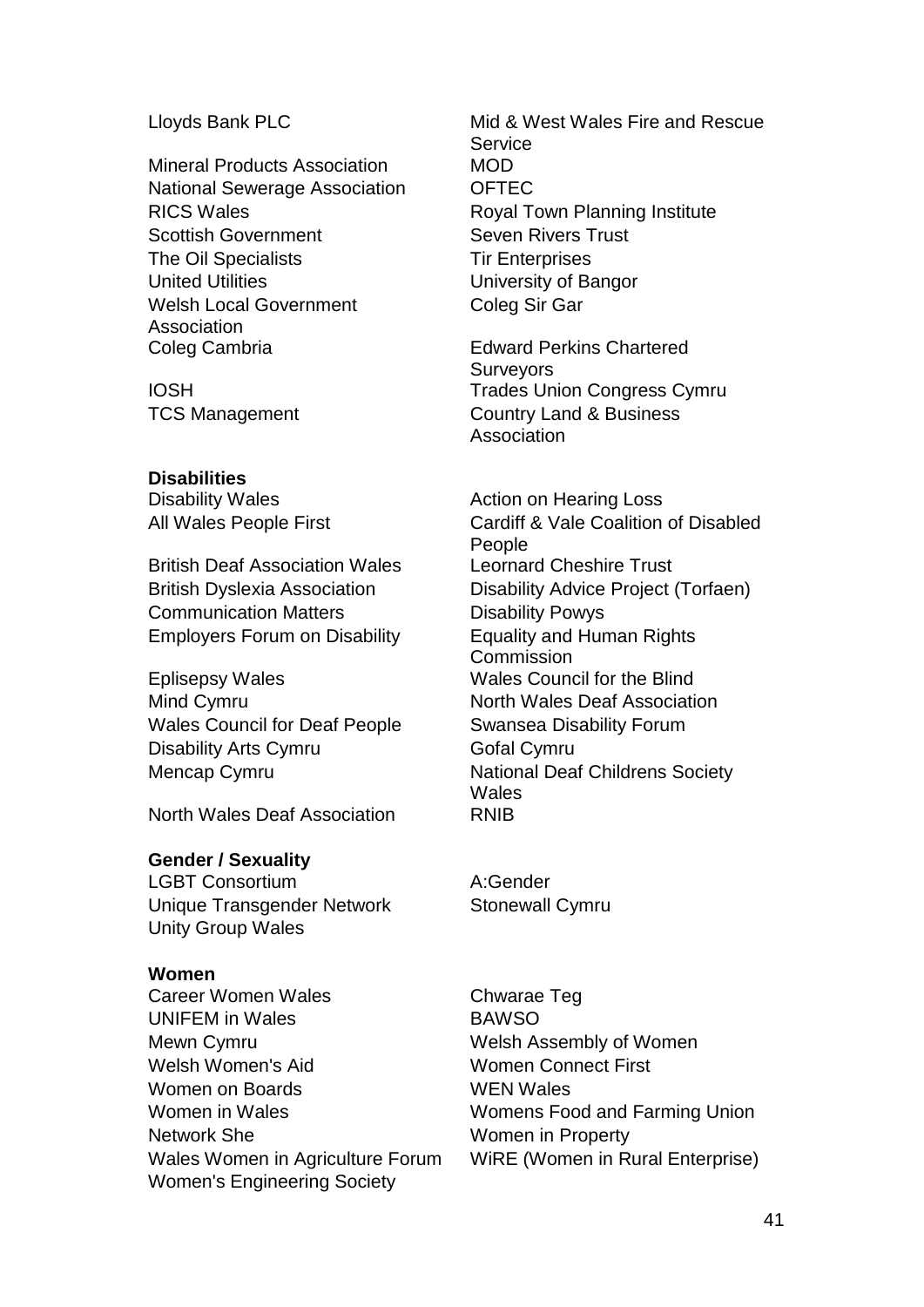Wales Resource Centre for Women in Science, Engineering & Technology

#### **Elderly**

Age Cymru Age Concern Cardiff Older Peoples Commissioner for **Wales** 

#### **Poverty**

Joseph Rowntree Foundation Low Pay Commission

#### **General**

Workplace Report Magazine CATCH-UP Oxfam Cymru CCF - Cardiff Communities First Participation Cymru MENFA - Mentoring for All WRAP Wellness Recovery Action Plan Equality and Human Rights Commission British Red Cross South Wales Duffryn Community Link BTCV SOVA Carers Wales / Cynhalwyr Cymru

#### **Agriculture**

Aberdeen Angus Cattle Society ADAS Agricultural Business APHA Archaelogical Trust **Association of National Parks** Brecknock Wildlife Trust **Brecon Beacons National Park** British Blonde Society **British Blue Cattle Society** British Limousin Cattle Society **British Simmental Cattle Society** British Veterinarian Association Brown Swiss Cattle Society BWW Management Planner Forum CAAV

Carmarthen Bay and Estuaries Carmarthen Rivers Trust

Cynnal Cymru DARDNI Dartmoor Society **Dairy Co.** Dairy Development Centre (DDC) Dairy Strategy Group Defra Dept for BIS Dyfi Biosphere **Elan Valley Trust** Forest Research Future Farmers

Bevan Foundation National Energy Action Wales

LDW - Learning Disability Wales

Journey - Depression Alliance **C**<sub>vmru</sub>

CADW Campaign for the Protection of Rural **Wales** CBI CBI CCFG (Continious Cover Forestry Group) Celtic Ecology Centre for Alternative Technology CLA Coastal Zone and Marine Environment Research Unit Eryri National Park Farming and Countryside Education